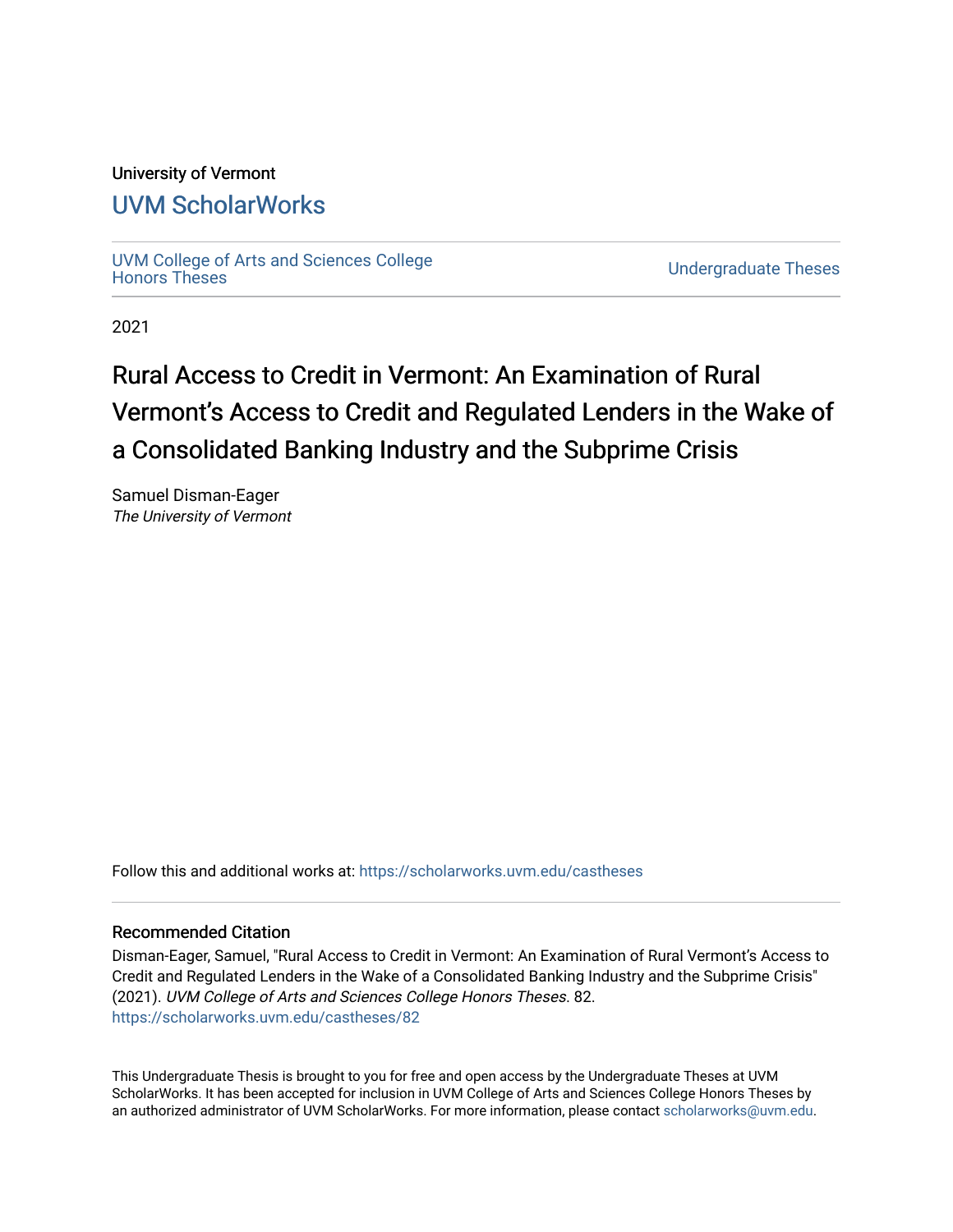# **Rural Access to Credit in Vermont**

# **An Examination of Rural Vermont's Access to Credit and Regulated Lenders in the Wake**

# **of a Consolidated Banking Industry and the Subprime Crisis.**

By: Sam Disman-Eager

May 5th, 2021

#### **Abstract**

This thesis examines rural Vermont's access to credit in the context of historical bank consolidation and in the wake of the subprime crisis. For the purposes of this study, "rural" is defined using Rural-Urban Commuting Codes, calculated by the United States Department of Agriculture. Access to credit is measured by proximity to lenders regulated by the Community Reinvestment Act or to credit unions, as well as by loan application outcomes, specifically loan origination and denial rates. Proximity to a regulated lender is measured by people per depository institution, a metric created by the author, and is compared over a forty-year span between 1980 and 2020. Loan application outcomes are measured from Home Mortgage Disclosure Act data, using loan origination and denial rates by census tract in 2007 and 2017. These years were chosen in order to compare loan application outcomes immediately before the subprime crisis and in the decade which followed. The metrics calculated are then compared in rural parts of the state to the rest of Vermont. A regression analysis is also included which regresses loan application outcomes against a census tract's status as rural, as well as other factors which could contribute to its loan application outcomes. Ultimately, this study found that rural parts of the state have reduced access to CRA-regulated lending institutions and credit unions, have lower loan origination rates, and have higher loan denial rates. These indicate a relative lack of access to credit in rural Vermont.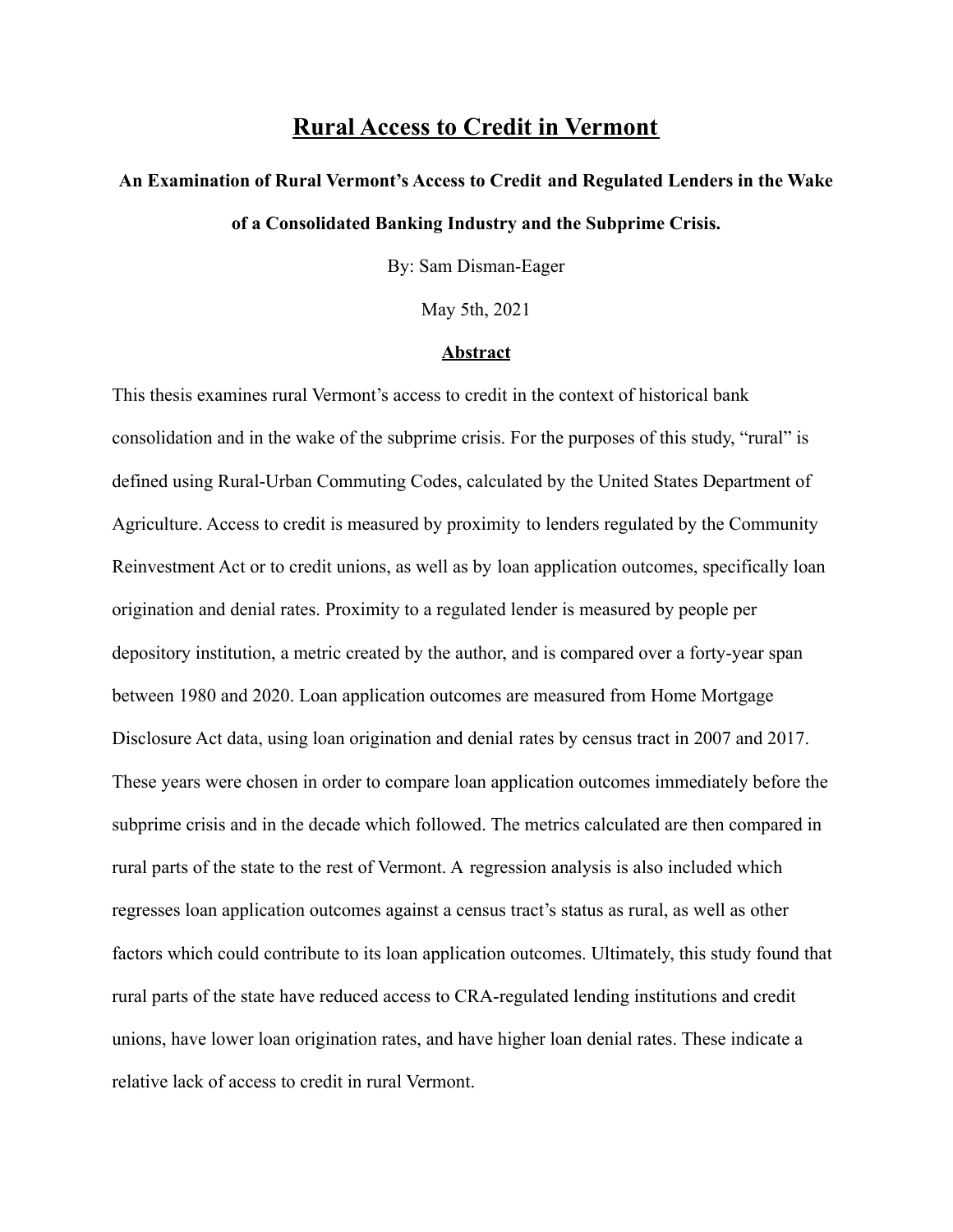# **Contents**

| I.        |  |
|-----------|--|
| $\prod$ . |  |
|           |  |
|           |  |
|           |  |
|           |  |
|           |  |
|           |  |
|           |  |
|           |  |
|           |  |
|           |  |
|           |  |
| <b>B.</b> |  |
|           |  |
|           |  |
|           |  |
|           |  |
|           |  |
|           |  |
|           |  |
|           |  |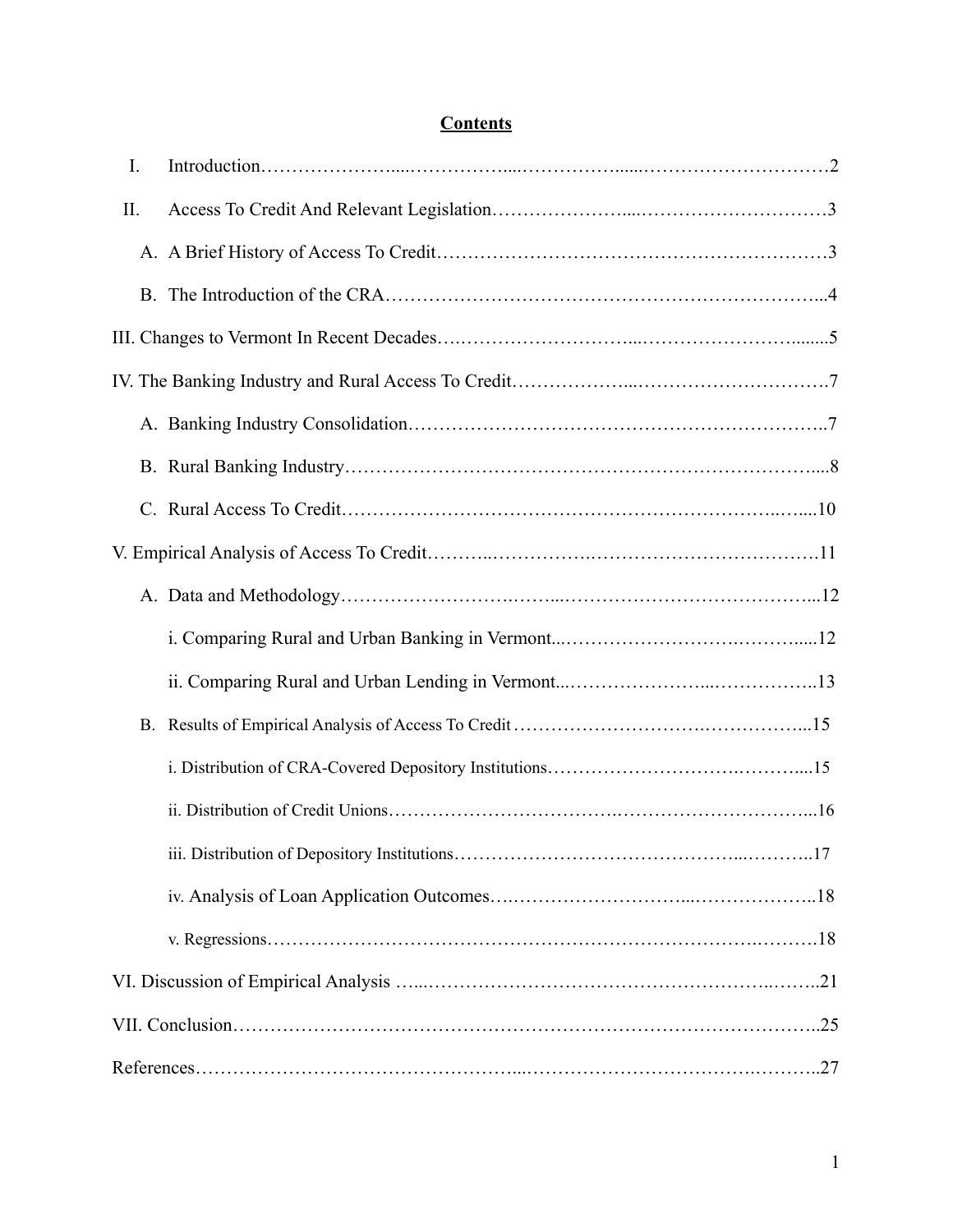#### **I. Introduction**

As a country, the "wealth gap" has been a central focus of national discourse and policy goals for decades. Though these discussions often include a variety of subjects and proposals, access to credit has long been at the forefront of the economic equality conversation. Americans have always experienced unequal access to credit, and these inequalities are often drawn geographically. Decades of research and policy have examined access to credit through the lens of racial discrimination and redlining, as these practices have critically undermined American economic and credit equality. While these sorts of urban geographic credit problems are a major barrier to economic equality, other geographic limitations play important roles in access to credit, too. This paper takes this into account by examining rural access to credit in Vermont compared to non-rural access. While some literature surrounding rural access to credit does exist, it is far from extensive, and no rural-nonrural comparison has been done in the state of Vermont.

Trends in banking consolidation and an economy in the wake of the subprime crisis makes an examination of lending practices in rural places relevant today. For decades, the banking industry has been trending away from small, local banks in favor of larger banks. Today, these larger banks control the vast majority of assets and originate more than half of America's loans, but are mostly headquartered in urban or suburban places. Not only does this mean that most of the lending industry's purchasing power is geographically distant from rural America, literature such as that published by Ergungore (2010) shows that proximity to lending institutions increases access to credit. A lending industry which has experienced a shift away from rural America indicates a potential barrier in rural Americans' credit access. Further, studies such as those published by the Federal Reserve of Minneapolis (2017) and Cole (2020) show that urban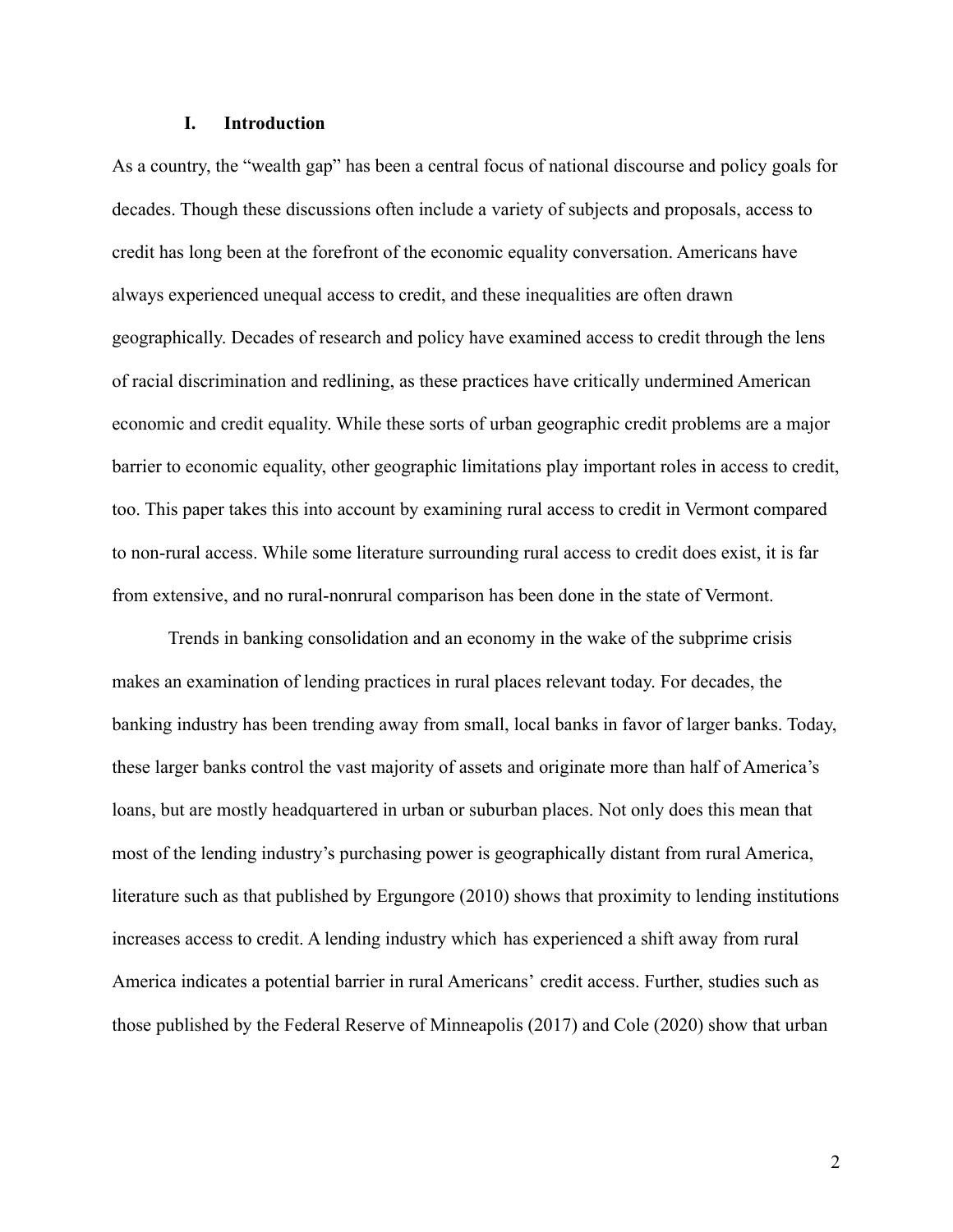America's successful recovery from the subprime crisis relative to rural America's has widened a gap in loan application outcomes.

In this paper, an analysis of access to credit in rural and non-rural Vermont uses proximity to a regulated lender and loan application outcomes as access to credit metrics. "Rural" is measured using rural-urban commuting area (RUCA) codes published by the United States Department of Agriculture's Economic Research Service. The presence of regulated lenders in Vermont's least- and most-rural counties relative to the counties' population is examined. Mortgage application outcomes by census tract are examined in the years 2007 and 2017, using data obtained via the Home Mortgage Disclosure Act and published by the Consumer Financial Protection Bureau. These outcomes are then compared in rural and non-rural tracts. The years 2007 and 2017 were chosen in order to compare mortgage application outcomes before and after the subprime crisis. Ultimately, the findings of this paper have important implications for economic vitality and equality in Vermont, as well as in other states with large rural populations.

#### **II. Access to Credit And Relevant Legislation**

#### A. A Brief History of Access to Credit

The history of lending in America is tied closely to the history of economic opportunity. Access to credit means the possibility of owning a home, starting a business, or purchasing a car. The modern middle class was built on credit, as cheap loans allowed families to move to the suburbs following World War II (Hyman, 2011). In the mid-20th century Americans were buying everything from homes to clothing on credit, refinancing as needed (Hyman, 2011). The practice bolstered the post-war economy, as American consumerism pushed this country into the forefront of economic growth. But while the benefits of lending built the middle class, credit also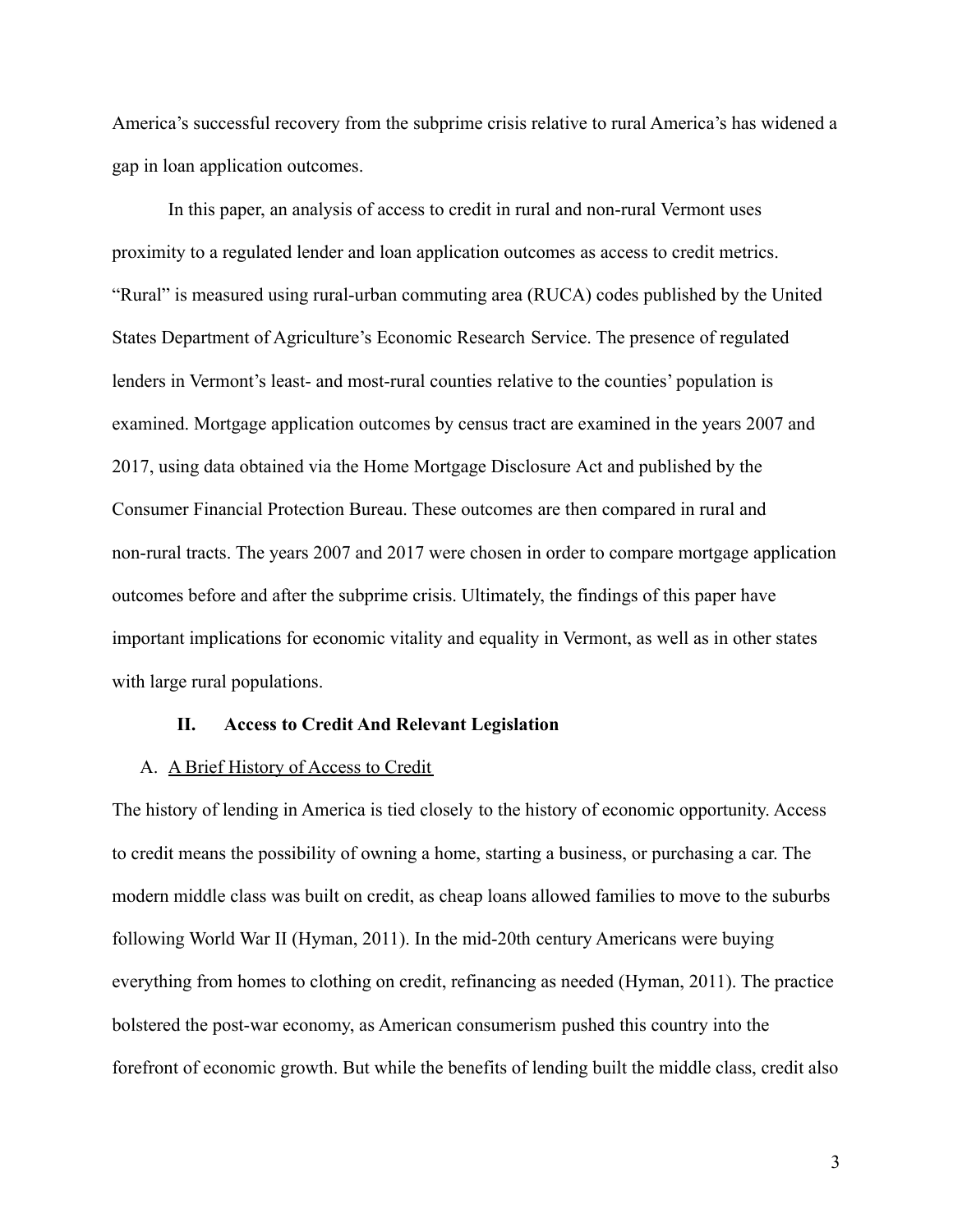served as a divisive force. Postwar lending was characterized by discrimination, as African Americans and women had substantially reduced access to credit, and a two-tiered lending industry emerged which left poor Americans unable to utilize the same financial tools as wealthier Americans.

The lack of credit access made it very difficult for Black Americans to leave their neighborhoods, as well as for women to gain economic independence (Krippner, 2017). In 1967, seventy percent of low-income consumers could only receive credit from low-income retailers (Hyman, 2011). These retailers generally upcharged their products compared to high-income retailers in wealthier neighborhoods, as the low-income retailers could not receive investment from finance companies and had to borrow directly from the bank. Thus, poorer Americans had to spend more on goods than wealthier Americans and were geographically limited in where they could make credit-driven purchases. In an economy in which credit was a dominant purchasing force, this left low-income Americans at a severe disadvantage.

#### B. The Introduction of the CRA

The Community Reinvestment Act (CRA) was passed in 1977 with the goal of increasing access to credit for low- and moderate-income (LMI) Americans (Butcher & Muñoz, 2013). It did this by compelling depository institutions to provide credit to LMI communities via the establishment of LMI lending targets. These targets are enforced by an examination and rating system. CRA ratings are considered when depository institutions apply for mergers or for opening a deposit facility (Butcher & Muñoz, 2013). Three specific changes since 1977 have shaped the CRA into its modern version. In 1989, CRA ratings were made public so as to provide more transparency into the regulations. Publicizing CRA ratings put more scrutiny on the CRA analyses, which brought about stricter enforcement. Prior to 1989, only 3% of depository institutions received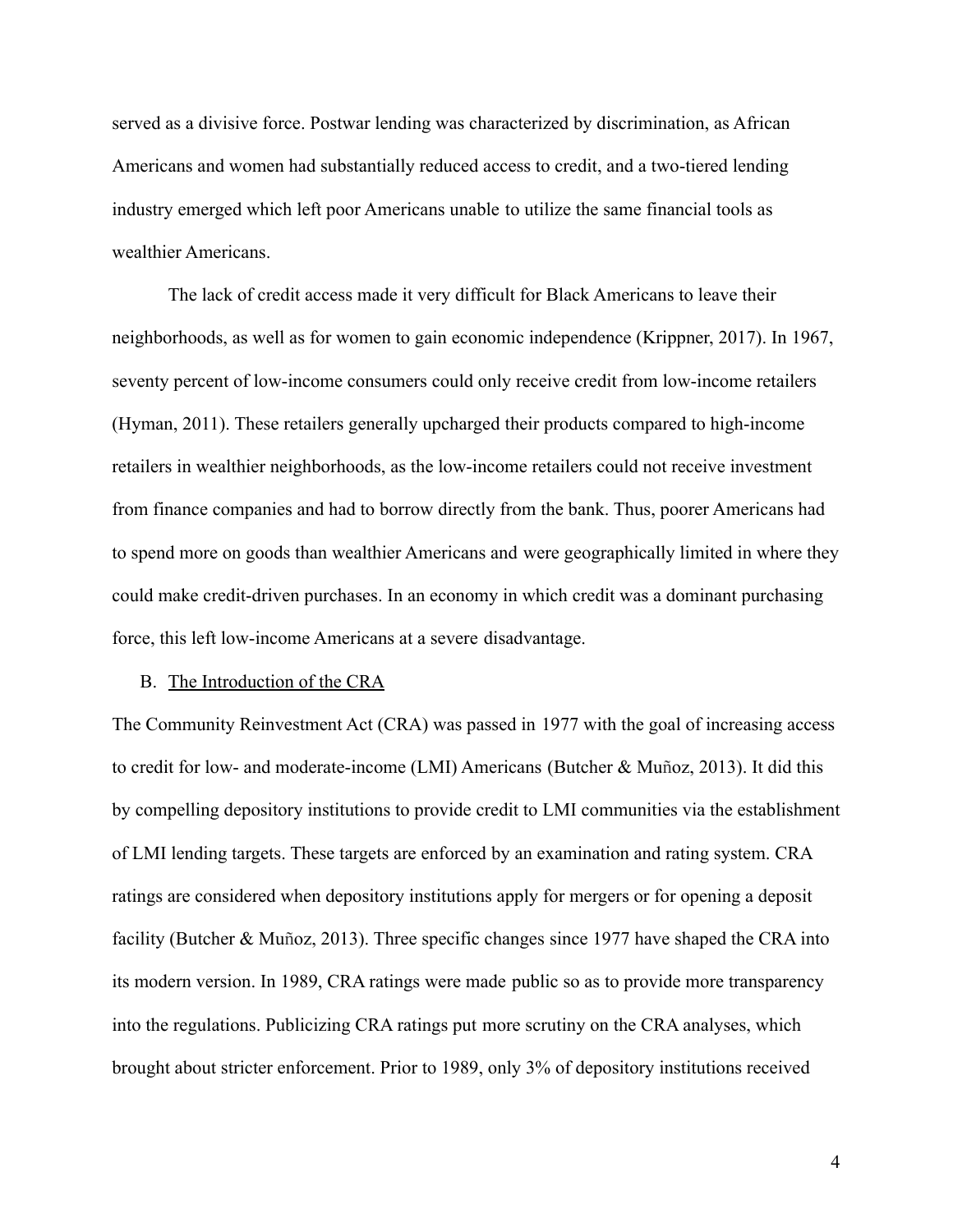low marks; in the years immediately following 1989, 10% received "needs to improve" or "substantial noncompliance" (Macey & Miller, 1993). The 1989 amendments also required the examining agency to write a written evaluation of each lending institution's CRA compliance. In 1995, a more thorough examination was created for large depository institutions which made the CRA examinations more objective. In 2005, another category, "intermediate small institutions," was created, finalizing the current system of three separate CRA evaluations which vary based on the size of the depository institution evaluated (Butcher & Muñoz, 2013).

The actual enforcement of the Community Reinvestment Act is done by a combined force of the Board of Governors of the Federal Reserve System, the Federal Deposit Insurance Corporation (FDIC), and the Office of the Comptroller Currency (OCC). These agencies examine depository institutions' lending practices within their "lending assessment areas," or areas in which the institution has an office, branch or ATM (Congressional Research Service, 2019). Differences in bank size definitions correspond to differences in CRA examinations. "Small" banks are evaluated under the lending test, "intermediate small" depository institutions are evaluated using the lending and investment tests, and "large" depository institutions are subject to all three tests (Congressional Research Service, 2019). Ultimately, most depository institutions pass their CRA examination. There are five possible grades which a depository institution can receive from their examination: "Outstanding," "High Satisfactory," "Low Satisfactory," "Needs to Improve," or "Substantial Noncompliance."

Literature on the CRA's impact on access to credit is rich. One study used data from the Consumer Credit Panel (CCP) between 2004 and 2012 to quantify access to credit for those living in low- or moderate-income census tracts compared to those who don't. CCP data tracks every individual with a credit report's credit history from 1999 to the present (Butcher & Muñoz,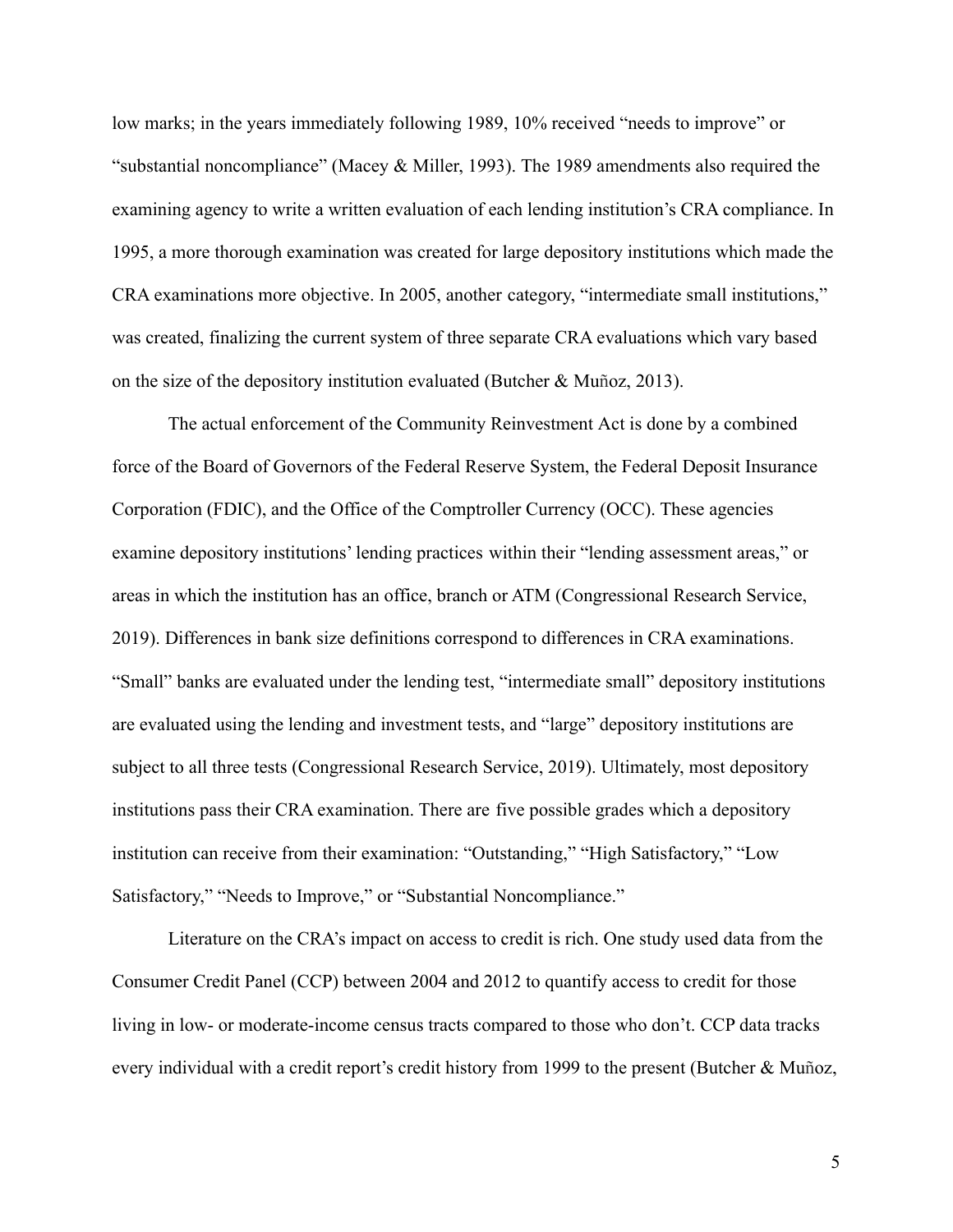2013). Although CCP data does not contain much information about individuals, it does contain their location, making it possible to track credit outcomes by census tract. The study used the FFIEC's list of low- and moderate- income census tracts for the year 2000, and used census tracts with median family incomes between 75% and 85% of their respective area median family incomes (Butcher & Muñoz, 2013). A census tract with a median family income of 80% of the national average is considered LMI, so this study looks at census tracts which are both slightly above and slightly below the cutoff. Ultimately, the study found that census tracts which had median family incomes just low enough to be considerate low- or moderate-income (thus, just barely CRA eligible) had 9% more trades, or account activity (such as an originated mortgage, student loan, etc.) than tracts with median family incomes just above the LMI threshold (Butcher & Muñoz, 2013). Further, those census tracts which were CRA-eligible in this study had 7% more individuals in the CCP database than census tracts with a median family income just high enough to not be CRA-eligible (Butcher & Muñoz, 2013). This suggests that the "CRA effect" is an increase in access to credit for low- and moderate-income census tracts.

#### **III. Changes to Vermont In Recent Decades**

Changes in the state of Vermont contextualize the findings of this paper. Over the last thirty to fifty years, Vermont's economy has changed dramatically. Although the state lagged behind the rest of the country by many economic measures in the earlier half of the twentieth century, Vermont began closing the gap in the 1950s (Bolduc & Kessel, 2008). One study published in 2008 found that per capita income in Vermont had grown to 95% of the national average. Yet, this growth was not evenly distributed across the state. In 2006, per capita GDP was 62%, 80%, and 83% of the national average in Essex, Orleans, and Caledonia counties, respectively. These same counties were substantially closer to the national per capita income thirty-six years prior, in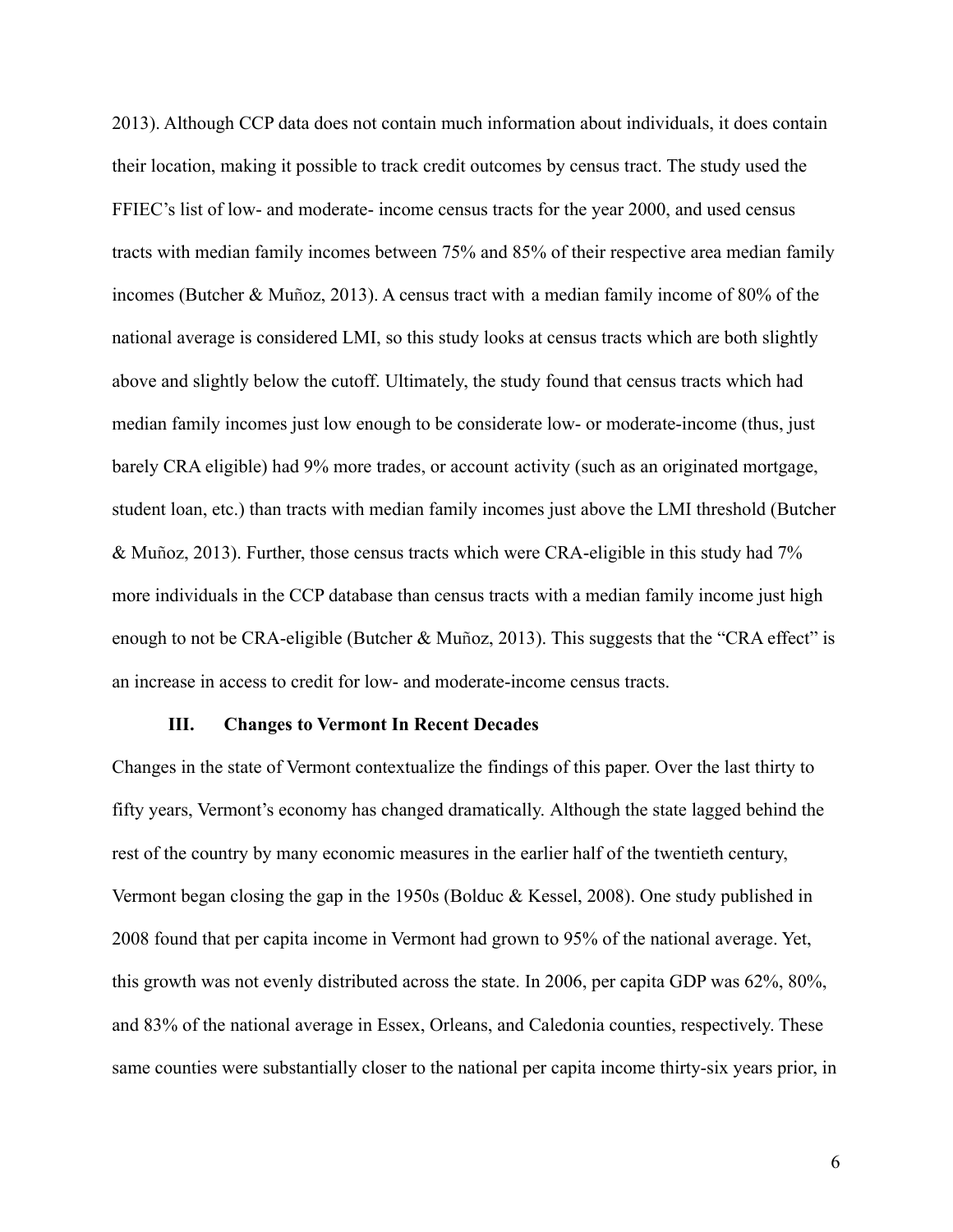1970 (Bolduc & Kessel, 2008). Other metrics also point towards an uneven distribution of economic growth in the state. By 2006, the Burlington labor market was responsible for 37% of Vermont's jobs, while it only accounted for 31% in 1978. This shows that, while Vermont's economy has improved in recent decades, and many parts of the state have caught up with and exceeded national economic standards, its growth has been uneven and parts of the state were left behind.

Another important change in Vermont has been the urbanization of the state and relative decline of rural places. Since the eighties, Vermont has been converting agricultural land to developed land at a relatively rapid rate. Between 1982 and 1997, agricultural land use dropped by 174,000 acres, representing a 16% decrease. During the same period of time, there was a 74,800 acre increase in developed land, 31% of which came from previously agricultural land (Bolduc & Kessel, 2008). Between 1982 and 2003, the proportion of land considered "developed" increased by 60%, but Vermont's population increased by only 19%, suggesting a trend towards higher percentages of Vermonters living in urban places (Bolduc & Kessel, 2008). Census data confirms this, as population density (measured in people per square mile) has steadily increased in recent decades, from 55.5 in 1980 to 67.9 in 2010, with steady increases for every decade in between (United States Census Bureau, 2010.).

#### **IV. The Banking Industry and Rural Access to Credit**

#### A. Banking Industry Consolidation

Changes in banking trends made Vermont's lending industry very different by the end of the 20th century, which changed Vermonters' access to depository institutions and therefore to credit from a mainstream financial institution. Throughout the second half of the nineties, banks were consolidating en masse. Between 1990 and 1998 the number of FDIC-insured banking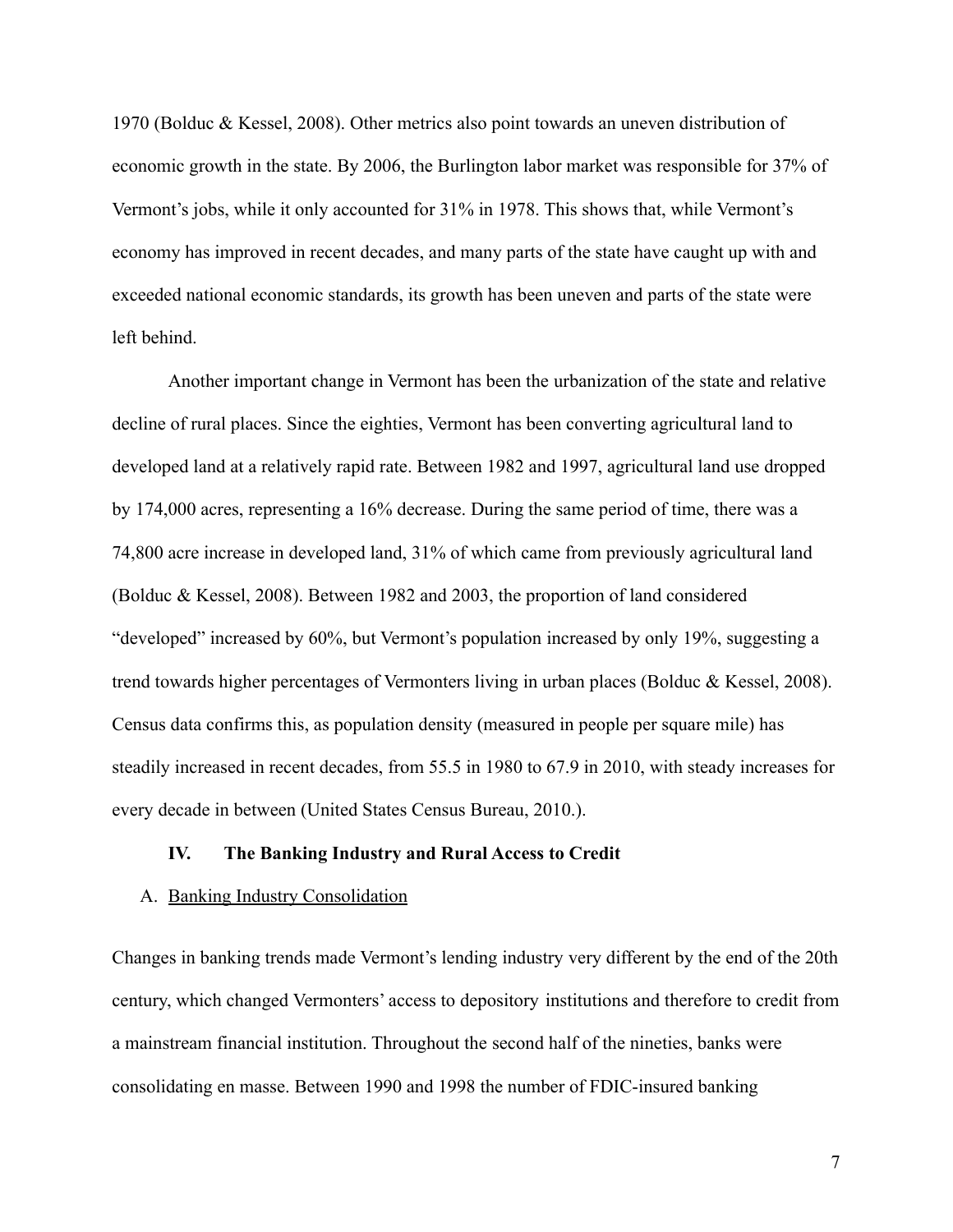institutions in the United States dropped by 26.7%, representing a reduction of 3,288 banks. This decrease was caused by the consolidation of the industry, as smaller banks merged with larger ones. During this time, only 70 banks failed (Heiney, 2011). When the Riegle-Neal Act was passed in 1994, which legalized inter-state mergers starting in 1997, the consolidation trend was exacerbated. Riegle-Neal was intended to accelerate the rate at which banks consolidated. From 1998 to 2003, the number of banks in the United States decreased by 1,004, an 11.5% decrease representing an average of 2.3% per year (Heiney, 2011). Thus, while the rate at which banks consolidated began to slow, the overall trend continued.

Decades of consolidation within the banking industry has changed the landscape of the lending industry for rural borrowers. Between 1990 and 2010, the number of FDIC-insured lenders has dropped by almost 8,000 nationwide, and between 2000 and 2010 the number of these institutions has dropped by 21% (Housing Assistance Council, 2015). Interestingly, 52% of FDIC-insured lenders in 2012 were in small towns or rural places. However, this 52% held only 6% of assets under control by FDIC-insured depository institutions. This is because 85% of rural-based banks are considered "small" by the CRA (Housing Assistance Council, 2015).

The national consolidation trend is mirrored in the experience of Vermont's lending industry, as expressed in Table 1 and visualized in Figure 1. The number of Vermont-chartered banks has steadily declined since 1980, when there were 23 institutions. By 2019 there were only 6, representing a 73.91% decrease in the number of Vermont-chartered FDIC-insured banks during that 49-year timespan (Vermont Department of Financial Regulation, 2019).

#### B. Rural Banking Industry

A considerable majority (85% in 2012) of banks headquartered in rural places are designated as small under the CRA, making their examinations less thorough or frequent and allowing larger,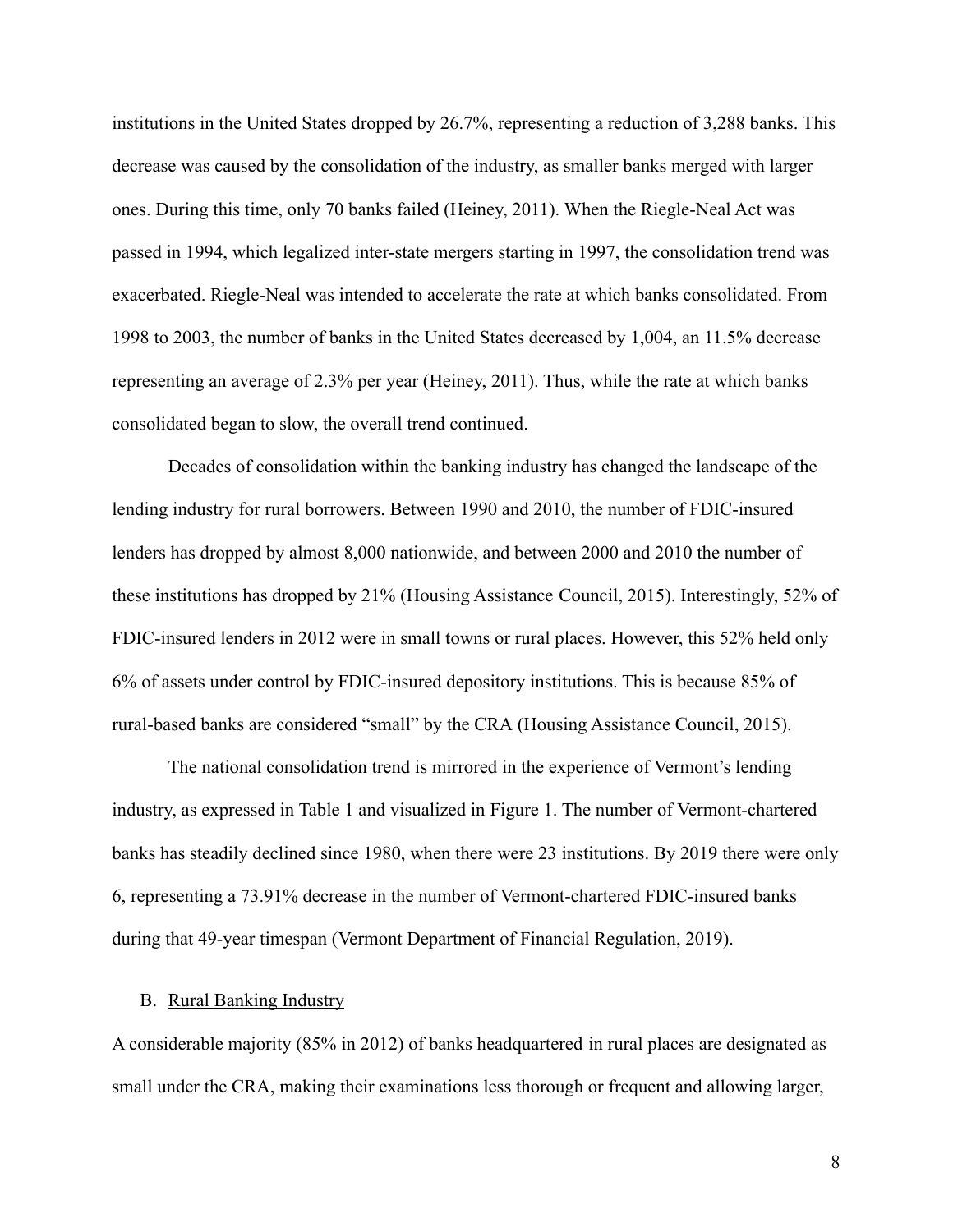non-rural banks to have more reach into rural credit markets. In 2012, the 20 largest depository institutions held more than half of FDIC-insured assets, all of which were headquartered in urban or suburban places (Housing Assistance Council, 2015). The primarily urban location of large lenders means that borrowing in rural places frequently comes from non-rural sources. In fact, despite 52% of depository institutions being rural, only 13% of mortgages came from rural depository institutions in 2012 (Housing Assistance Council, 2015). That year, 70% of rural mortgages from CRA-regulated institutions came from urban-based banks. "Shadow banking" has become a growing source of credit as well. "Shadow banking," defined as the unregulated credit market, grew from 30% to 50% share of the residential housing market between 2007 and 2015 (Buchak, Matvos, Piskorski & Seru, 2017). The shadow banking market, which was worth an estimated \$71 trillion globally in 2012, is certainly an important force in the credit market, although its relatively recent boom has made literature surrounding its impact in rural places thin (Buchak, Matvos, Piskorski & Seru, 2017).

The relative size and financial power of larger, urban lenders gives them the opportunity to be the main providers of credit in rural places, which has important implications for credit access. In 2012, one-quarter of mortgages originated by depository institutions in rural census tracts were distributed to people outside the lender's assessment areas (Housing Assistance Council, 2015). This means that banks are not being assessed under the CRA for much of the lending that they do in rural areas. Despite the fact that 42% of rural and small town census tracts were designated as high-credit-need in 2012, 29% of mortgage originations in rural and small towns went to high-credit-need tracts that year. Further data suggests that the same year, about one third of mortgages originated in rural census tracts were from institutions not regulated by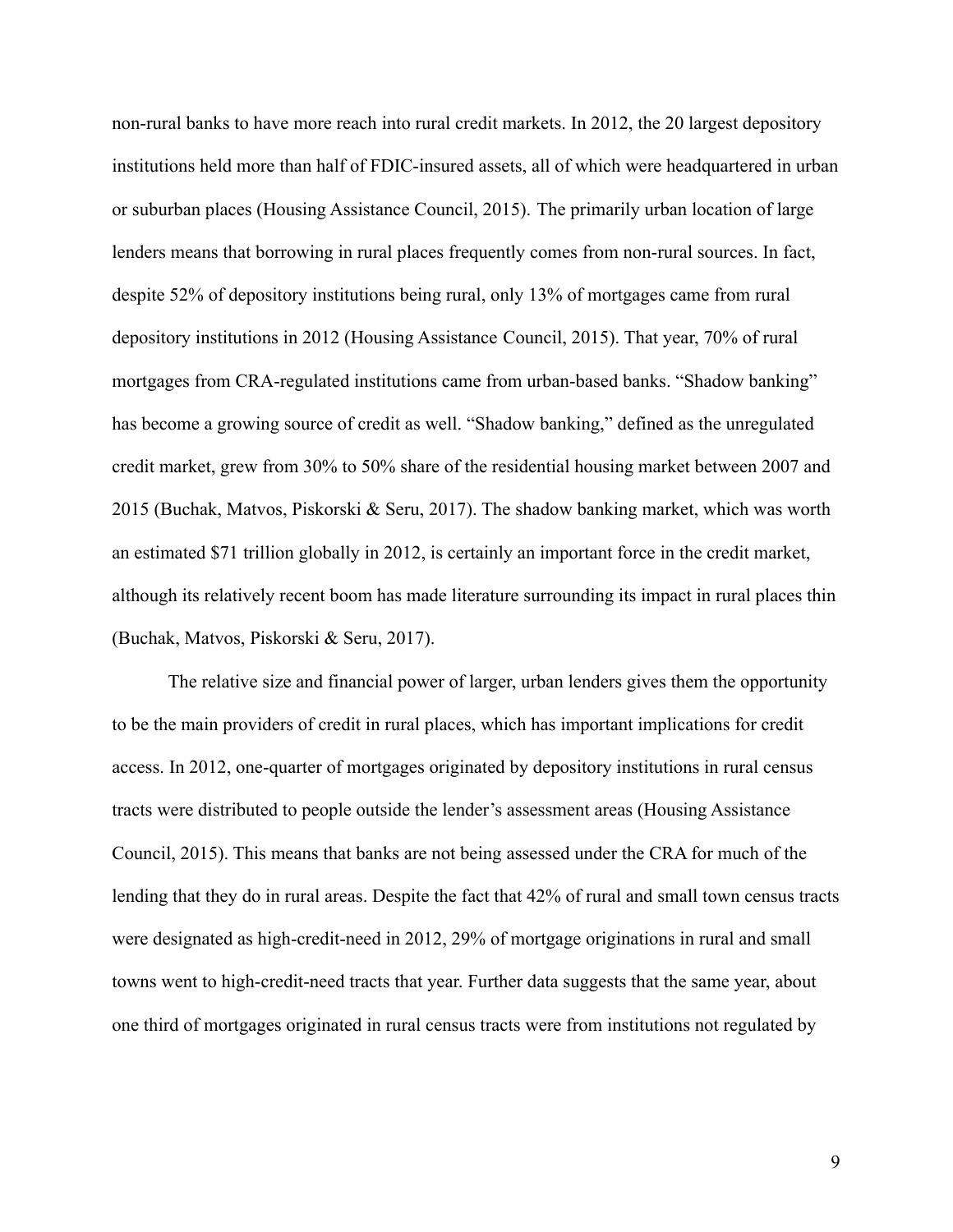the CRA, and that, prior to the Recession, this number was over 50% (Housing Assistance Council, 2015).

#### C. Rural Access to Credit

Although the existing literature surrounding access to credit in rural places mostly revolves around the higher costs which rural borrowers incur, there have been multiple studies which examine the ability to obtain credit in rural places. One study published by Ergungore in 2010 used HMDA data to examine how distance between the lender and borrower impacts the availability and terms of credit in low income neighborhoods. The paper studied low- and moderate-income census tracts in Ohio in 2000, and used HMDA data from 2004-2007. Branch locations were established using the FDIC's Summary of Deposits. The study also set 24 control variables, including the share of children in the census tract who live in a two-parent household, the number of home-purchase loan applications per owner-occupied housing units, a binary variable that indicates whether or not the census tract borders other states, etc. (Ergungore, 2010). Not only did this study find that the presence of a bank branch in a neighborhood has a positive impact on loan originations and decreases the price of loans, these correlations become stronger as distance to a bank branch decreases (Ergungore, 2010).

Another study conducted by the Federal Reserve Bank of Minneapolis (2017) looked at loan denial rates in the United States and compared them to denial rates in a collection of six upper-midwest states before and after the subprime crisis. The research was conducted with the goal of finding discrepancies between loan application denial rates from urban and rural applicants. The study found that rates of loan denial were higher in rural places both nationally and in the ninth district. It also found that the differences between urban and rural denial rates were exacerbated in the wake of the subprime crisis (Federal Reserve Bank of Minneapolis,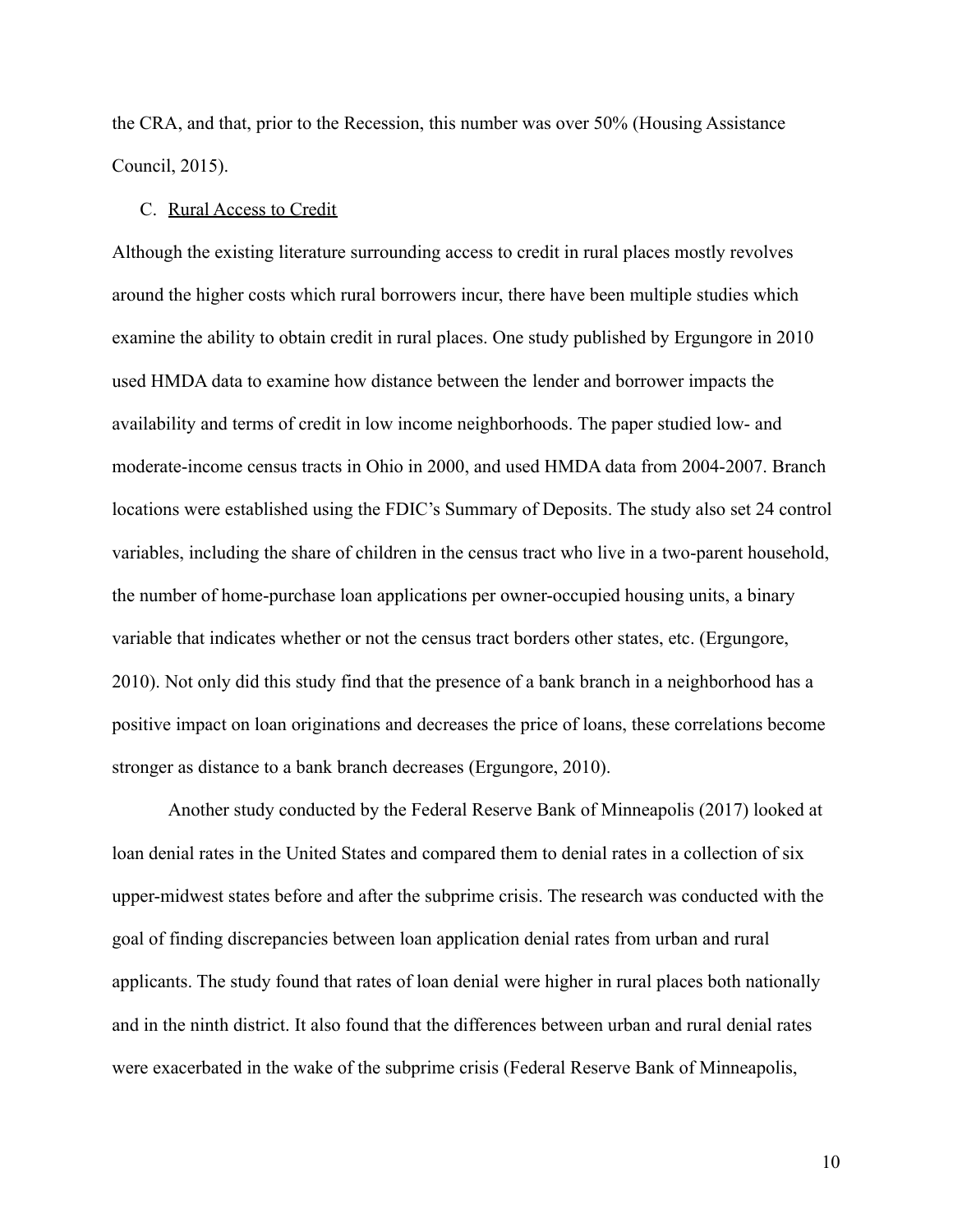2017). Interestingly, this study also mapped the geographic extent of differences between urban-rural loan denials. It found that these differences are particularly high in the midwest and northern New England, with Vermont falling in the 3.5-4.5% difference range (Federal Reserve Bank of Minneapolis, 2017).

A different study conducted by Cole (2020) for the U.S. Small Business Administration examined the availability of credit to small businesses in rural versus urban census tracts. The study conducted a series of tests, examining small business loan origination rates in five categories organized by the loan amount, and included multivariate tests to find inconsistencies in both the amount and number of small business loans originated for rural versus urban small businesses. These tests were conducted using data from both before and after the subprime crisis in an attempt to use the crisis as an exogenous shock and examine how outcomes change. The study shows that, while small bank loan originations in all areas of the country dropped dramatically in the wake of the crisis, recovery in rural areas remains much slower than in urban areas. In 2016, average loan originations per capita both nationwide and in urban areas were 35% below their 2007 peak, while rural areas were still 42% below their 2004 peak (Cole, 2020). This points to rural small businesses' continuing difficulty in obtaining credit relative to urban small businesses in the wake of the subprime crisis.

#### **V. Empirical Analysis of Access to Credit**

When looked at in conjunction, the existing literature points towards a lack of access to credit for rural Americans, which may be the result of a variety of factors. While the findings of the Federal Reserve Bank of Minneapolis (2017) as well as Cole (2020) point towards differences in loan origination and denial rates, Ergungor (2010) shows that proximity to bank locations is correlated with low- and moderate-income individuals' ability to obtain credit. These findings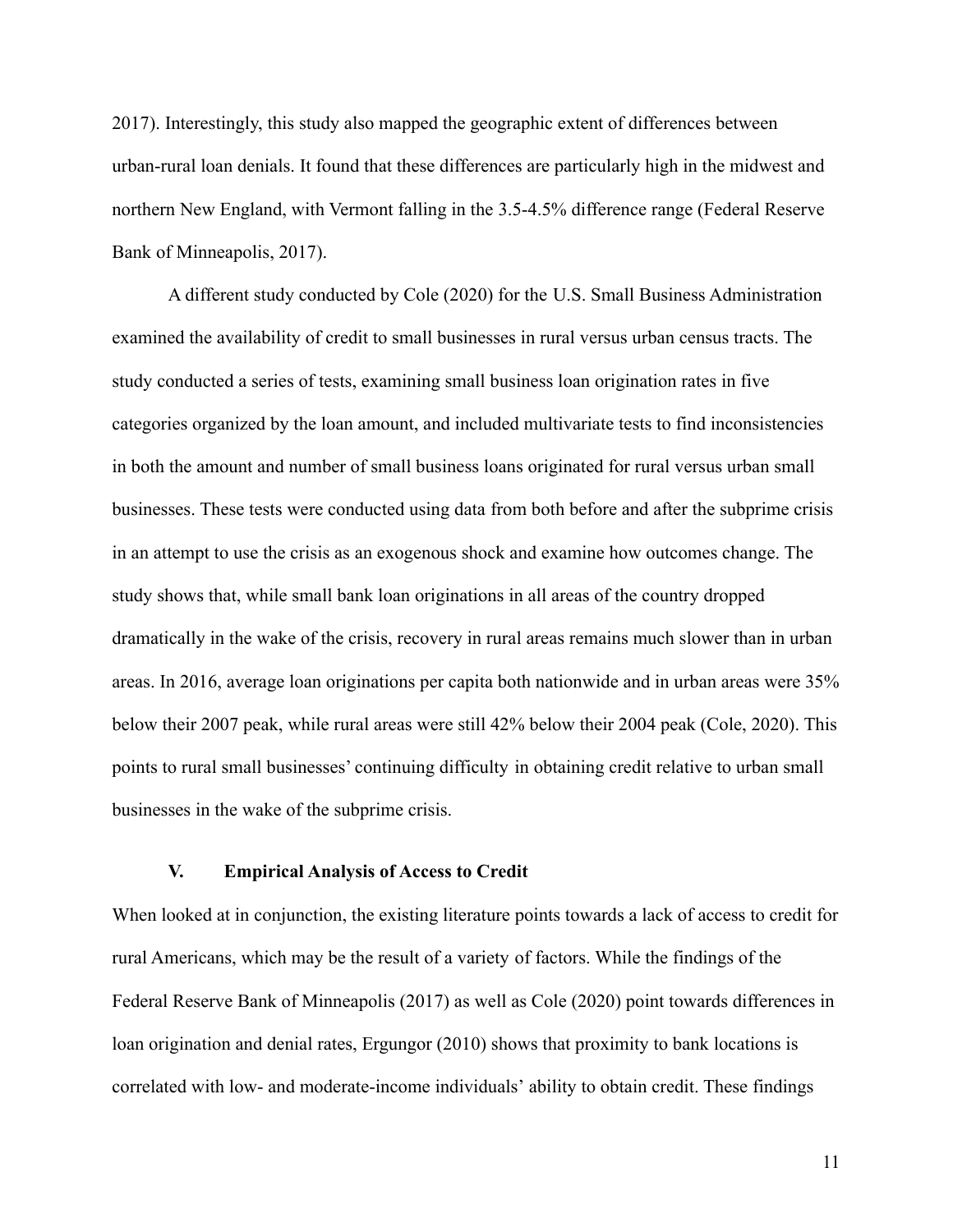have huge implications for states with proportionally large rural populations, like Vermont. The rest of this paper will answer the question: do rural Vermonters have the same access to credit as non-rural Vermonters? By examining the distribution of banks by county as well as loan application outcomes by census tract, my findings show that rural Vermonters have a reduced access to credit when compared to urban Vermonters.

#### A. Data And Methodology

In this section, I examine the availability of loans to credit-seeking customers in rural and urban areas in Vermont. Doing this requires an examination of banking in urban and rural Vermont, as well as a study of lending in the state.

#### i. *Comparing Rural and Urban Banking in Vermont*

To examine banking, I use a series of resources from the Vermont Department of Financial Regulation, the 1980 Annual Report of the Bank Commissioner of the State of Vermont, and population data from the Census Bureau. Three resources from the Department of Financial Regulation provided me with the current locations of CRA-regulated bank branches in Vermont: the department's lists titled "State and National Financial Institutions with Branches in Vermont," "Vermont Chartered Banks," and "National Financial Institutions Domiciled in Vermont." This final list published by the Department of Financial Regulation did not include Vermont branch locations of the listed institutions, so those locations were found via the institutions' websites.

The current locations of credit unions analyzed in this thesis were also found via the state's Department of Financial Regulation, in their resource titled "Credit Unions in Vermont Ranked by Size." This list also does not include credit union branch locations, and those were obtained via the credit unions' websites as well. The locations of financial institutions in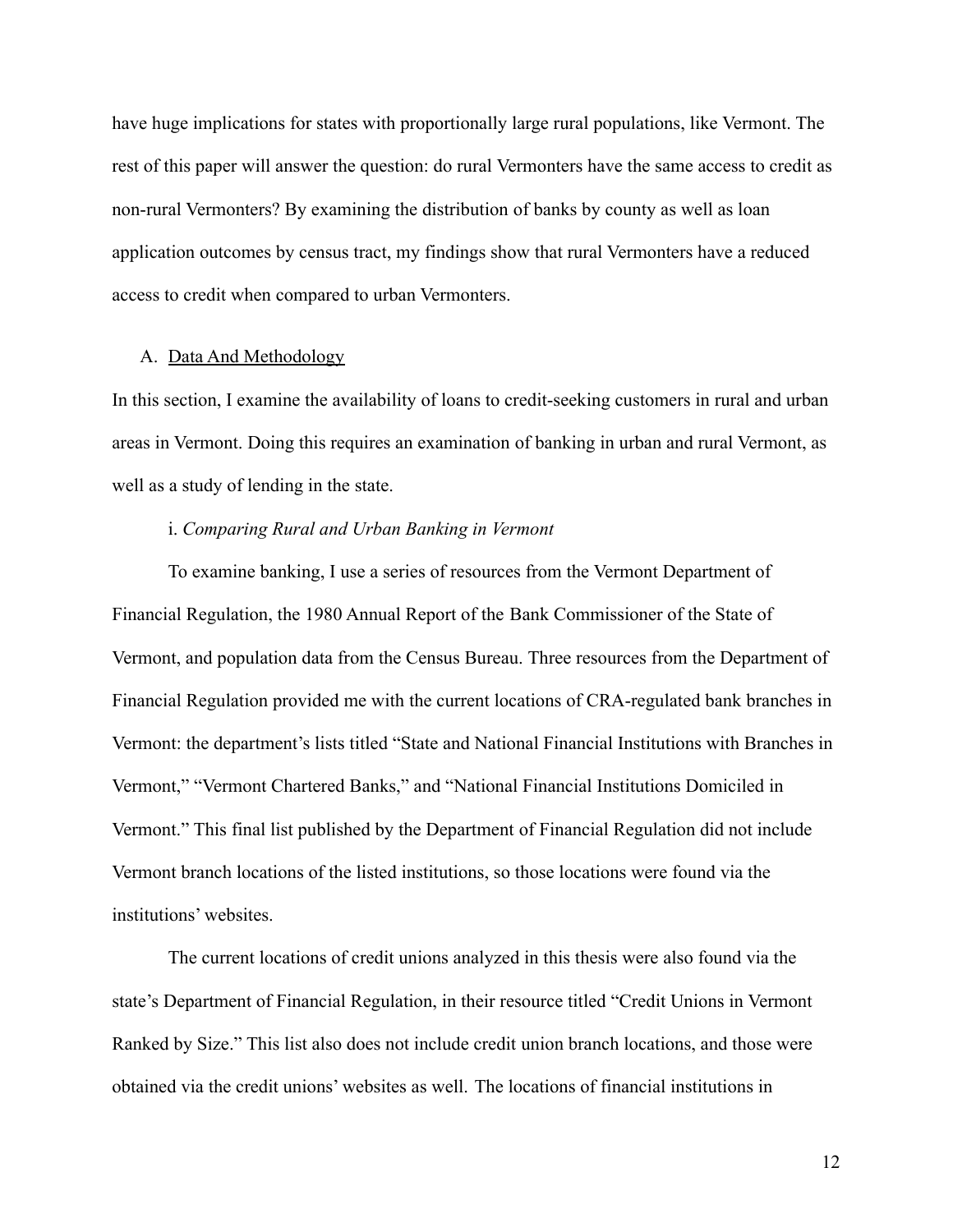Vermont in 1980 was taken from the 1980 Annual Report of the Bank Commissioner of the State. This report, provided by the University of Vermont's Howe Library, contains the locations of all financial institutions in 1980 by town, as well as their size. Data regarding population by county was taken from the census bureau's website. From this, I was able to look at the distribution of depository lending institutions in Vermont by county. Using population data from the 2010 and 1980 census I calculated a "people per bank" statistic for each county in both years, which is intended as a measurement of access to a lender's branch location by county.

From this, I was able to measure the percentage change in people per bank over the thirty-year span and compare this to the percentage change in population over the same period. Including population growth is important because it contextualizes changes in the location of banks with changes in the location of people. A decrease in banks which outpaces a decrease in population, or even occurs during population growth, indicates that a community's access to a credit-providing institution is reduced.

#### ii. *Comparing Rural and Urban Lending in Vermont*

Analyzing Vermont's lending industry involved the use of Home Mortgage Disclosure Act data obtained via the Consumer Financial Protection Bureau, Rural-Urban Commuting Code data obtained via the U.S. Department of Agriculture, and population and demographic data obtained via the Census Bureau. HMDA data organizes loan application outcomes into six categories: loans originated, approved but not accepted, denied, withdrawn, closed for incompleteness, and purchased by institution. For the purposes of this thesis, "loans" are defined as mortgages secured for the purpose of buying a residential property. It therefore excludes auto loans, many business loans, and other forms of credit.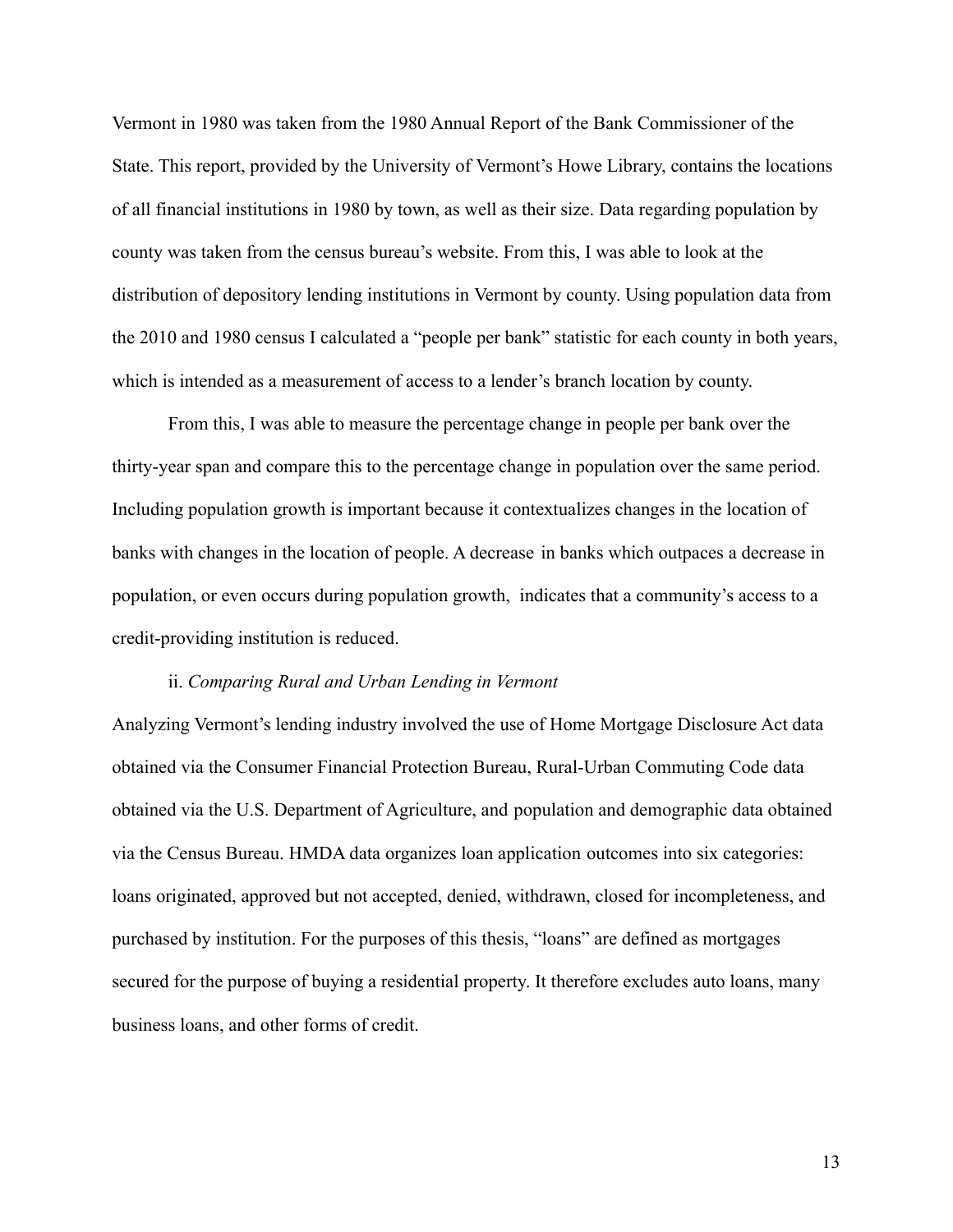The first part of my analysis involved organizing HMDA data from 2007 (the earliest digitized HMDA data available) and 2017 by census tract and calculating the percentage of loan applications with each outcome. I then used Rural-Urban Commuting codes to separate rural census tracts from non-rural, thereby isolating loan application outcomes in 2007 and 2017 by rural or not. Using this data, I was able to look at the distribution of rural census tracts when Vermont tracts were ranked by percent loans originated and percent loans denied, providing a look into where loan application outcomes stood in rural census tracts compared to the rest of the state. After this, I ran regressions in stata, measuring a census tract's status as rural against other potential indicators of loan outcomes, specifically educational attainment, median household income, and percentage of the tract's population that is non-white. As stated earlier, data for educational attainment and median household income was gathered from the 2010 census. Mortgage origination rates used in these regressions were calculated using 2017 HMDA data.

The years 2007 and 2017 were chosen in order to present a picture of rural access to credit before and after the subprime crisis. Literature discussing the subprime crisis's impact on rural credit is vast. Banks in rural America closed en masse, as the number of FDIC-insured branch locations dropped 6% in rural places nationwide between 2008 and 2016 (National Community Reinvestment Coalition, 2017). Small business lending, which was in steep decline immediately following the recession, has been slow to recover in rural places, especially for loans amounting to less than \$250,000 (Cole, 2020). A gap in mortgage application denial rates, which was virtually nonexistent before the subprime crisis, has been growing since 2008 (Federal Reserve Bank of Minneapolis, 2017). This literature indicates the potential impact of the subprime crisis on differences in rural and urban credit access. Analyzing loan outcomes in 2007 and 2017 allows this potential impact to be addressed.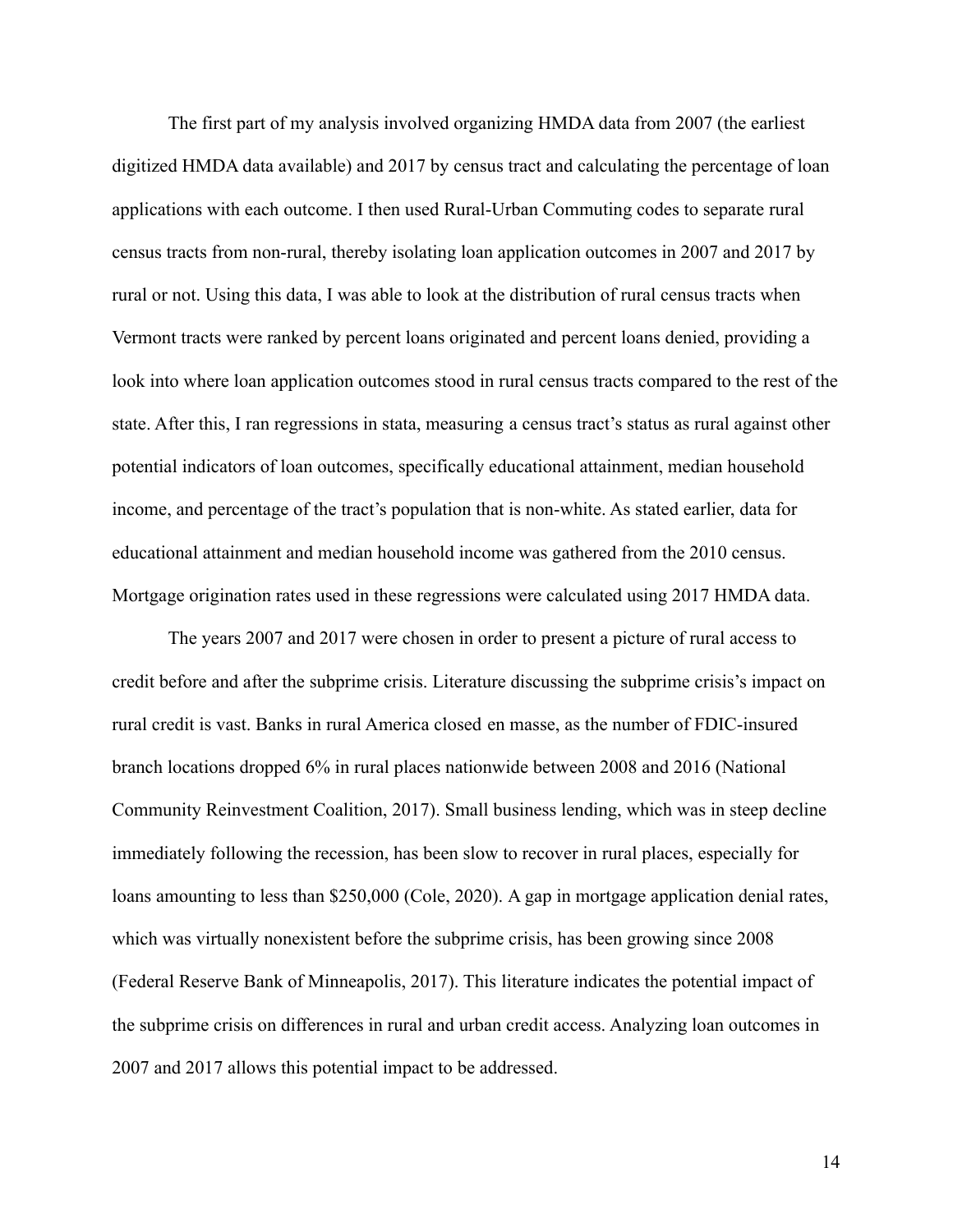#### B. Results of Empirical Analysis of Access to Credit

#### i. *Distribution of CRA-Covered Depository Institutions*

When analyzing access to credit in rural areas, the first issue to tackle is identifying which census tracts are rural. The U.S. Department of Agriculture's Economic Research Service defines Rural-Urban Commuting Area Codes each census year, which code census tracts on a scale of one to ten. These codes, described below, are created using population density, urbanization, and daily commuting. The definitions of these codes for 2010 census tracts are as follows:

| Code           | Definition                                                                            |
|----------------|---------------------------------------------------------------------------------------|
| $\mathbf{1}$   | Metropolitan area core: primary flow within an urbanized area (UA)                    |
| $\overline{2}$ | Metropolitan area high commuting: primary flow 30% or more to a UA                    |
| 3              | Metropolitan area low commuting: primary flow 10% to 30% to a UA                      |
|                | Micropolitan area core: primary flow within an Urban Cluster of 10,000 to 49,999      |
| 4              | $\langle$ large UC $\rangle$                                                          |
| 5              | Micropolitan high commuting: primary flow 30% or more to a large UC                   |
| 6              | Micropolitan low commuting: primary flow $10\%$ to $30\%$ to a large UC               |
| $\tau$         | Small town core: primary flow within an Urban Cluster of 2,500 to 9,999 (small UC)    |
| 8              | Small town high commuting: primary flow 30% or more to a small UC                     |
| 9              | Small town low commuting: primary flow 10% to 30% to a small UC                       |
| 10             | Rural areas: primary flow to a tract outside a UA or UC                               |
| 99             | Not coded: Census tract has zero population and no rural-urban identifier information |

#### **Primary RUCA Codes, 2010**

When applied to 2010 census tracts, we can quantify the percentage of each county's tracts coded as "10" for rural. This is a fairly precise measurement of the percentage population living in a rural environment, as each census tract is approximately 4,000 people. The results in order from least to most rural can be found in Table 2 and visualized in Figure 2.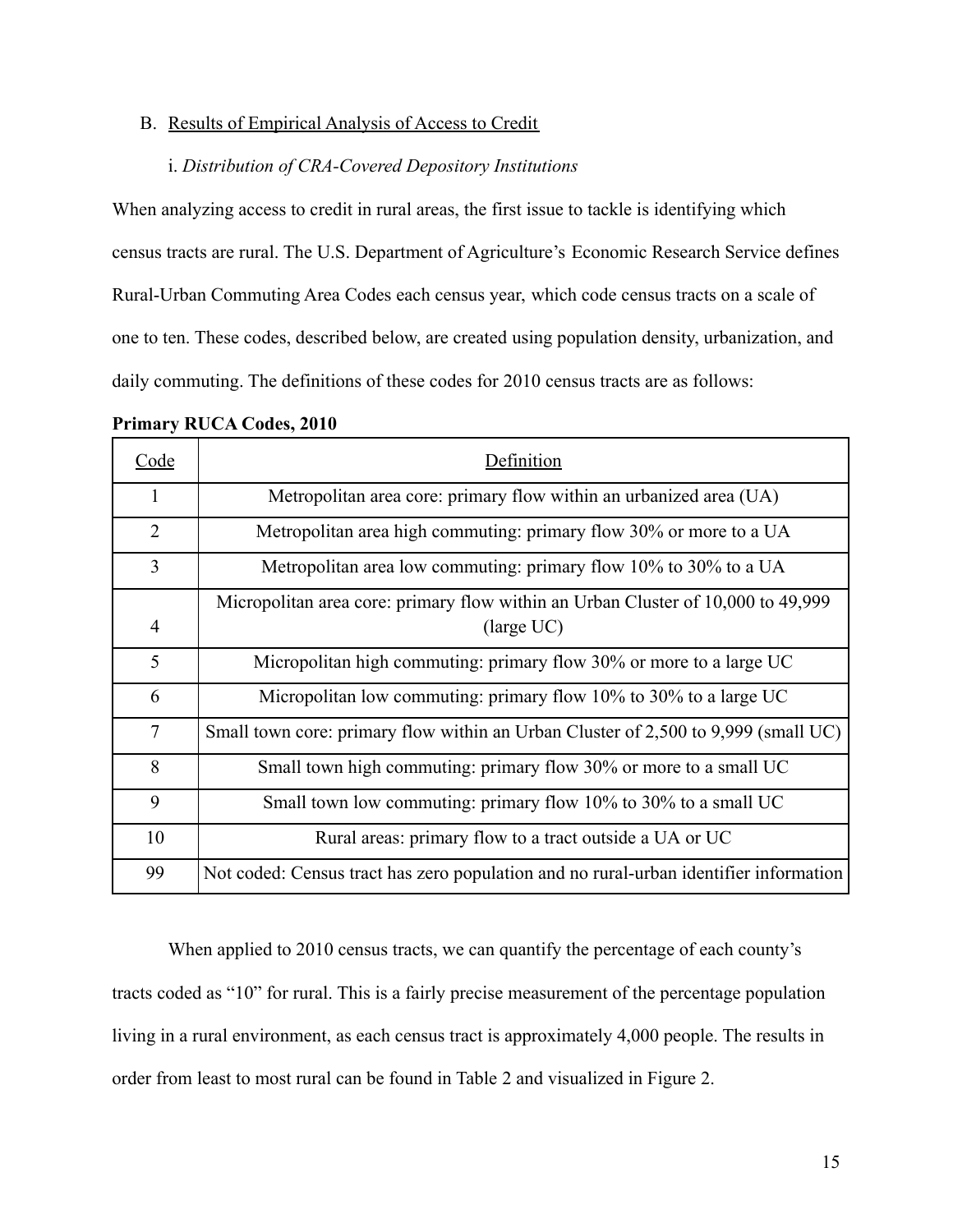The consolidation of Vermont's lending industry can be quantified by looking at the ratio of population to banks in 1980 versus today by county, as shown in Table 3. Table 4 shows the percentage change in population versus the percentage change in people per bank over the 30-year period. Changes over a 30-year period show that, for many counties, the ratio of people to banks skyrockets between 1980 and 2010, showing that there was a decreasing number of locations from which people in these counties could access credit. In some counties, such as Orleans and Windham, the ratio of people to banks grew by more than 50% over thirty years. However, counties such as Essex, Franklin and Chittenden in the northwest portion of the state experienced a decrease in their ratio.

#### ii. *Distribution of Credit Unions*

It is important to note that many Vermonters obtain credit from non-CRA regulated depository institutions. Most often, this source is credit unions. Credit unions differ from banks in that their services are only provided to their members and that they are non-profits run jointly by their members (Cassity, 2000). Since 1982, credit unions have also been consolidating into large depository (and lending) institutions, representing a major, less regulated force in the credit market. When the CRA was passed in 1977, it included only depository institutions which were federally insured, thus excluding credit unions. A great debate in the lending industry is whether or not today's credit unions should be regulated under the CRA, as many believe that credit unions' mission to serve their members makes such regulation unnecessary. While the lack of regulation surrounding credit unions means their compliance in providing credit to low- and moderate-income members of their community is less reliable, their importance in the credit market makes them necessary to consider in this study. The same data and calculations done for FDIC-insured depository institutions can be found in Tables 5 and 6.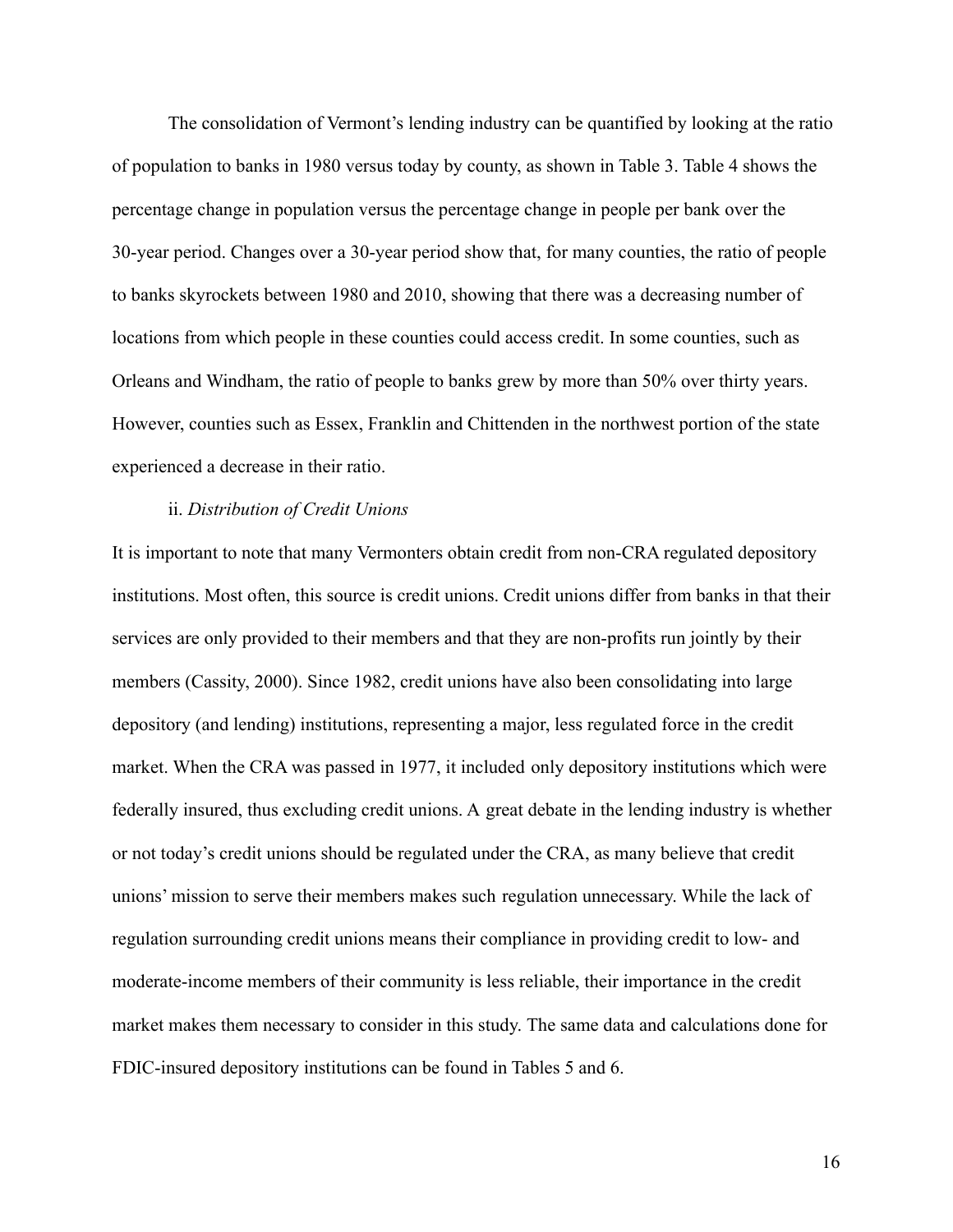Interestingly, this data does not follow the same patterns as FDIC-insured depository institutions. Counties like Addison, Franklin, and Essex, which saw substantial decreases in their people per bank statistics, saw dramatic increases in their people per credit union statistics between 1980 and 2010, with Essex losing its sole credit union during that time. Further, Bennington and Orleans, two counties which saw increases in their people per bank statistic, were the only counties which experienced decreases in people per credit union. This points towards credit unions playing a greater role in rural counties outside the northwest portion of the state between 1980 and 2010, at the same time as FDIC-insured depository institutions were leaving those counties.

#### iii. *Distribution of Depository Institutions*

Tables 7 and 8 combine the previous two sections to show the concentration of depository institutions compared to population by county in 1980 and 2010, the combined effect of bank and credit union consolidation. The percent changes in people per depository institution by county can also be visualized in Figure 3. It is important to note that, since credit unions are included in this data, not all the institutions examined are regulated by the CRA and are therefore not required by law to serve the needs of the communities they receive deposits from. The second table shows the percent change in people per depository institution as well as population over the thirty-year timespan. Notably, counties like Chittenden, Addison, and Franklin experienced both significant relative increases in population as well as significant relative decreases in people per depository institution. At the same time, counties like Caledonia and Windham experience increases in people per depository institution which are relatively higher than their increases in population. The geographic layout of change in people per depository institution can be visualized in Figure 4.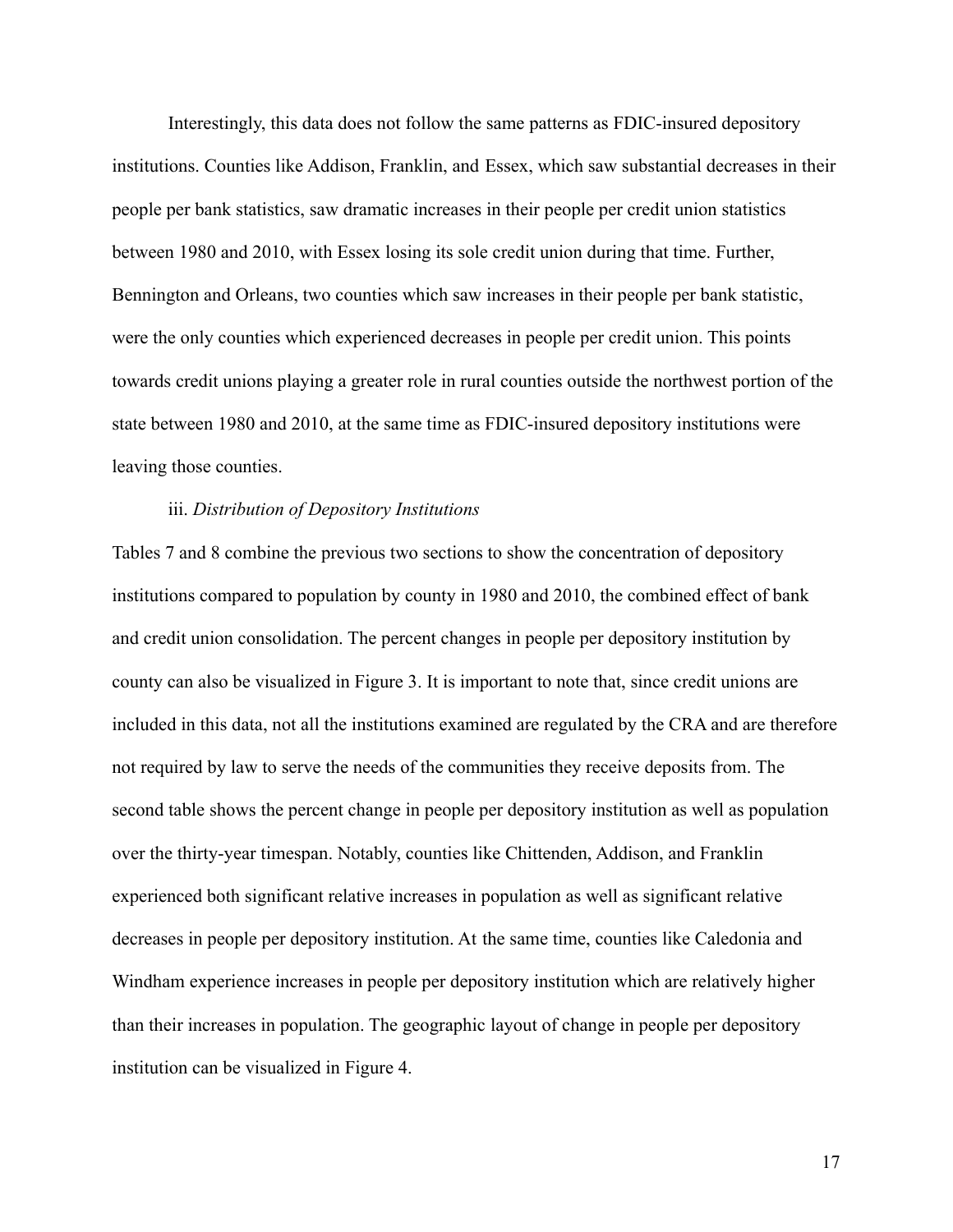#### iv. *Analysis of Loan Application Outcomes*

Table 9 shows the impact of a consolidated banking industry on access to credit in rural places. The figures were established using data from the Home Mortgage Disclosure Act, and represents the outcome of loan applications organized by census tract. The first data table shows the percentage of census tracts in Vermont with a high loan origination rate that are coded as RUCA code "10" for rural. In 2007, the top quartile of census tracts when organized by highest loan origination rate was 17.78% rural, while the bottom quartile was 54.55% rural. The second column of the table shows the same results using 2017 data. In 2017, the top quartile of census tracts by loan origination rate was 10.87% rural, while the bottom quartile was rural 47.83%. Thus, rural census tracts in 2007 dominated the lowest percentages of loan applications originated and were less likely to have a high loan origination rate. This trend was reiterated in 2017. Differences between the statistics for 2007 and 2017 are likely due to credit market changes in the wake of the subprime crisis.

Table 10 goes through the same process for loan denial data. The percentages listed show the percentage of upper and lower quartile of loan denial rates coded as rural. The data shows that rural census tracts dominate the upper quartile of loan denial rates in Vermont, and take up a much smaller portion of the lower quartile.

Tables 11 and 12 show the rates of loan applications originated, approved but not accepted, denied, withdrawn, closed for incompleteness, and purchased by institution in 2007 and 2017. The results reiterate the finding that rates of loan origination are much higher in urban census tracts than rural, and rates of loan denial are much lower in urban tracts than rural.<sup>1</sup>

v. *Regressions*

<sup>1</sup> Note: RUCA code "1" designates "most urban" while RUCA code "10" designates "most rural"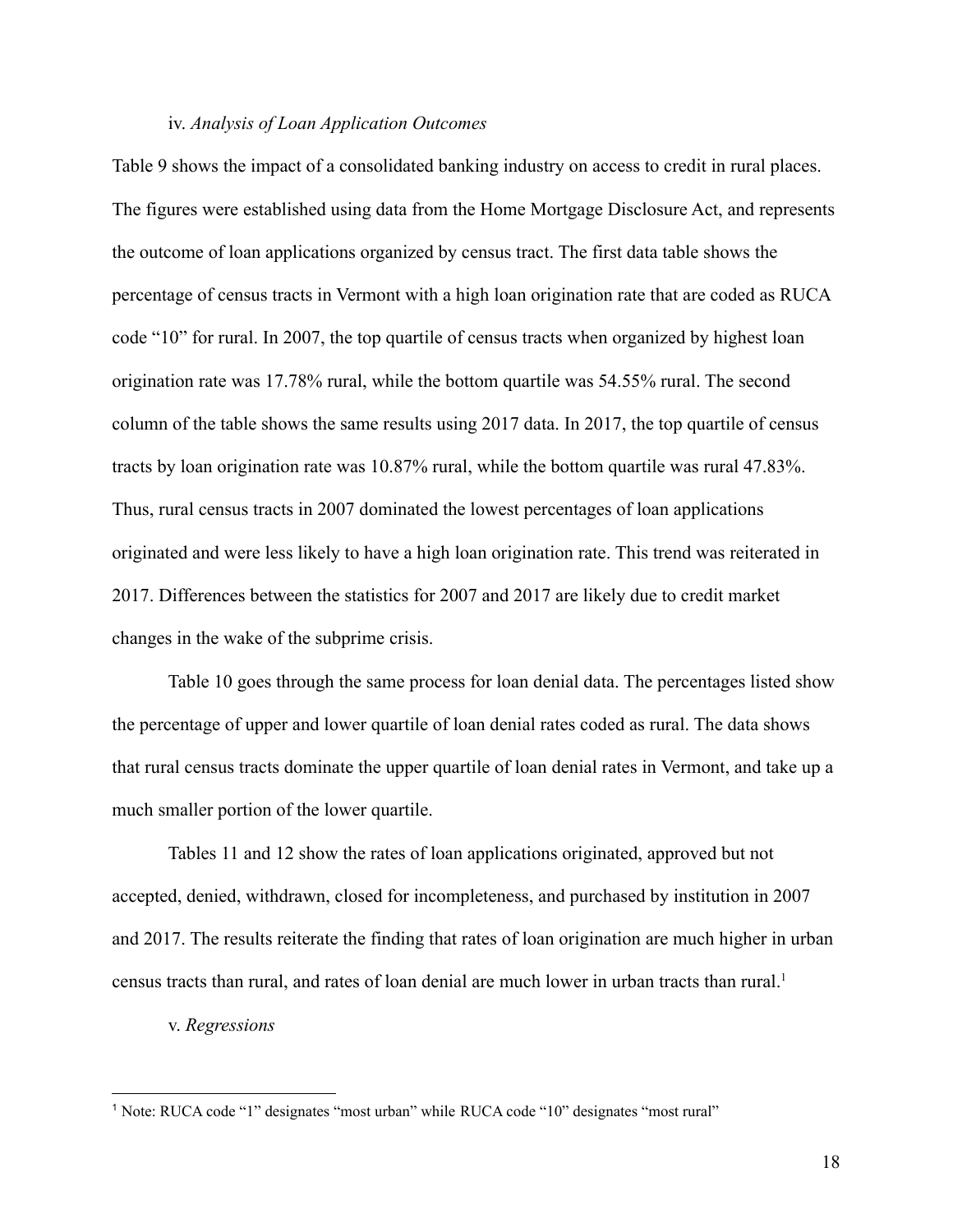It is clear that other factors besides a census tract's status as rural or urban contribute to whether a bank decides to originate a loan or not. The following regressions attempt to contextualize the impact of a census tract's rural status on its access to credit by including other variables which could contribute to access to credit. The dependent variable in the first two regressions is percent of loan applications originated by census tract in 2017, and the dependent variable in the second two is the percent of loan applications denied. These dependent variables are intended to represent access to credit for each census tract. The four independent variables are median household income, educational attainment, percent of the population that's non-white and RUCA code.

The median household income data is collected from the 2010 Census, and is in 2010 inflation-adjusted dollars. I expect this variable to have a positive coefficient in the first two regressions, as a loan applicant with a high income would most likely be seen by a depository institution as a safer investment. I expect this coefficient to be negative in the second two regressions for the same reasons. Educational attainment is measured by percent of census tract residents who have their high school diploma (or equivalent) or have completed a higher level of education. I expect this variable to have a positive coefficient in the first two regressions and a negative coefficient in the second two, on the assumption that individuals with a higher education level have better employment and therefore have better credit scores. Percent of the population that is non-white is measured as 100 minus the percentage of the population that is white. I expect this variable to be negative in the first two regressions and positive in the second two, as there is a long history of racial discrimination in the credit market. The RUCA code variable is the RUCA code assigned to each census tract. In the regressions in Tables 13 and 15, each census tract has a RUCA code one through ten. This was done to reflect the effects of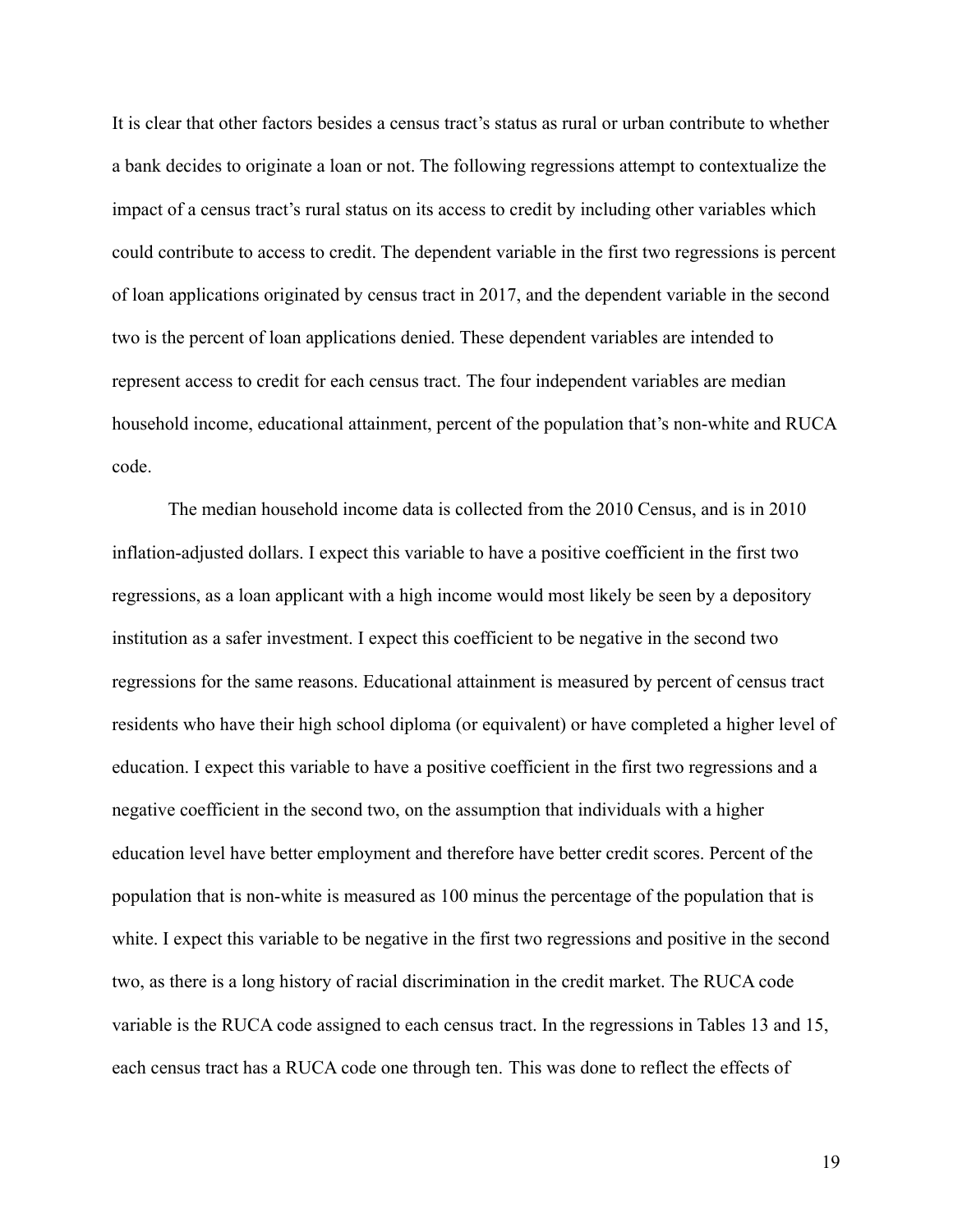increasing RUCA codes on access to credit. In the regressions in Tables 14 and 16, RUCA code is a dummy variable where census tracts coded as "10" for "rural" are assigned a "1" and all other census tracts are assigned a "0." This was done to isolate the effects of being coded as rural on access to credit. Based on my analyses of HMDA data and the Tables listed earlier, I expect both variables to be negative in the first two regressions and positive in the second two, as my previous analysis seemed to show that census tracts with higher RUCA codes had lower loan origination rates and higher denial rates.

The results of the regressions in which origination rate is the dependent variable are consistent with my expectations. In the first two regressions, the coefficient on median household income was positive but very small, at 8.822 in Table 13 and 12.241 in Table 14. This suggests that an increase in a census tract's median household income has a positive impact on its loan origination rates. The p-value for median household income shows that it is statistically significant at the 1% level in both regressions. The coefficient on educational attainment was also positive, at 0.097 in Table 13 and 0.122 in Table 14. This suggests that higher educational attainment among a census tract's residents has a positive impact on loan origination rates. These results were not significant at the 1% level but were significant at the 5% level. The coefficient on percent of the population that's non-white was positive in the first two regressions, at 0.753 in Table 13 and 1.149 in Table 14, suggesting that tracts in Vermont with higher non-white populations have higher loan origination rates. These results were significant at the 1% level. The coefficient on RUCA code was negative in both regressions. In Table 13, the coefficient was -1.002, which suggests that census tracts with a higher RUCA code have lower loan origination rates. The coefficient on RUCA code in Table 14 was -2.803, suggesting that being coded as RUCA code "10" for "rural" has an even greater negative impact on loan origination rates. The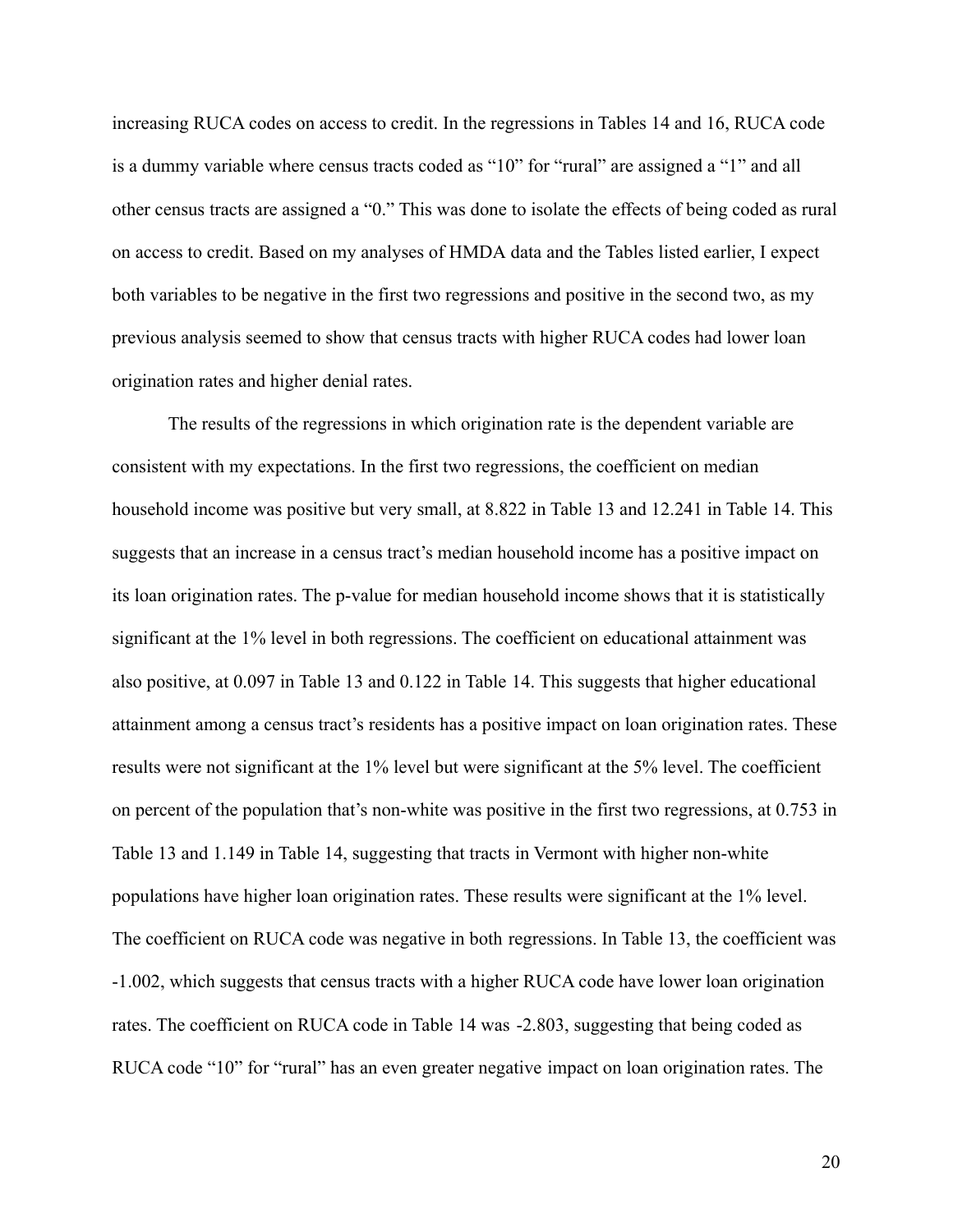coefficient on RUCA code was significant at the 1% level for both regressions. These results can be seen in full in Tables 13 and 14.

The results for the regressions in which loan denial rates were the dependent variable were also similar to my predictions. In both Tables 15 and 16, the coefficient on median household income was negative, indicating that an increase in a census tract's median household income is correlated with a decrease in its loan denial rate. In Table 15 this coefficient was -8.814 and in Table 16 it was -10.768, with both coefficients significant at the 1% level. The coefficient on educational attainment was also negative in Tables 15 and 16, though less significant than median household income. In Table 15 the coefficient on educational attainment was -0.059 and in Table 16 it was -0.068, with both coefficients being insignificant at the 1% level but significant at 5%. The coefficient on percent of the population that's non-white was negative in Tables 15 and 16, indicating that census tracts with higher non-white populations have lower loan denial rates in Vermont. The coefficient on percent of the population that's non-white was significant at the 1% level in both tables. The coefficients on both RUCA code and the RUCA dummy variable were positive, indicating that a higher RUCA code and being designated as a "rural" census tract is correlated with higher loan denial rates. In Table 15, the coefficient on the RUCA code variable was 0.585, and in Table 16 the coefficient on the binary RUCA variable was 1.772. While the coefficient on RUCA code was significant at the 1% level in Table 15, it was only significant at the 5% level in Table 16. These results can be seen in full in Tables 15 and 16.

#### **VI. Discussion of Empirical Analysis**

The results of my analysis of both the banking industry and HMDA data show that rural Vermont has reduced access to credit compared to the rest of the state. "Access" is measured in two ways: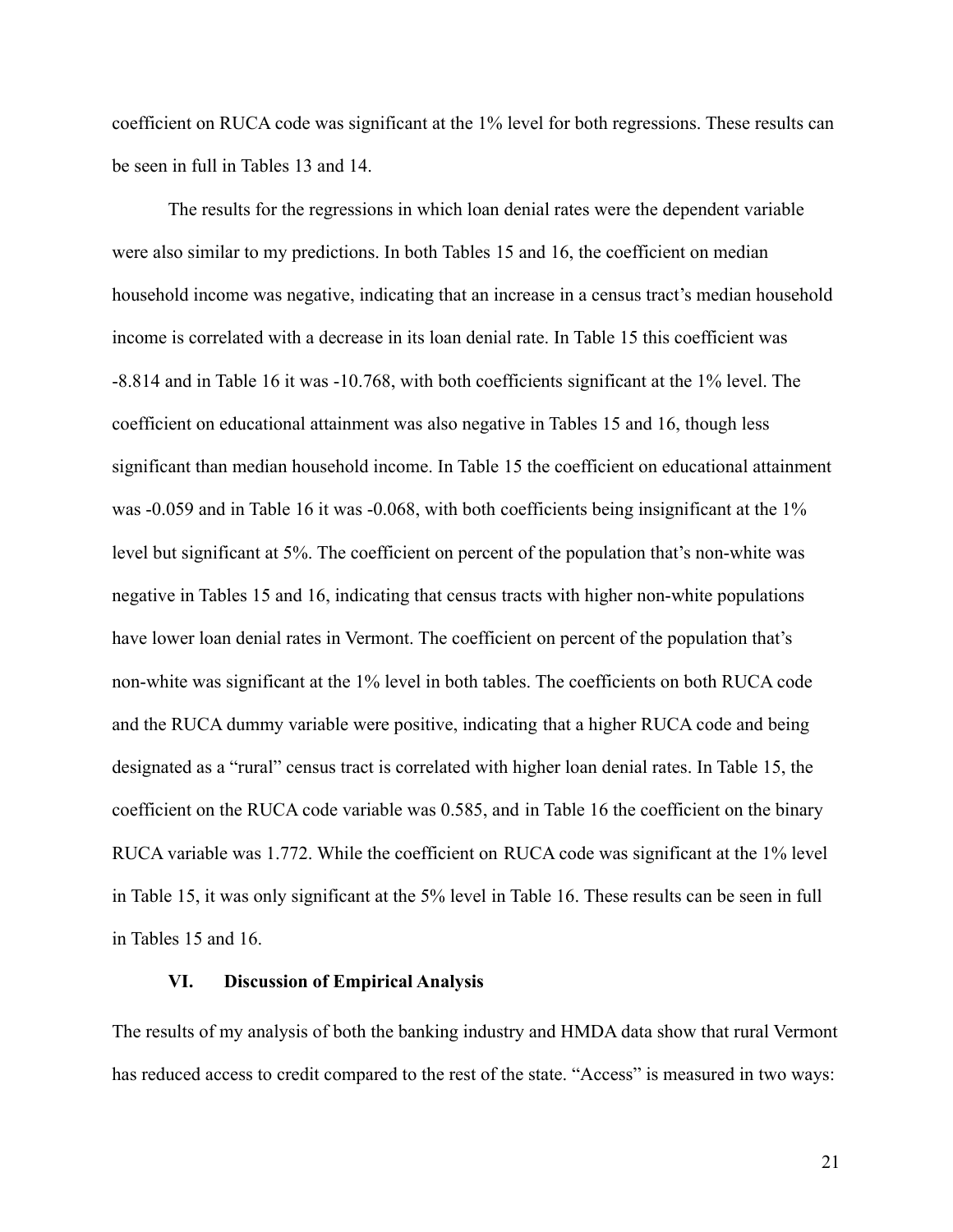presence of depository institutions, and percentage of loan applications originated or denied. "Rural" is measured using Rural-Urban commuting codes, with code "10" denoting a rural census tract, as indicated by the U.S. Department of Agriculture. The first part of my discussion will involve proximity to a depository institution, while the second portion will involve my analysis of HMDA data.

Interestingly, trends in percent change of people per depository institution seem to mirror trends in counties with the highest percentage of its census tracts coded as "rural." The three counties with the biggest reductions in people per depository institution, Grand Isle, Franklin, and Addison, also fall into the least rural half of Vermont counties, while the three counties with the biggest increases in people per depository institution, Windham, Orleans and Caledonia, fall into the most rural half. In fact, the average change in people per depository institution for the least rural half of Vermont counties is -0.99%, while the average change for the most rural half is 18.84%. Further, Vermont's seven least rural counties had an average 0.39% increase in people per CRA-eligible depository institutions, while Vermont's seven most rural counties had an average 25.94% increase. All of these calculations point towards a general trend of more people per depository institutions in rural counties, which indicates a lack of depository institutions for rural people and greater exposure to "shadow banking." As indicated by Ergungore (2010), this suggests decreased access to credit for rural people as well.

In addition to the availability of lenders decreasing in rural Vermont and increasing in non-rural places, analysis of HMDA data shows that rural applicants for loans are less likely to have their loans originated and more likely to have them denied in the state of Vermont. This was measured in multiple ways and over multiple years. In both 2007 and 2017 HMDA data, rural census tracts were concentrated among census tracts with the lowest origination rates and the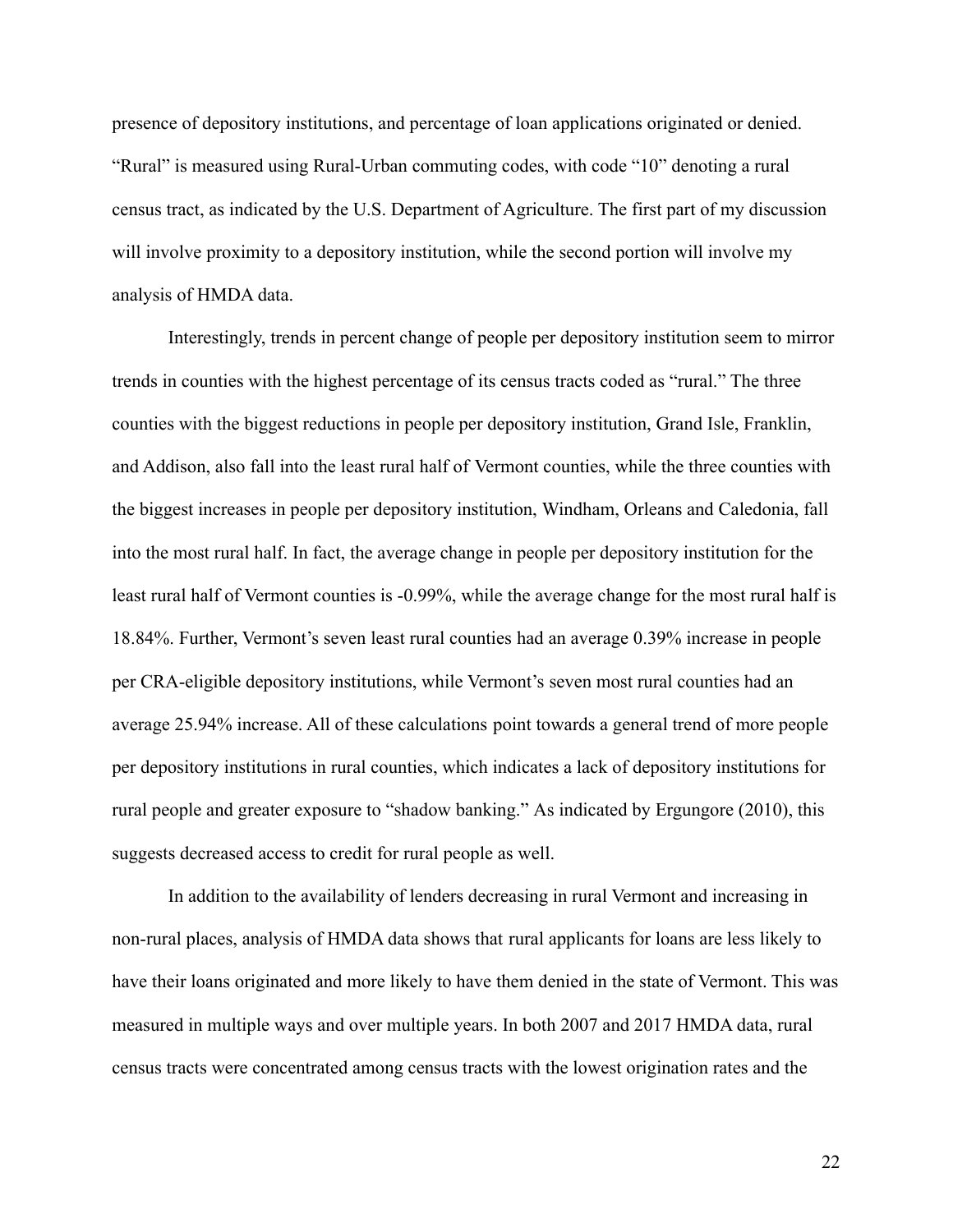highest denial rates. In 2007, rural census tracts made up more than half of the tracts in the lowest quartile of loan origination rates (meaning the 25% of tracts with the smallest percentage of loan applications originated), while making up just 17.78% of the upper quartile. Ten years later, in 2017, rural tracts made up 47.83% of the lowest quartile of loan origination rates and 10.87% of the highest. These numbers show that, in the ten years following the subprime crisis, rural census tracts were less concentrated in the lowest loan origination rates but also less concentrated in the highest loan origination rates.

A similar trend can be seen in loan denial rates. In 2007, the 48.89% of census tracts in the highest quartile of loan denial rates were rural, while just 15.91% of the lowest quartile were rural. Ten years later, in 2017, a smaller percentage of the upper quartile of loan denial rates (41.30%) were rural, as well as a smaller percentage of the lowest quartile (11.90%) were rural. These numbers show that rural census tracts were concentrated among census tracts with the highest loan denial rates in both 2007 and 2017, as well as underrepresented among the lowest loan denial rates.

More analysis further emphasizes this point. When organizing loan application outcomes by RUCA code, the trend of higher rates of loan denials and lower rates of loan originations in rural census tracts continues. In 2007, tracts in Vermont coded as RUCA code "1" or "metropolitan area core" experienced a 53% loan origination rate, while tracts coded as "10" or "rural" experienced a 45% origination rate. At the same time, RUCA code 1 had an 11% denial rate, while RUCA code 10's denial rate was 21%. It even seems that, the more rural a census tract is, the less likely it is to have its loan applications originated and the more likely it is to have them denied. As a tract's RUCA code increases from one to ten, its population as well as the number of people who commute there for work decrease, providing a general measure of a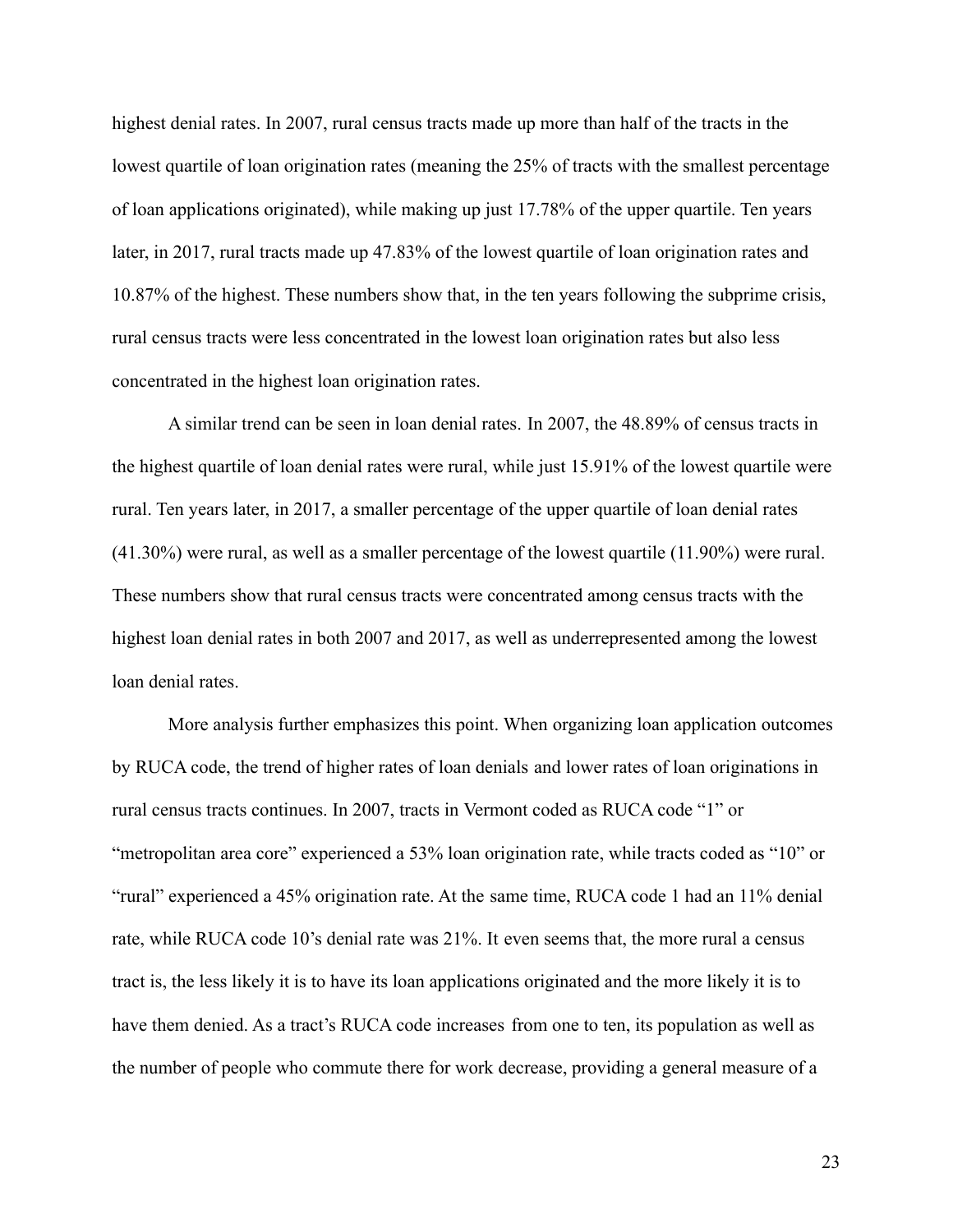tract's "rural-ness." Interestingly, RUCA codes one through five have an average 51% loan origination rate, while codes six through ten have a 46.2% average loan origination rate. Codes one through five also had an average 15.4% loan application denial rate, while codes six through ten had an average 21.2% denial rate.

Similar trends can be seen in the 2017 data. RUCA code one has an average 69% loan origination rate, while RUCA code ten has an average 54%. RUCA code one has an average 8% loan denial rate in 2017, while RUCA code ten average 18%. Codes one through five had an average 62% loan origination rate and 11.2% loan denial rate, while codes six through ten had an average 49.6% origination rate and 20.8% denial rate. All of these statistics go to show that, in both 2007 and 2017, not only were there stark differences in outcomes for loan applications in rural versus urban census tracts, but loan application outcomes became generally less favorable as a census tract increased in RUCA code and can therefore be considered "more rural."

Regressions which used loan origination and denial rates as dependent variables and included RUCA data as well as other potential indicators of loan outcome as independent variables show further that a tract's status as rural has a negative impact on its residents' ability to obtain a loan. The regressions used data from the 2010 census as well as 2017 loan origination and denial rates. Two regressions were run with origination rates as a dependent variable and two with denial rates as a dependent variable. For both dependent variables, one regression used RUCA codes one through ten as an independent variable, and another converted the RUCA code to a binary variable in which census tracts which were coded as "10" received a one, and the rest of the tracts received a zero.

In both regressions which used origination rates as a dependent variable, median household income and educational attainment had a positive coefficient, indicating that these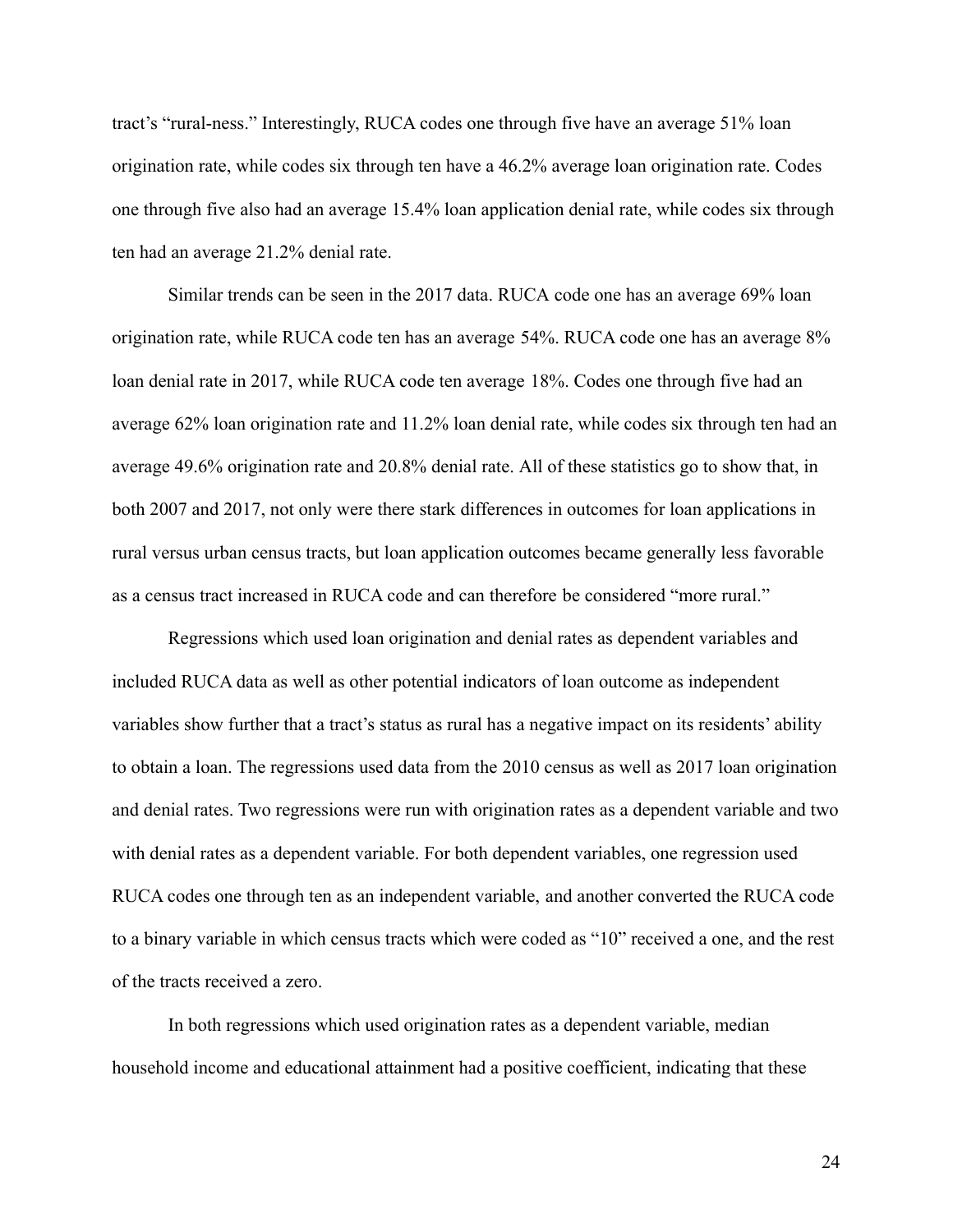variables are correlated with higher loan origination rates, while percent of the population which is non-white had a negative coefficient. The coefficient on the RUCA code variable when using codes one through ten was -1.002, indicating that increasing RUCA code values have a negative impact on loan origination rates. The coefficient on the binary RUCA code variable was -2.803, which indicates that being designated as a rural census tract has a strong negative impact on the tract's loan origination rate.

In both regressions which used denial rates as a dependent variable, the signs on all coefficients were switched. Median household income and educational attainment both had negative coefficients, while the coefficient on percent of the population that's non-white was positive. The coefficient on the RUCA code variable when using codes one through ten was 0.585, indicating that increasing RUCA values have a positive impact on loan denial rates. The coefficient on the binary RUCA code variable was 1.772, which indicates that being designated as a rural census tract has a strong positive impact on the tract's loan denial rate.

#### **VII. Conclusions**

The analysis conducted in this thesis ultimately shows that rural census tracts have a reduced access to credit in Vermont. This was shown through both a decreasing availability of depository institutions in rural places, which has been associated with decreased access to credit, as well as through an analysis of HMDA data from before and after the subprime crisis. The analysis of HMDA data shows that rural census tracts are concentrated among the lowest rates of loan origination, as well as the highest loan denial rates. This indication of rural tracts' relative inability to receive credit is reiterated when examining loan origination and denial rates by RUCA code. Code "10" for "rural" experienced lower loan origination rates and higher loan denial rates than code "1" for "metropolitan area core" in both 2007 and 2017. Further, the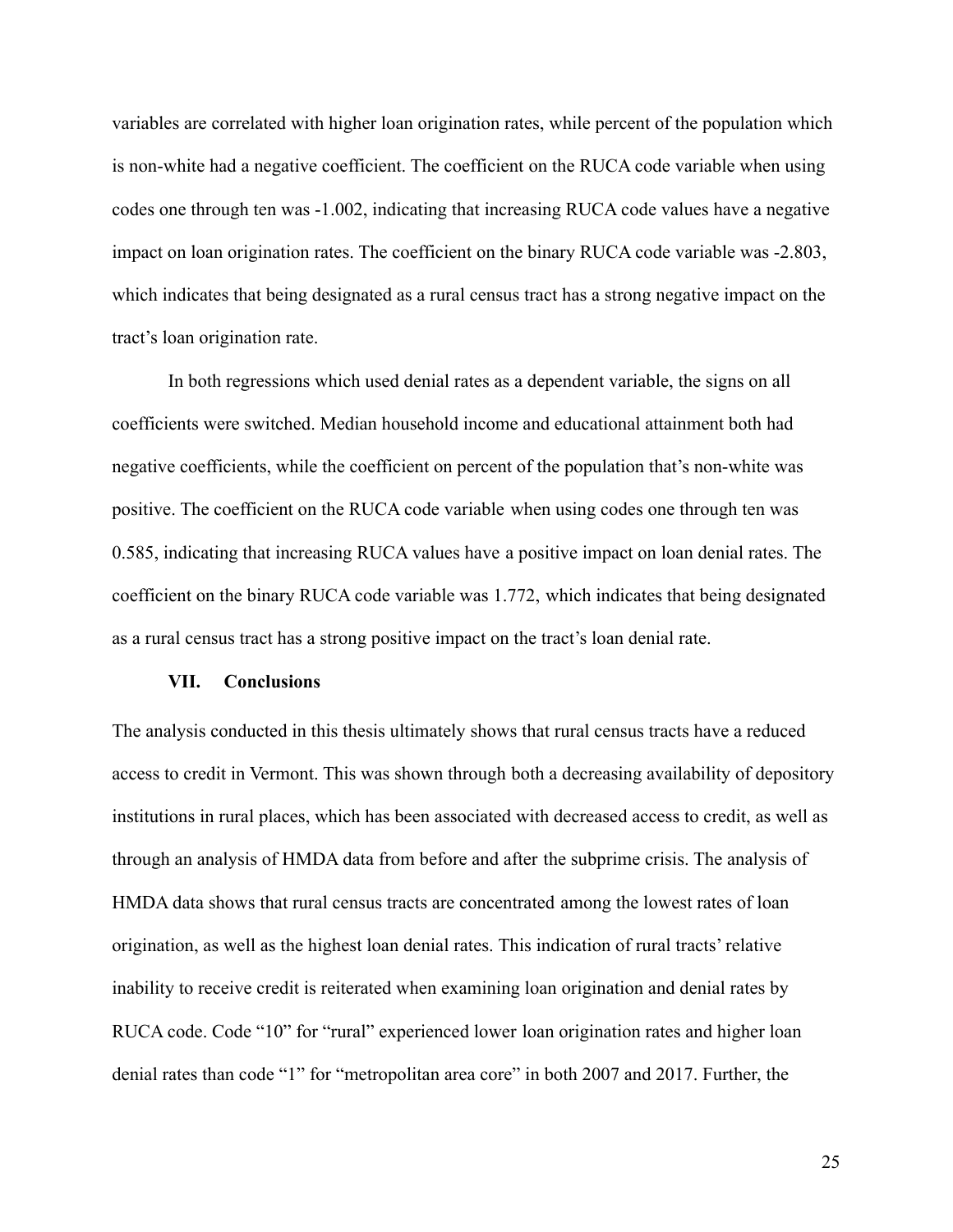average rate of loan applications originated decreases as a tract's RUCA code increases, and the rate of applications denied increases. This is an indication of reduced access to credit for rural places, because RUCA codes increase as both population and commuters to a census tract for work decrease. Finally, regressions which test RUCA code as well as other contributing factors on loan origination and denial rates confirm that, while there are other contributing factors, being rural has a negative impact on loan application outcomes, suggesting a lack of credit access in these census tracts.

Ultimately, the results of this thesis indicate that credit needs in Vermont are not adequately met in rural census tracts relative to those of urban tracts, and that progress can be made in the field of rural lending in this state. Although this progress could come from a number of sources, the natural place to start would be the Community Reinvestment Act. As a piece of legislation designed to address problems in urban lending, the results of this paper suggest that, in the state of Vermont, the reforms initiated were less inclusive of rural people. This paper leaves the opportunity for further research on the topic of rural access to credit nationally and in other states, as well as for further research into which rural communities are least likely to have their credit needs met, and the factors which contribute to rural credit inequalities.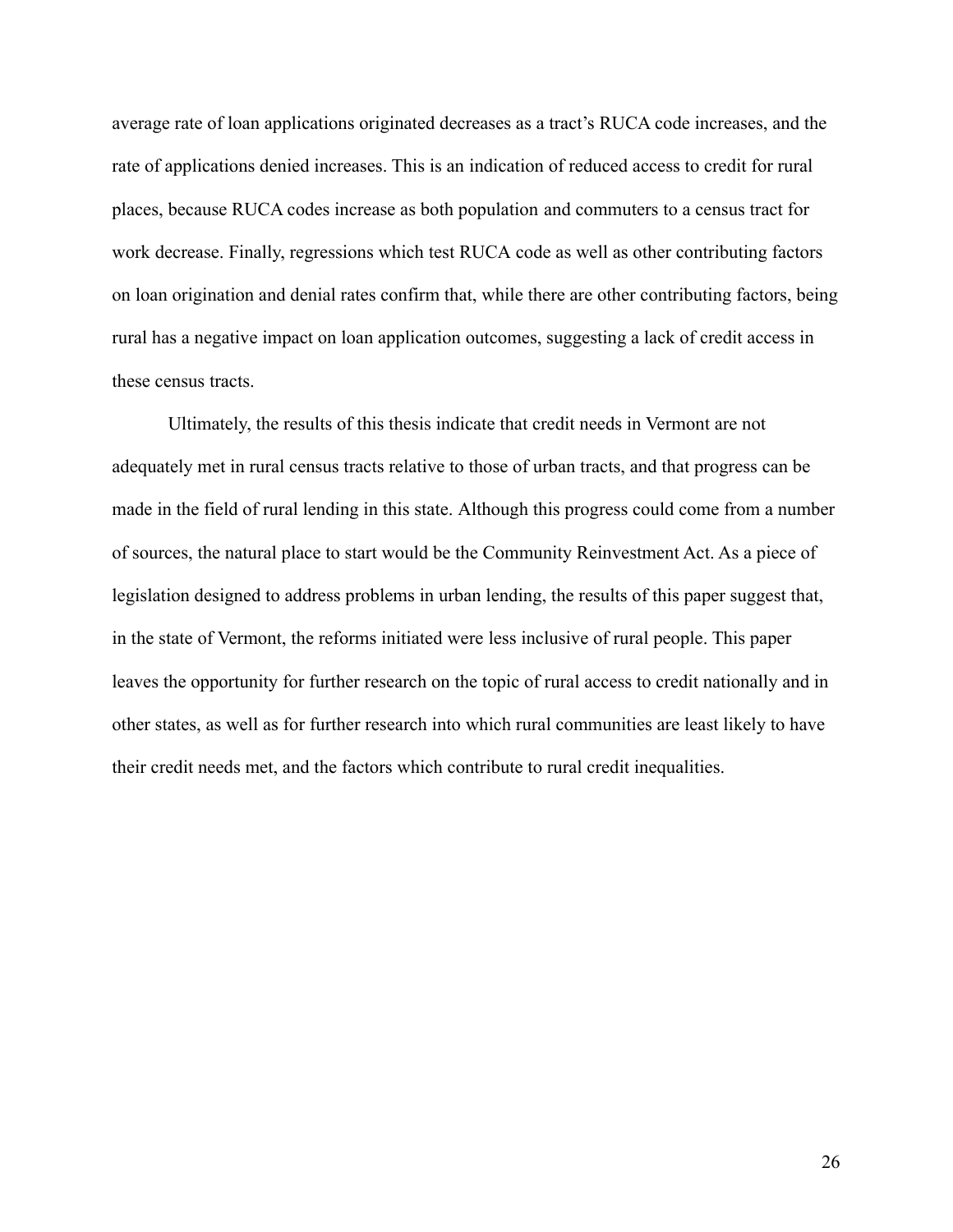#### **References**

- Bolduc, Vince, and Herb Kessel. December, 2008. "Vermont in Transition." Colchester, VT: Center for Social Science Research at Saint Michael's College.
- Buchak, Greg, Gregor Matvos, Tomasz Piskorski, and Amit Seru. 2017. "Fintech, Regulatory Arbitrage, and the Rise of Shadow Banks." *Journal of Financial Economics* 130(3): 453-83.
- Cassity, Wendy. 2000. "The Case for a Credit Union Community Reinvestment Act." *Columbia Law Review* 100(1): 331-64.
- Cole, Rebel A. May, 2020. "Bank Lending to Rural vs. Urban Firms in the United States Before, During, and After the Great Financial Crisis." *U.S. Small Business Administration Office of Advocacy*.

Vermont Department of Financial Regulation. 2019. *Credit Unions in Vermont Ranked By Size*.

- Vermont Department of Financial Regulation. 2019.*Deposit Trends of Vermont Financial Institutions Since 1855*.
- Ergungor, Ozur Emre. 2010. "Bank Branch Presence and Access to Credit in Low- to Moderate-Income Neighborhoods." *Journal of Money, Credit and Banking* 42(7): 1321-349.
- Heiney, Joseph N. 2011. "Consolidation in The U.S. Banking Industry Since Riegle-Neal." *Journal of Business & Economics Research* 9(9):71-78.
- Housing Assistance Council. 2015. "The Community Reinvestment Act and Mortgage Lending in Rural Communities."
- Hyman, Louis. 2011. "Ending Discrimination, Legitimating Debt: The Political Economy of Race, Gender, and Credit Access in the 1960s and 1970s." *Enterprise & Society*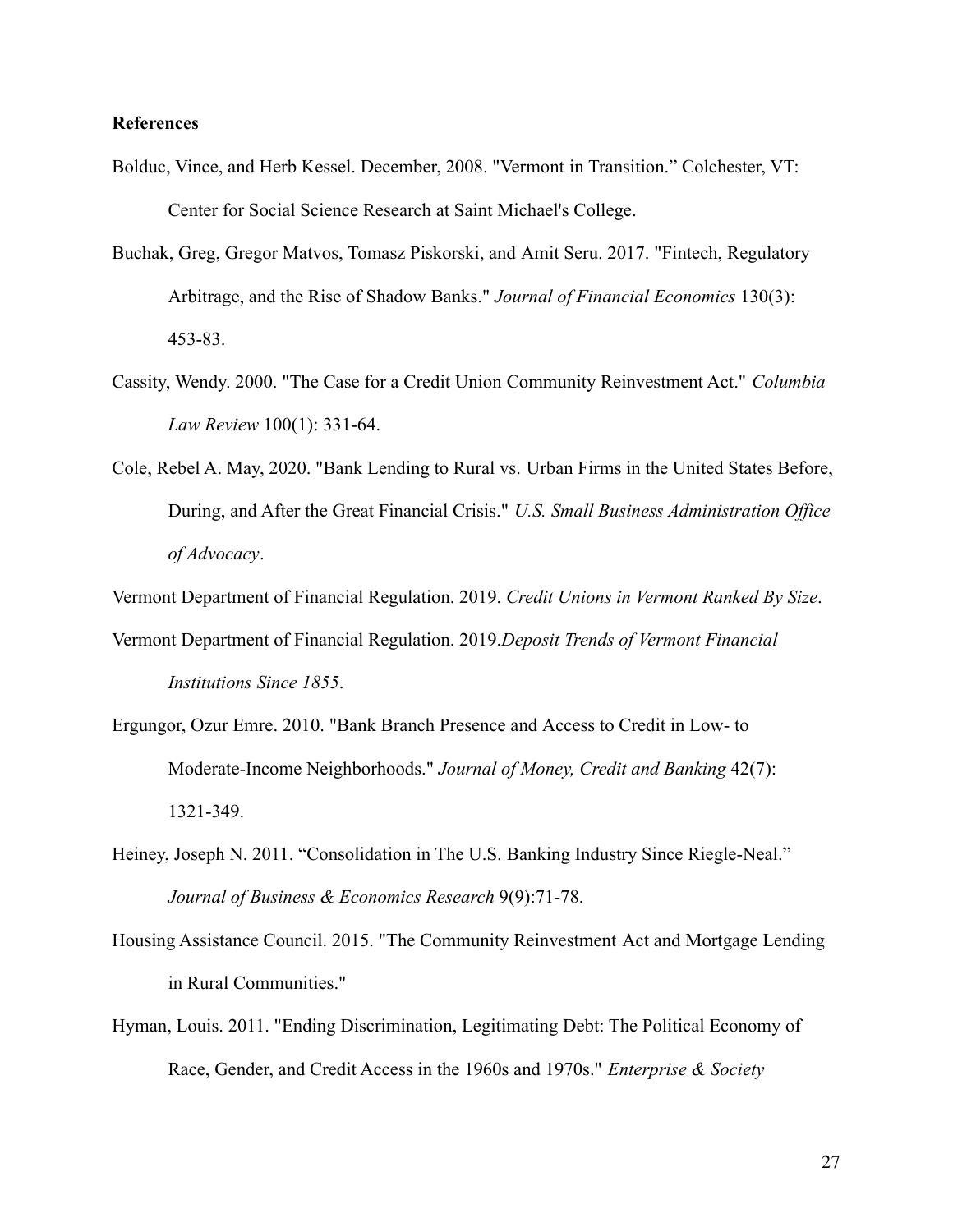12(1): 200-32.

- Macey, Jonathan R., and Geoffrey P. Miller. 1993. "The Community Reinvestment Act: An Economic Analysis." *Virginia Law Review* 79(2): 291-348.
- Krippner, Greta R. 2017. "Democracy of Credit: Ownership and the Politics of Credit Access in Late Twentieth-Century America." *American Journal of Sociology* 123(1): 1-47.
- Muñoz, Ana Patricia, and Kristin F. Butcher. 2013. "Using Credit Reporting Agency Data to Assess the Link between the Community Reinvestment Act and Consumer Credit Outcomes." *Federal Reserve Bank of Boston, Community Development Discussion Paper 2013(2)*: 1-45.
- National Community Reinvestment Coalition. "Bank Branch Closures from 2008-2016: Unequal Impact in America's Heartland." 2017.
- Vermont Department of Financial Regulation. 2019. *National Financial Institutions Domiciled In Vermont*.
- Vermont Department of Financial Regulation. 2019. *State And National Financial Institutions With Branches In Vermont*.
- Todd, Richard M., and Michael Williams. 2017. "A New Lending Gap?" *Federal Reserve Bank of Minneapolis*.
- United States Census Bureau. "Historical Population Density Data (1910-2010)." *Current Population Survey*.

https://www.census.gov/data/tables/time-series/dec/density-data-text.html.

- United States Census Bureau/American FactFinder. 2013. "S1501: Educational Attainment." *2007 – 2011 American Community Survey*. http://factfinder2.census.gov.
- United States Census Bureau/American FactFinder. 2013. "S1903: Median Income In the Past 12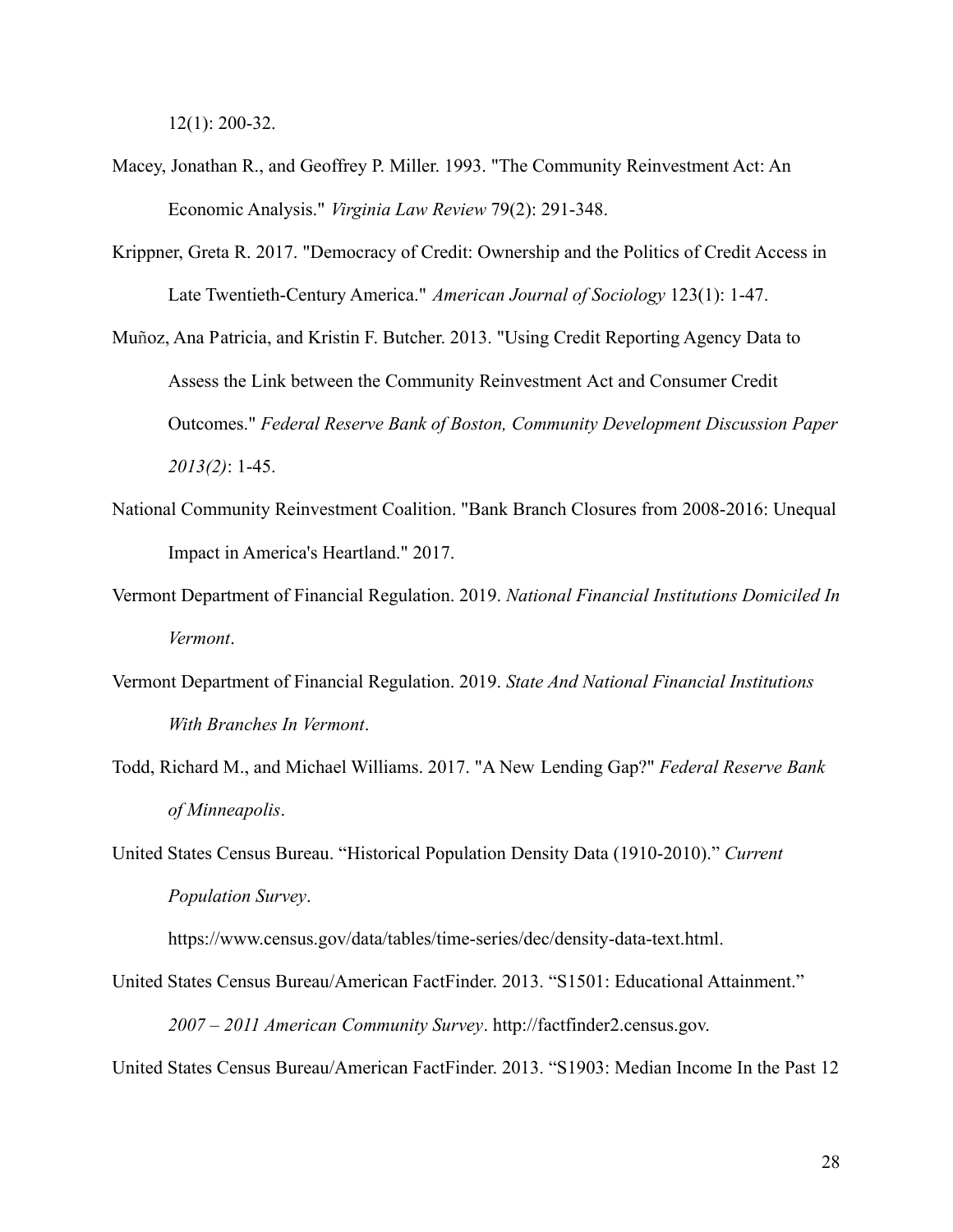Months (In 2010 Inflation-Adjusted Dollars)." *2007 – 2011 American Community Survey*. http://factfinder2.census.gov.

- United States Census Bureau/American FactFinder. 2013. "DP05: ACS Demographic and Housing Estimates." *2007 – 2011 American Community Survey*. http://factfinder2.census.gov.
- United States. Department of Agriculture. Economic Research Service. *Rural-Urban Commuting Codes*.
- United States Congressional Research Service. 2019. *The Effectiveness of The Community Reinvestment Act*.

Vermont Department of Financial Regulation. 2019. *Vermont Chartered Banks*.

State of Vermont. 1981. *1980 Annual Report Of The Bank Commissioner Of The State of Vermont For The Year Ended*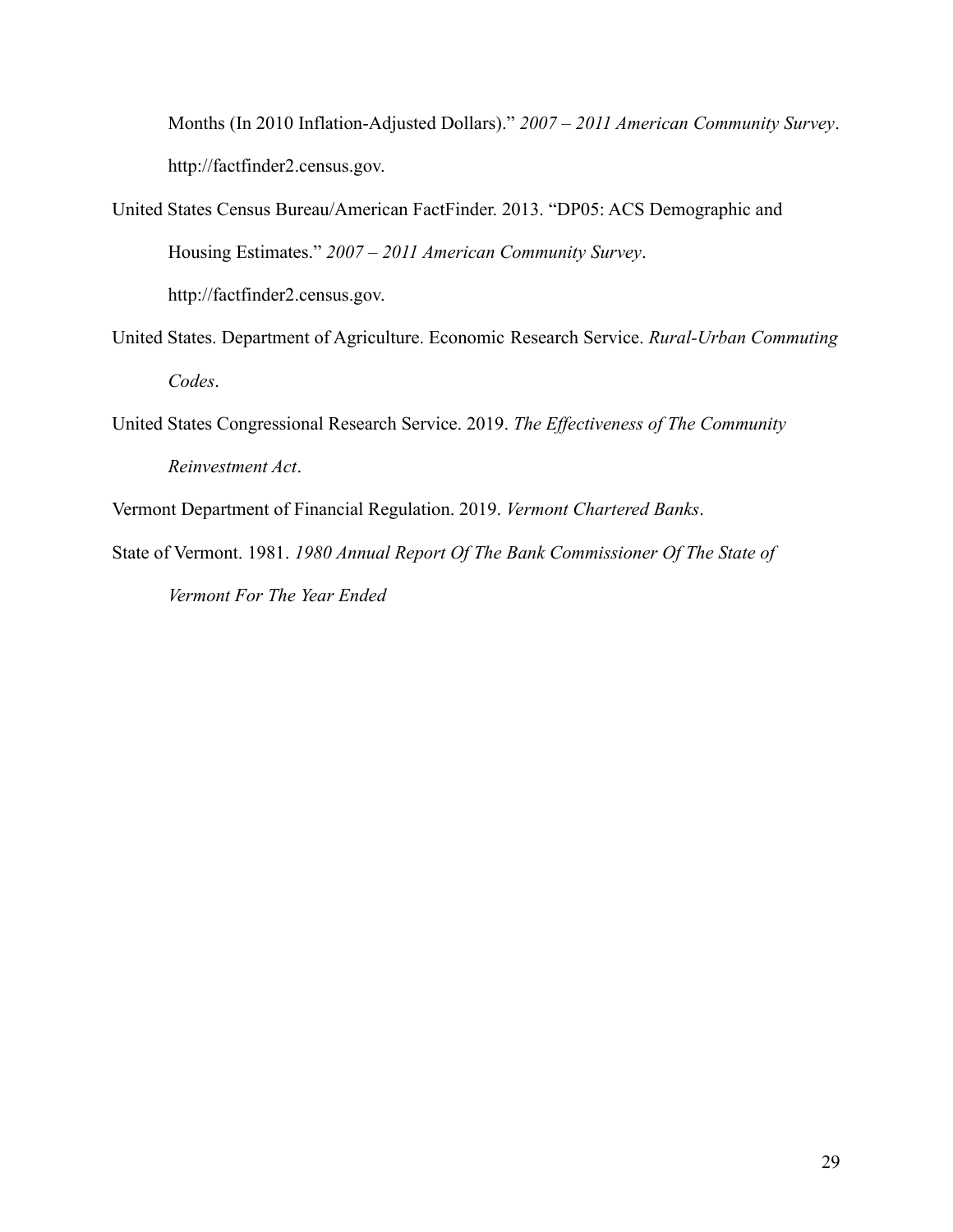|      | Number of Banks in |                       | Deposits Per |
|------|--------------------|-----------------------|--------------|
| Year | Operation          | <b>Total Deposits</b> | Capita       |
| 1980 | 23                 | 2482502               | 4.81         |
| 1985 | 19                 | 3286557               | 6.15         |
| 1990 | 21                 | 4654720               | 8.25         |
| 1995 | 17                 | 4483100               | 7.69         |
| 2000 | 10                 | 4337247               | 7.25         |
| 2005 | 9                  | 5371311               | 8.68         |
| 2010 | 7                  | 2887730               | 4.64         |
| 2019 | 6                  | 2655971               | 4.26         |

**Table 1: Vermont-Chartered Bank and Deposit History**

*Data taken from the Vermont Department of Financial Regulation. "Number of Banks in Operation" refers to the number of Vermont-Chartered Banks, while "Total Deposits" refer to the total deposits in Vermont-chartered banks.*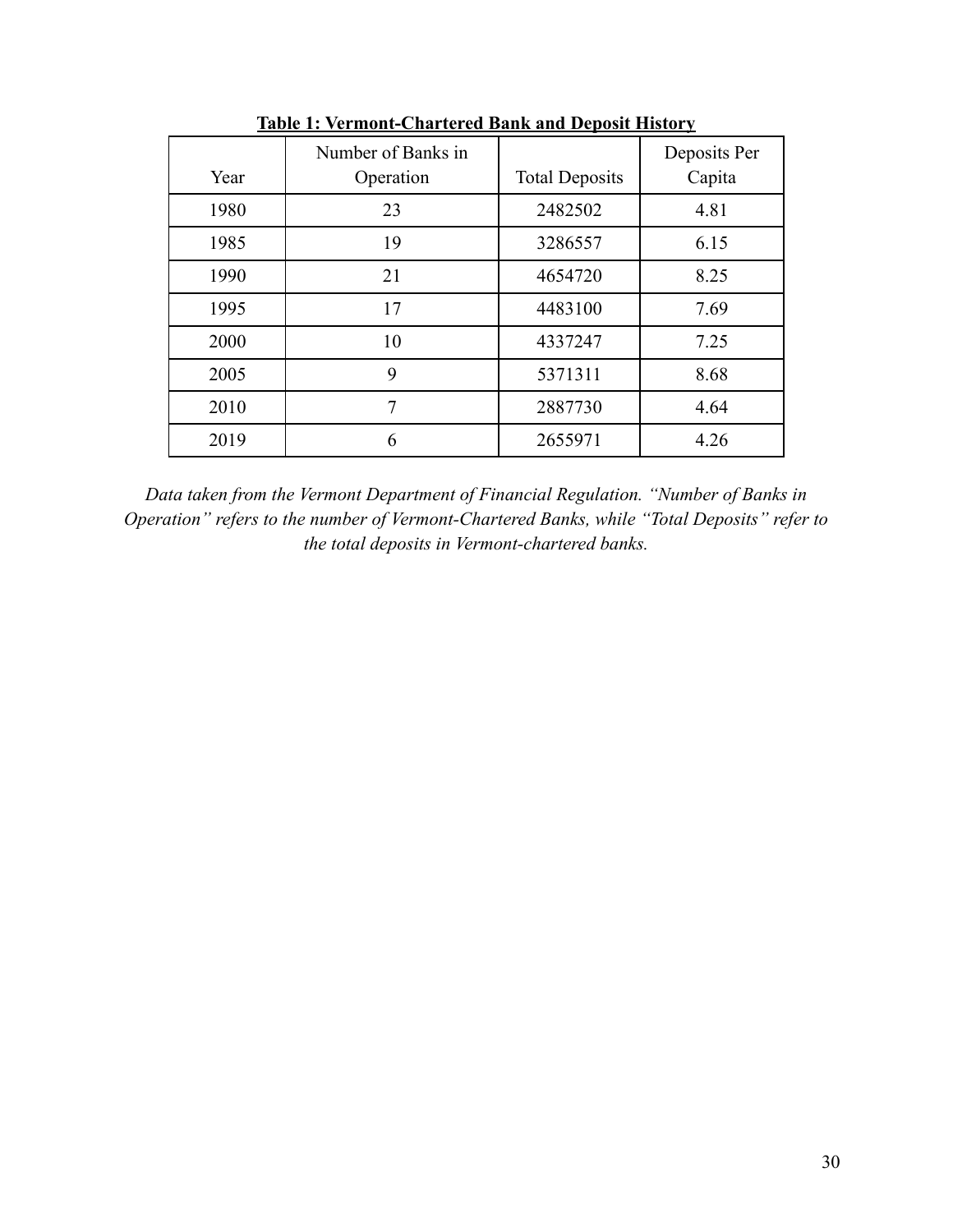| County            | Percentage 2010 Tracts Rural |
|-------------------|------------------------------|
| Chittenden        | 0%                           |
| <b>Grand Isle</b> | 0%                           |
| Franklin          | 20%                          |
| Rutland           | 20%                          |
| Washington        | 21.05%                       |
| Caledonia         | 30%                          |
| Addison           | 40%                          |
| Bennington        | 41.67%                       |
| Windsor           | 50%                          |
| Windham           | 55.56%                       |
| Orleans           | 70%                          |
| Orange            | 70%                          |
| Lamoille          | 71.43%                       |
| <b>Essex</b>      | 100%                         |

**Table 2: Percentage of Census Tracts Rural In Vermont By County**

*Calculations made using RUCA code and census tract data published by the United States Department of Agriculture's Economic Research Service*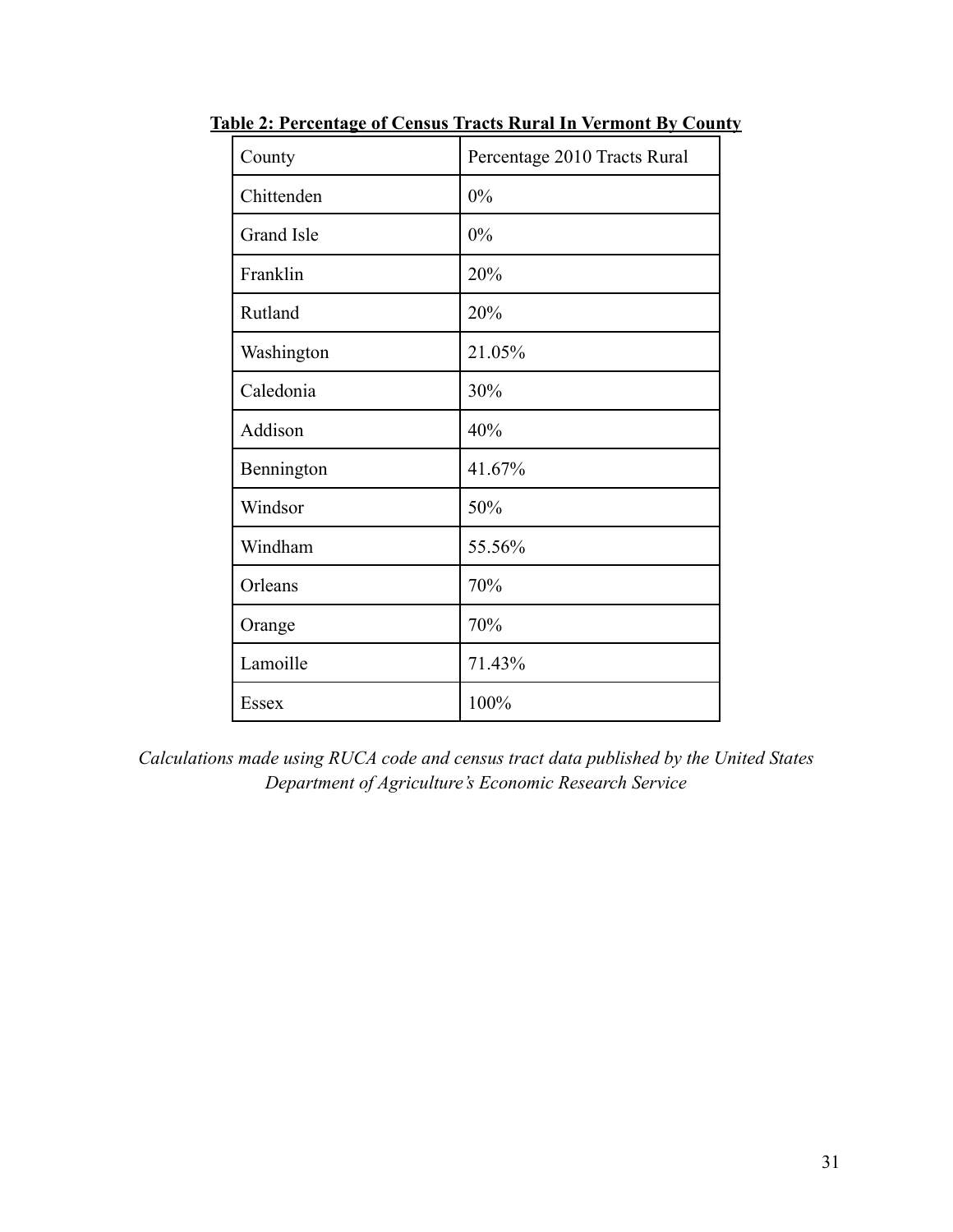| <b>1980</b> | County     | Population | <b>Banks</b>   | People Per Bank | 2010 | Population | <b>Banks</b>   | People Per Bank |
|-------------|------------|------------|----------------|-----------------|------|------------|----------------|-----------------|
|             | Addison    | 29406      | 6              | 4901            |      | 36823      | 11             | 3348            |
|             | Bennington | 33345      | 14             | 2382            |      | 37078      | 13             | 2852            |
|             | Caledonia  | 25808      | 13             | 1985            |      | 31166      | 12             | 2597            |
|             | Chittenden | 115534     | 35             | 3301            |      | 156769     | 52             | 3015            |
|             | Essex      | 6313       | 1              | 6313            |      | 6312       | $\overline{2}$ | 3156            |
|             | Franklin   | 34788      | $\overline{7}$ | 4969            |      | 47821      | 20             | 2391            |
|             | Grand Isle | 4613       | 1              | 4613            |      | 6948       | $\mathbf{1}$   | 6948            |
|             | Lamoille   | 16767      | 6              | 2794            |      | 24515      | 7              | 4903            |
|             | Orange     | 22739      | 8              | 2842            |      | 28944      | 11             | 2894            |
|             | Orleans    | 23440      | $\overline{7}$ | 3348            |      | 27245      | 5              | 5449            |
|             | Rutland    | 58347      | 17             | 3432            |      | 61586      | 17             | 4106            |
|             | Washington | 52393      | 19             | 2758            |      | 59570      | 24             | 2590            |
|             | Windham    | 36933      | 21             | 1759            |      | 44502      | 13             | 3179            |
|             | Windsor    | 51030      | 23             | 2219            |      | 56600      | 27             | 2021            |
|             | Vermont    | 512456     | 178            | 2879            |      | 625879     | 215            | 2911            |

**Table 3: CRA-Eligible Depository Institutions vs. Population By County**

*1980 bank data taken from the 1980 Annual Report Of The Bank Commissioner Of The State of Vermont For The Year EndedDecember 31st, 1980. 2010 banks taken from The Vermont Department of Financial Regulation, and locations found using the banks' websites. Population data taken from the Census Bureau.*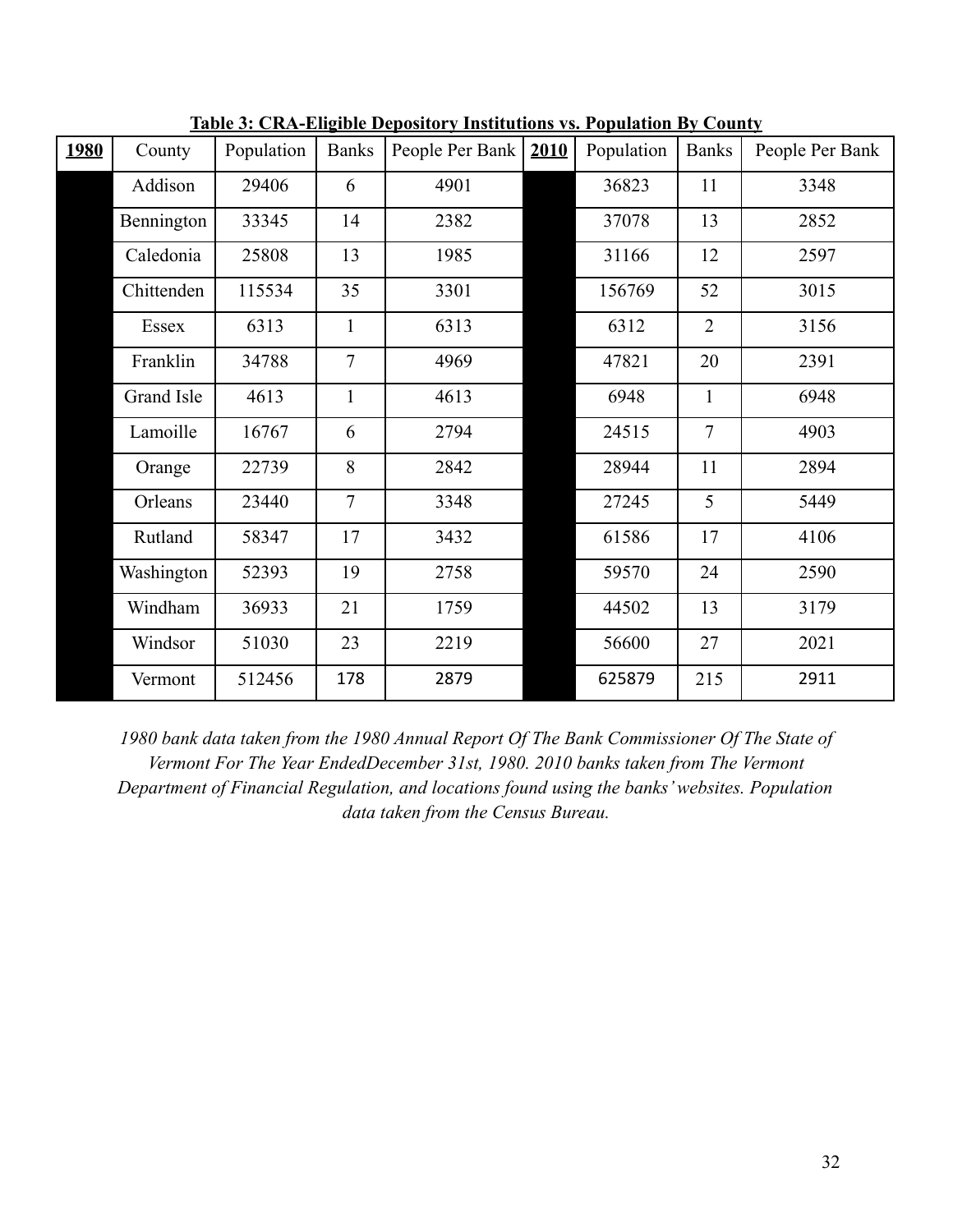| County       | Change in Population | Change in People Per Bank |
|--------------|----------------------|---------------------------|
| Addison      | 25.22%               | $-31.69%$                 |
| Bennington   | 11.20%               | 19.73%                    |
| Caledonia    | 20.76%               | 30.83%                    |
| Chittenden   | 35.69%               | $-8.66%$                  |
| <b>Essex</b> | $-0.02%$             | $-50.01%$                 |
| Franklin     | 37.46%               | $-51.88%$                 |
| Grand Isle   | 50.62%               | 50.62%                    |
| Lamoille     | 46.21%               | 75.48%                    |
| Orange       | 27.29%               | 1.84%                     |
| Orleans      | 16.23%               | 62.75%                    |
| Rutland      | 5.55%                | 19.63%                    |
| Washington   | 13.70%               | $-6.09%$                  |
| Windham      | 20.49%               | 80.71%                    |
| Windsor      | 10.92%               | $-8.90\%$                 |
| Vermont      | 22.13%               | 1.11%                     |

**Table 4: Change In Population Vs. Change In People Per Bank By County**

*1980 Bank data taken from the 1980 Annual Report Of The Bank Commissioner Of The State of Vermont For The Year EndedDecember 31st, 1980. 2010 banks taken from the Vermont Department of Financial Regulation, and locations obtained from the banks' websites. Population data taken from the Census Bureau.*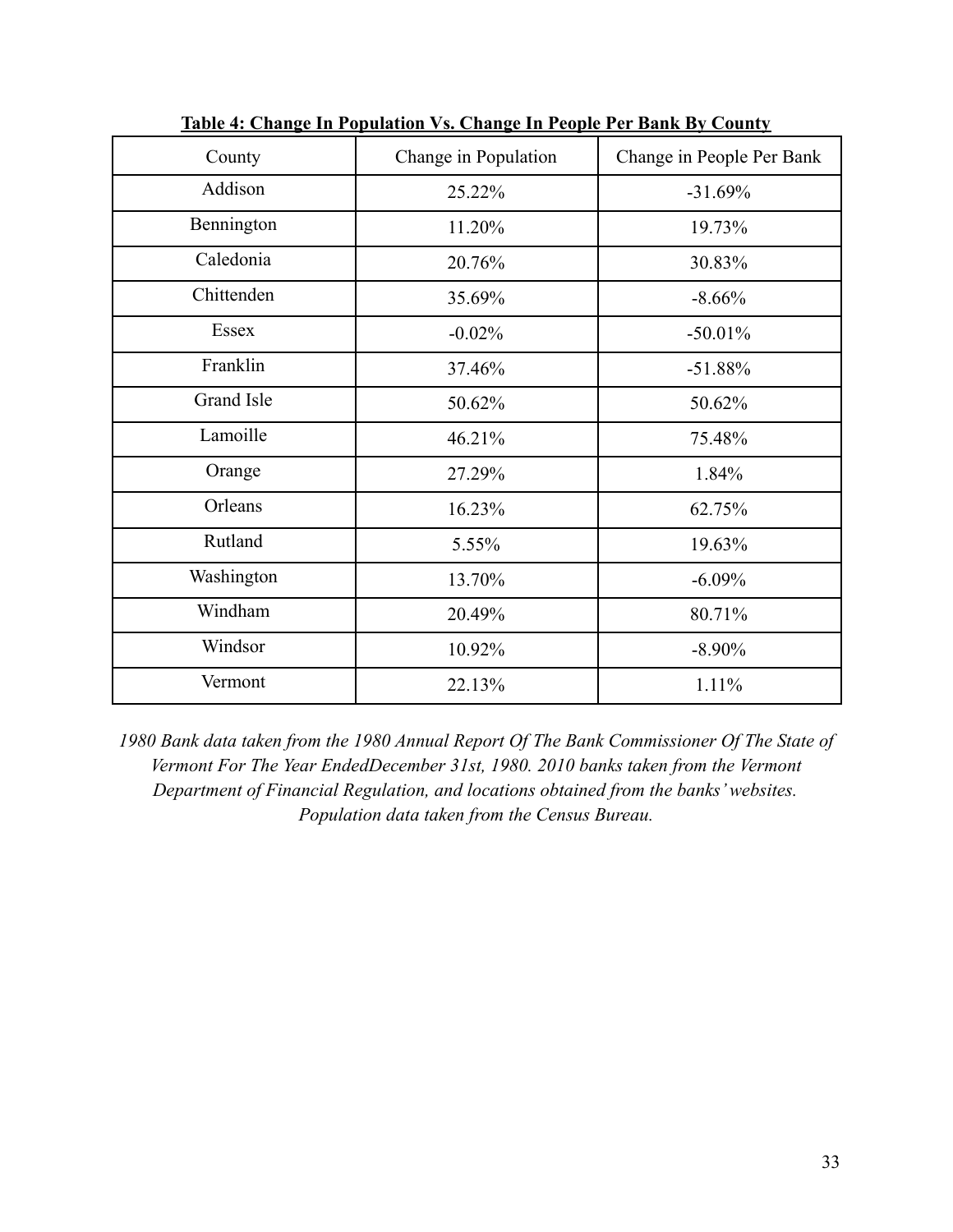|            |            | Credit         |                   |            | Credit         |                   |
|------------|------------|----------------|-------------------|------------|----------------|-------------------|
|            | 1980       | Unions in      | People per Credit | 2010       | Unions         | People Per Credit |
| County     | Population | 1980           | Union             | Population | Today          | Union             |
| Addison    | 29406      | $\overline{3}$ | 9802              | 36823      | $\overline{3}$ | 12274.33          |
| Bennington | 33345      | $\overline{2}$ | 16672.5           | 37078      | 3              | 12359.33          |
| Caledonia  | 25808      | 6              | 4301.33           | 31166      | $\overline{3}$ | 10388.67          |
| Chittenden | 115534     | 14             | 8252.43           | 156769     | 19             | 8251              |
| Essex      | 6313       | $\mathbf{1}$   | 6313              | 6312       | $\overline{0}$ | No Credit Unions  |
| Franklin   | 34788      | 6              | 5798              | 47821      | 3              | 15940.33          |
| Grand Isle | 4613       | $\mathbf{0}$   | No Credit Unions  | 6948       | $\mathbf{1}$   | 6948              |
| Lamoille   | 16767      | $\mathbf{1}$   | 16767             | 24515      | $\mathbf{1}$   | 24515             |
| Orange     | 22739      | $\mathbf{1}$   | 22739             | 28944      | $\mathbf{1}$   | 28944             |
| Orleans    | 23440      | $\overline{4}$ | 5860              | 27245      | 5              | 5449              |
| Rutland    | 58347      | 8              | 7293.38           | 61586      | 8              | 7698.25           |
| Washington | 52393      | 15             | 3492.87           | 59570      | 12             | 4964.17           |
| Windham    | 36933      | $\overline{7}$ | 5276.14           | 44502      | $\overline{7}$ | 6357.43           |
| Windsor    | 51030      | 11             | 4639.09           | 56600      | 11             | 5145.45           |
| Vermont    | 512456     | 79             | 6486.78           | 625879     | 77             | 8128.30           |

**Table 5: Credit Unions vs. Population By County**

*1980 credit union data taken from the 1980 Annual Report Of The Bank Commissioner Of The State of Vermont For The Year Ended December 31st, 1980. 2010 credit unions taken from The Vermont Department of Financial Regulation, and locations obtained from the credit unions' websites. Population data taken from the Census Bureau.*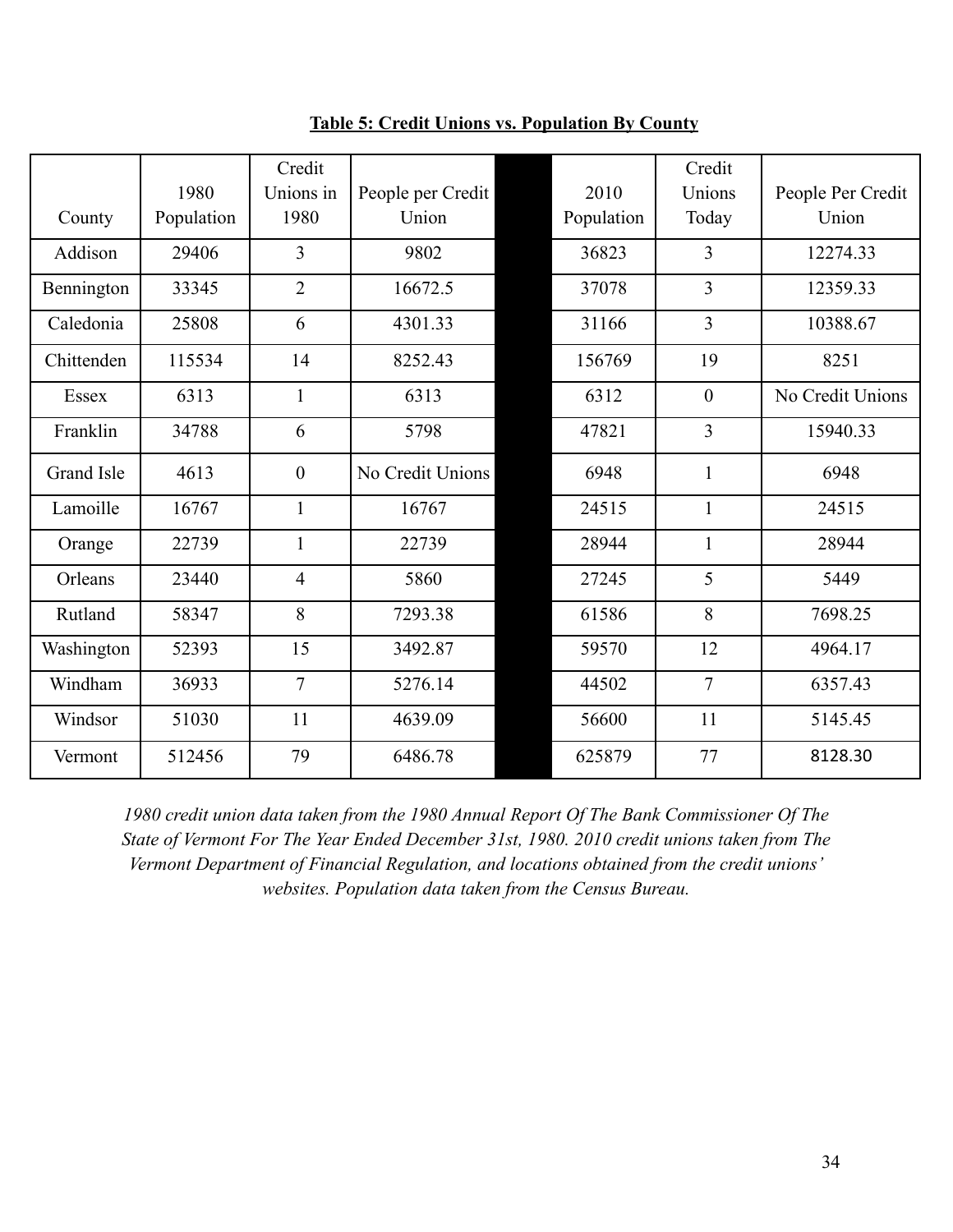| County     | Change in Population | Change in People Per Credit Union |
|------------|----------------------|-----------------------------------|
| Addison    | 25.22%               | 25.22%                            |
| Bennington | 11.20%               | $-25.87%$                         |
| Caledonia  | 20.76%               | 141.52%                           |
| Chittenden | 35.69%               | $-0.02%$                          |
| Essex      | $-0.02%$             | N/A                               |
| Franklin   | 37.46%               | 174.93%                           |
| Grand Isle | 50.62%               | N/A                               |
| Lamoille   | 46.21%               | 46.21%                            |
| Orange     | 27.29%               | 27.29%                            |
| Orleans    | 16.23%               | $-7.01%$                          |
| Rutland    | 5.55%                | 5.55%                             |
| Washington | 13.70%               | 42.12%                            |
| Windham    | 20.49%               | 20.49%                            |
| Windsor    | 10.92%               | 10.92%                            |
| Vermont    | 22.13%               | 25.31%                            |

**Table 6: Change In Population Vs. Change In People Per Credit Union By County**

*1980 bank data taken from the 1980 Annual Report Of The Bank Commissioner Of The State of Vermont For The Year EndedDecember 31st, 1980. 2010 bank data taken from The Vermont Department of Financial Regulation. Population data taken from the Census Bureau.*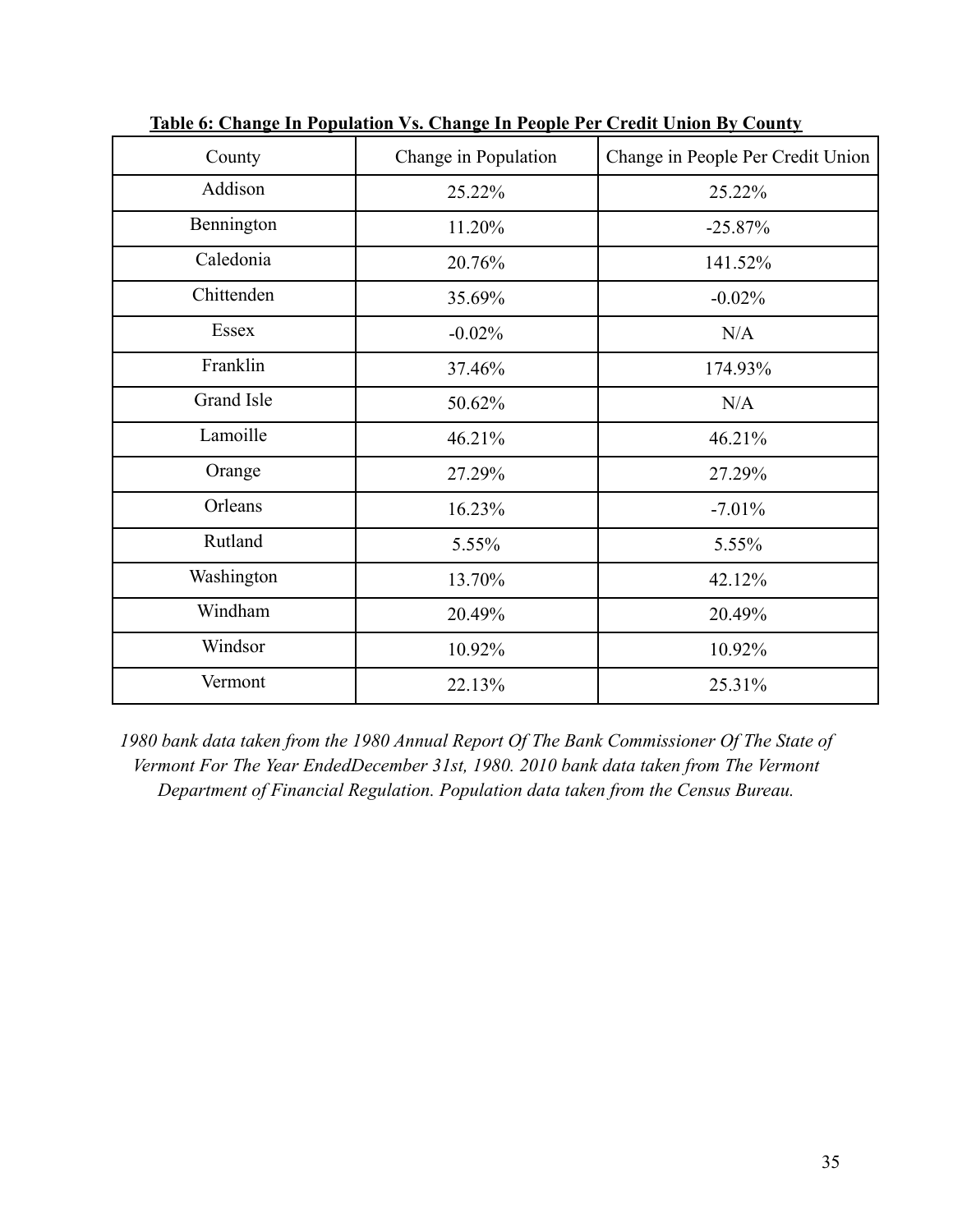|            | 1980       | Depository<br>Institutions in | People per<br>Depository | 2010       | Depository<br>Institutions | People Per<br>Depository |
|------------|------------|-------------------------------|--------------------------|------------|----------------------------|--------------------------|
| County     | Population | 1980                          | Institution              | Population | Today                      | Institution              |
| Addison    | 29406      | 9                             | 3267.33                  | 36823      | 14                         | 2630.21                  |
| Bennington | 33345      | 16                            | 2084.06                  | 37078      | 16                         | 2317.38                  |
| Caledonia  | 25808      | 19                            | 1358.32                  | 31166      | 15                         | 2077.73                  |
| Chittenden | 115534     | 49                            | 2357.84                  | 156769     | 71                         | 2208.01                  |
| Essex      | 6313       | $\overline{2}$                | 3156.50                  | 6312       | $\overline{2}$             | 3156                     |
| Franklin   | 34788      | 13                            | 2676                     | 47821      | 23                         | 2079.17                  |
| Grand Isle | 4613       | $\mathbf{1}$                  | 4613                     | 6948       | $\overline{2}$             | 3474                     |
| Lamoille   | 16767      | $\overline{7}$                | 2395.29                  | 24515      | 8                          | 3064.38                  |
| Orange     | 22739      | 9                             | 2526.56                  | 28944      | 12                         | 2412                     |
| Orleans    | 23440      | 11                            | 2130.91                  | 27245      | 10                         | 2724.50                  |
| Rutland    | 58347      | 25                            | 2333.88                  | 61586      | 25                         | 2463.44                  |
| Washington | 52393      | 34                            | 1540.97                  | 59570      | 36                         | 1654.72                  |
| Windham    | 36933      | 28                            | 1319.04                  | 44502      | 20                         | 2225.10                  |
| Windsor    | 51030      | 34                            | 1500.88                  | 56600      | 38                         | 1489.47                  |
| Vermont    | 512456     | 257                           | 1993.99                  | 625879     | 292                        | 2143.42                  |

**Table 7: Depository Institutions vs. Population By County**

*1980 depository institution data taken from the 1980 Annual Report Of The Bank Commissioner Of The State of Vermont For The Year EndedDecember 31st, 1980. 2010 depository institutions taken from The Vermont Department of Financial Regulation, and locations obtained from the depository institutions' websites. Population data taken from the Census Bureau.*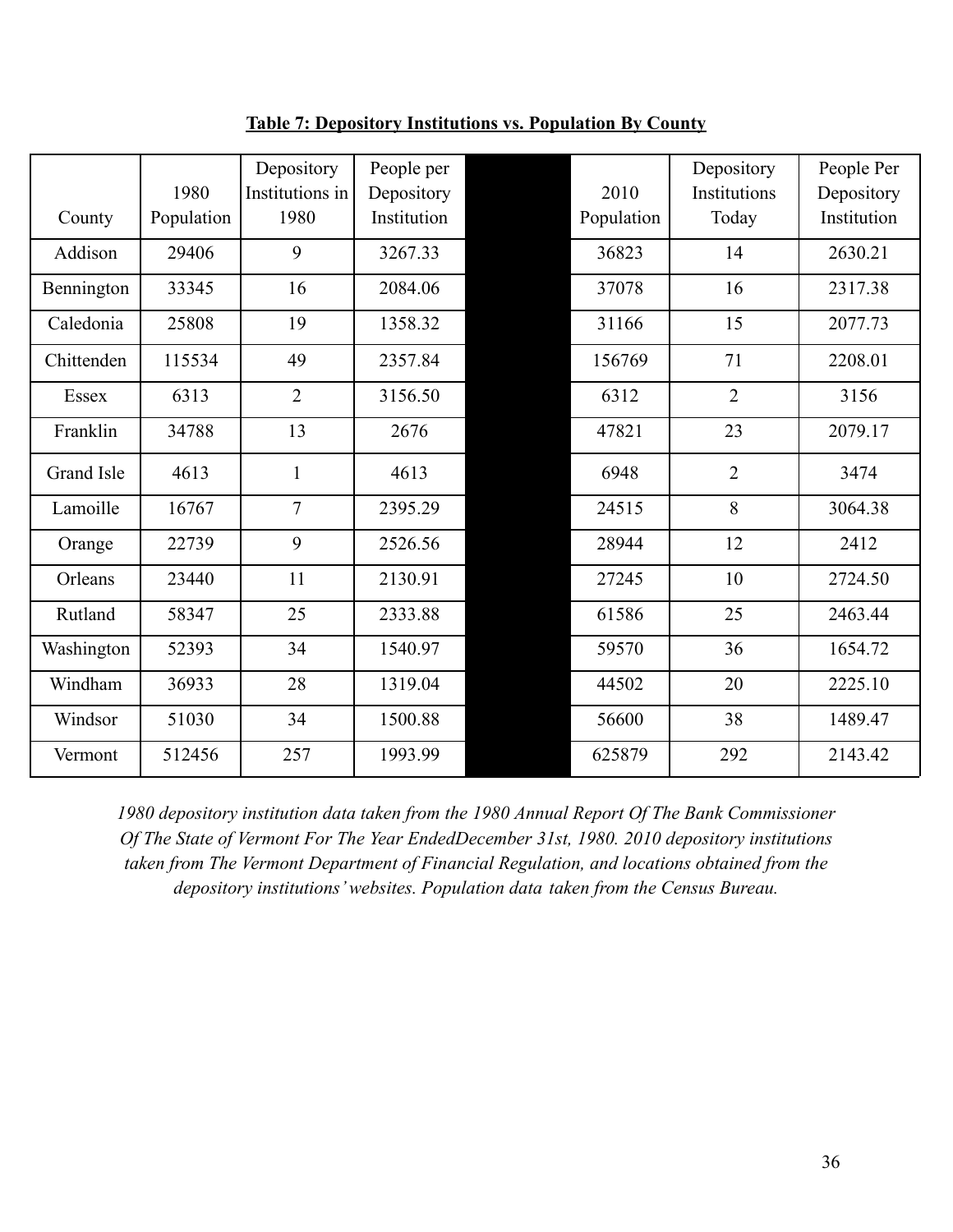| County     | Change in Population | Change in People Per Depository Institution |
|------------|----------------------|---------------------------------------------|
| Addison    | 25.22%               | $-19.50%$                                   |
| Bennington | 11.20%               | 11.20%                                      |
| Caledonia  | 20.76%               | 52.96%                                      |
| Chittenden | 35.69%               | $-6.35%$                                    |
| Essex      | $-0.02%$             | $-0.02%$                                    |
| Franklin   | 37.46%               | $-22.30%$                                   |
| Grand Isle | 50.62%               | $-24.69%$                                   |
| Lamoille   | 46.201%              | 27.93%                                      |
| Orange     | 27.29%               | $-4.53%$                                    |
| Orleans    | 16.23%               | 27.86%                                      |
| Rutland    | 5.55%                | 5.55%                                       |
| Washington | 13.70%               | 7.38%                                       |
| Windham    | 20.49%               | 68.69%                                      |
| Windsor    | 10.92%               | 0.76%                                       |
| Vermont    | 22.13%               | 7.49%                                       |

**Table 8: Change In Population Vs. Change In People Per Depository Institution By County**

*1980 depository institution data taken from the 1980 Annual Report Of The Bank Commissioner Of The State of Vermont For The Year Ended December 31st, 1980. 2010 depository institution data taken from The Vermont Department of Financial Regulation. Population data taken from the Census Bureau.*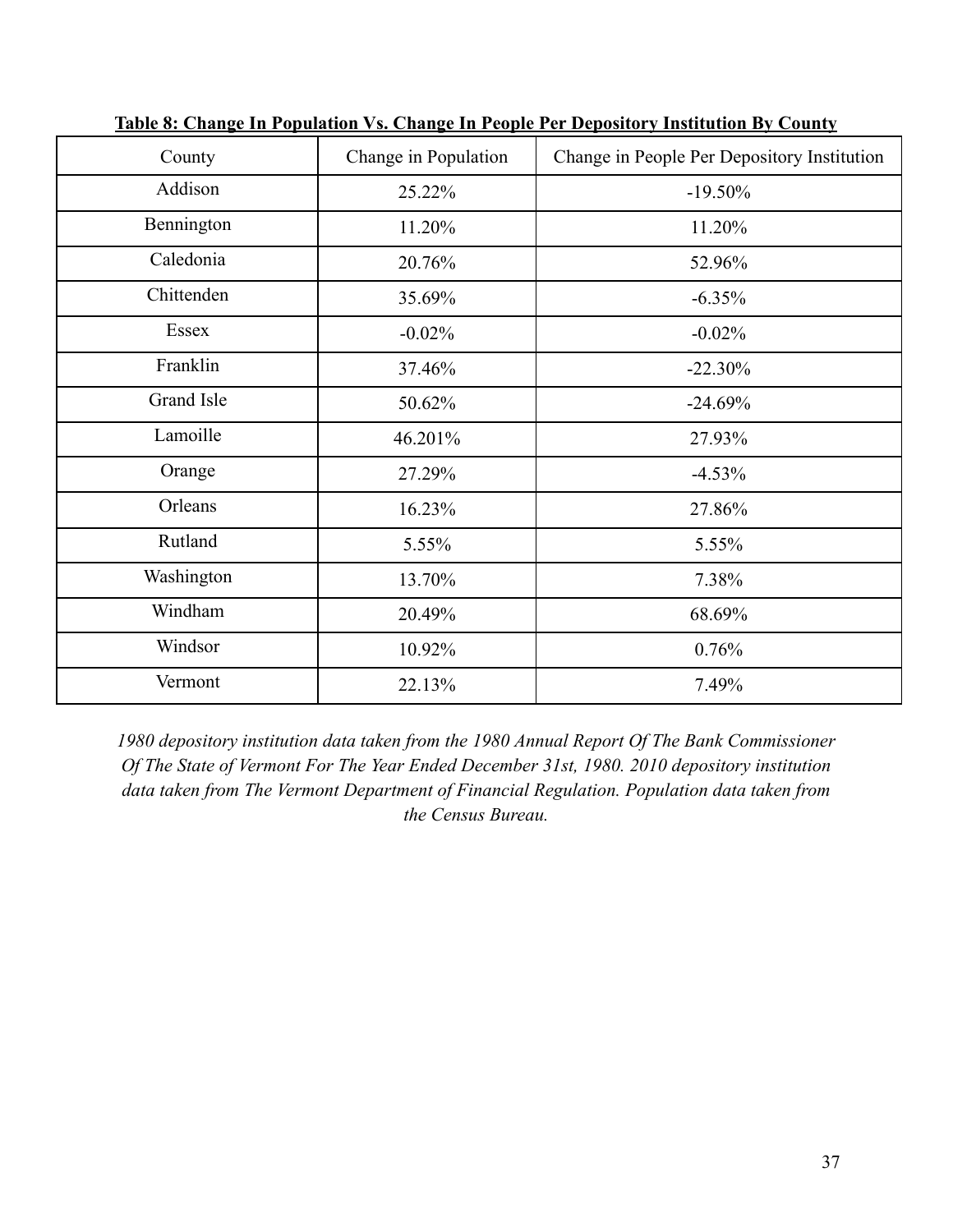# **Table 9: Representation of Rural Census Tracts in The Upper, and Lower Quartile of Loan Origination Rates in Vermont**

|                                                                       | 2007   | 2017   |
|-----------------------------------------------------------------------|--------|--------|
| Percent of Upper Quartile<br>Coded As Rural                           | 17.78% | 10.87% |
| Loan origination rates<br>$>51.66\%$ in 2007, $>64.88\%$<br>in $2017$ |        |        |
| Percent of Lower Quartile<br>Coded As Rural                           | 54.55% | 47.83% |
| Loan origination rate $\leq$ 42.51<br>in 2007, $\leq$ 50.96% in 2017  |        |        |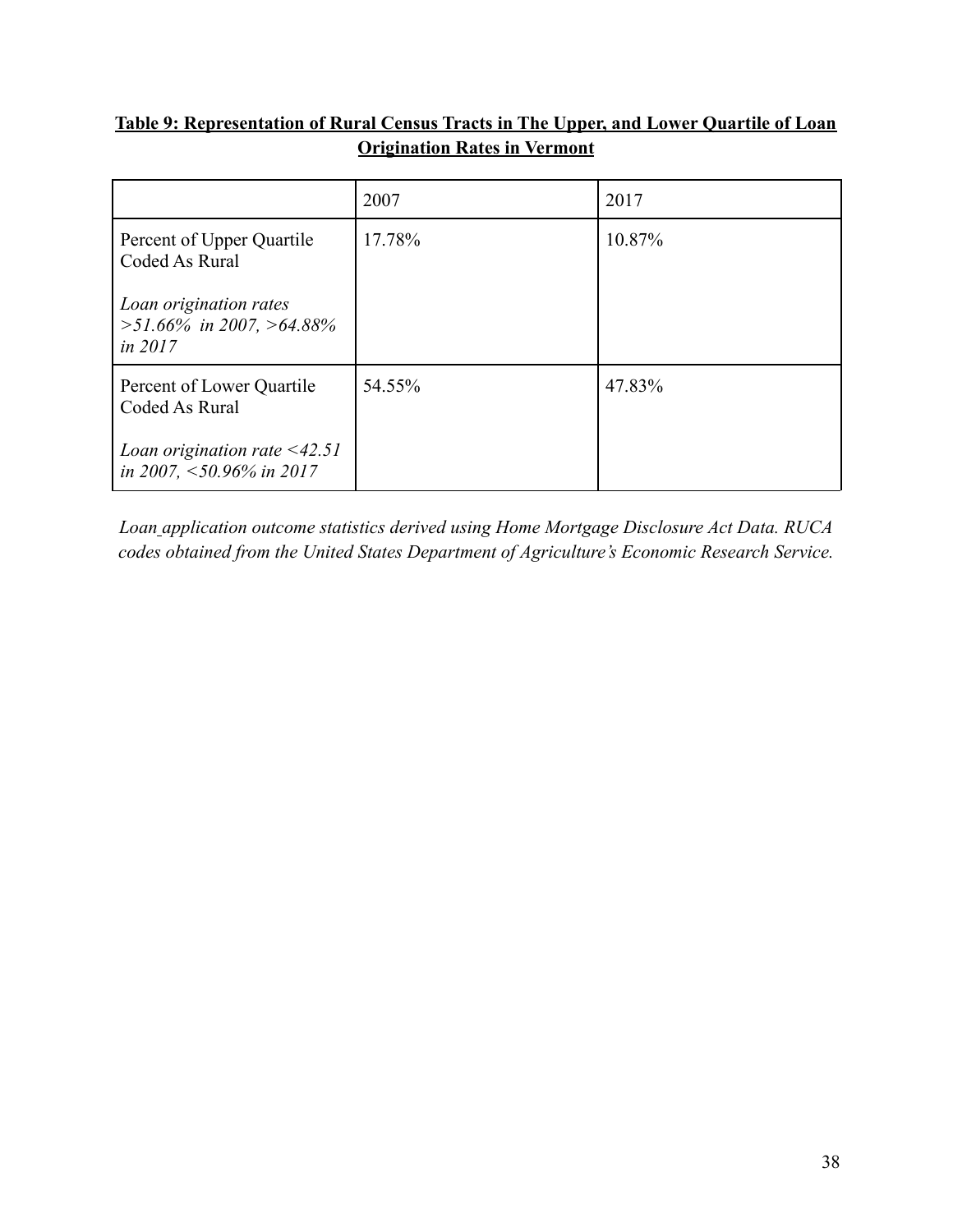|                                                                  | шойн <i>d</i> снійі тайсея ні тегінена |        |  |  |  |  |
|------------------------------------------------------------------|----------------------------------------|--------|--|--|--|--|
|                                                                  | 2007                                   | 2017   |  |  |  |  |
| Percent of Upper Quartile<br>Coded As Rural                      | 48.89%                                 | 41.30% |  |  |  |  |
| Loan denial rate > 23.06% in<br>$2007, >19.67\%$ in 2017         |                                        |        |  |  |  |  |
| Percent of Lower Quartile<br>Coded As Rural                      | 15.91%                                 | 11.90% |  |  |  |  |
| Loan denial rate $\leq$ 14.12% in<br>2007, $\leq$ 10.23% in 2017 |                                        |        |  |  |  |  |

**Table 10: Representation of Rural Census Tracts in The Upper and Lower Quartile of Loan Denial Rates in Vermont**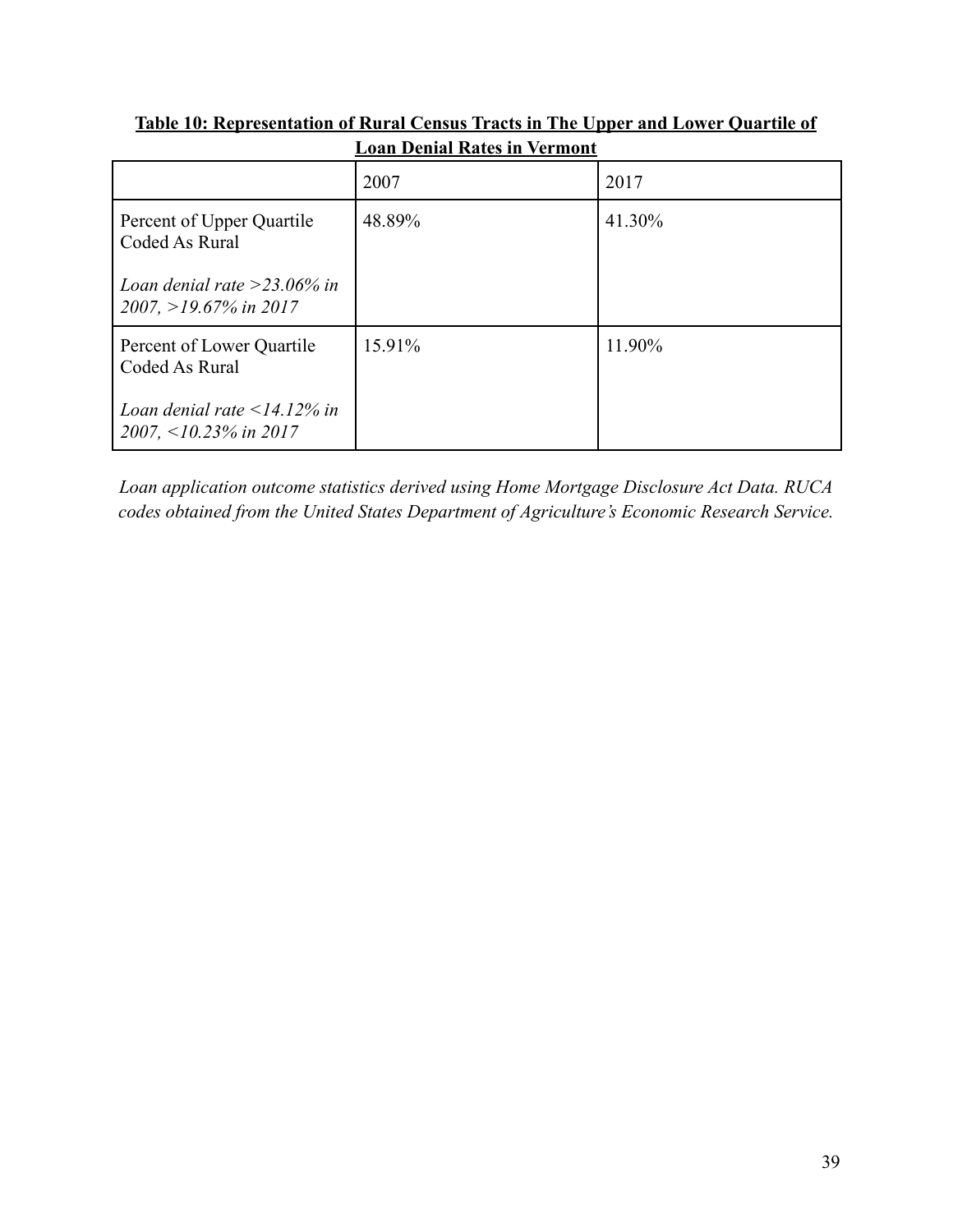|                |       |         |                                             | $\cdots$ |         |                          |              |
|----------------|-------|---------|---------------------------------------------|----------|---------|--------------------------|--------------|
|                |       |         | Percent                                     |          |         | Percent Closed           | Percent      |
| <b>RUCA</b>    | Loan  | Percent | Approved But Percent                        |          | Percent | For                      | Purchased By |
| Code           |       |         | Applications Originated Not Accepted Denied |          |         | Withdrawn Incompleteness | Institution  |
| 1              | 9317  | 53%     | 06%                                         | 11%      | 08%     | 02%                      | 19%          |
| $\overline{2}$ | 4147  | 51%     | 06%                                         | 15%      | 09%     | 03%                      | 16%          |
| 3              | 233   | 55%     | 05%                                         | 13%      | 12%     | 03%                      | 13%          |
| $\overline{4}$ | 4014  | 47%     | 07%                                         | 19%      | 10%     | 02%                      | 15%          |
| 5              | 3635  | 46%     | 07%                                         | 19%      | 10%     | 02%                      | 16%          |
| 6              | 190   | 44%     | 08%                                         | 24%      | 12%     | 02%                      | 12%          |
| $\tau$         | 4255  | 45%     | 07%                                         | 22%      | 09%     | 02%                      | 13%          |
| 8              | 2526  | 45%     | 08%                                         | 23%      | 11%     | 03%                      | 12%          |
| 9              | 605   | 52%     | 08%                                         | 16%      | 07%     | 01%                      | 16%          |
| 10             | 14494 | 45%     | 08%                                         | 21%      | 10%     | 02%                      | 14%          |
|                |       |         |                                             |          |         |                          |              |

**Table 11: Result of Loan Applications By Rural-Urban Commuting Code in Vermont in 2007**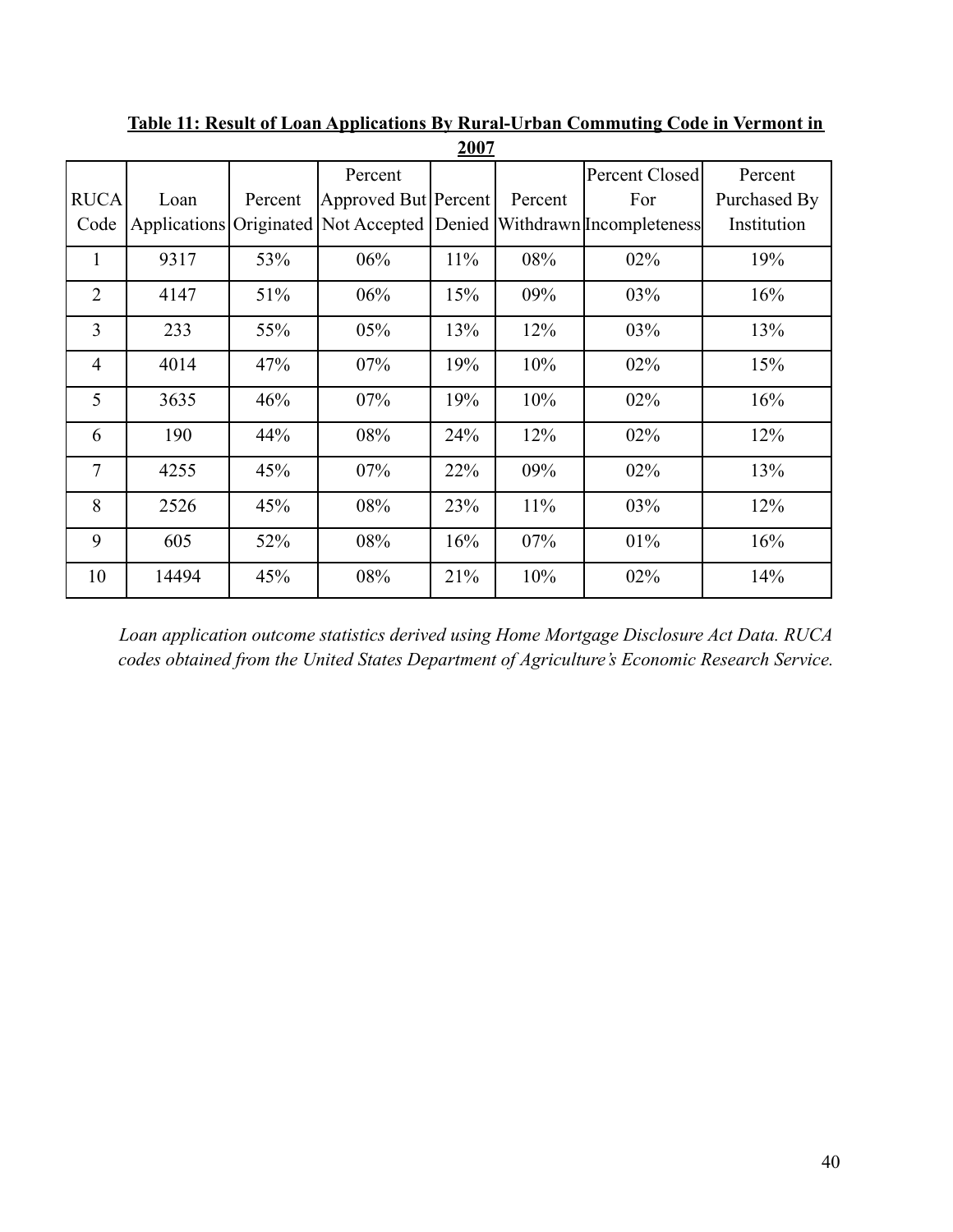|                |      |         |                                      | <u> 401  </u> |         |                                 |                   |
|----------------|------|---------|--------------------------------------|---------------|---------|---------------------------------|-------------------|
|                |      |         | Percent                              |               |         | Percent Closed                  |                   |
| <b>RUCA</b>    | Loan | Percent | Approved But Percent                 |               | Percent | For                             | Percent Purchased |
| Code           |      |         | Applications Originated Not Accepted |               |         | Denied Withdrawn Incompleteness | By Institution    |
| $\mathbf{1}$   | 4444 | 69%     | $02\%$                               | 08%           | 11%     | 03%                             | 07%               |
| $\overline{2}$ | 3190 | 65%     | 03%                                  | 11%           | 11%     | 03%                             | 07%               |
| 3              | 224  | 64%     | 02%                                  | 15%           | 11%     | 03%                             | 06%               |
| $\overline{4}$ | 1902 | 57%     | 03%                                  | 15%           | 11%     | 03%                             | 12%               |
| 5              | 1681 | 55%     | 03%                                  | 16%           | 12%     | 04%                             | 09%               |
| 6              | 124  | 40%     | 03%                                  | 23%           | 14%     | 06%                             | 13%               |
| $\overline{7}$ | 2441 | 54%     | 03%                                  | 17%           | 12%     | 04%                             | 10%               |
| 8              | 1476 | 54%     | 03%                                  | 17%           | 11%     | 04%                             | 11%               |
| 9              | 60   | 46%     | 04%                                  | 29%           | 04%     | 04%                             | 13%               |
| 10             | 6739 | 54%     | 03%                                  | 18%           | 11%     | 04%                             | 10%               |

**Table 12: Result of Loan Applications By Rural-Urban Commuting Code in Vermont in 2017**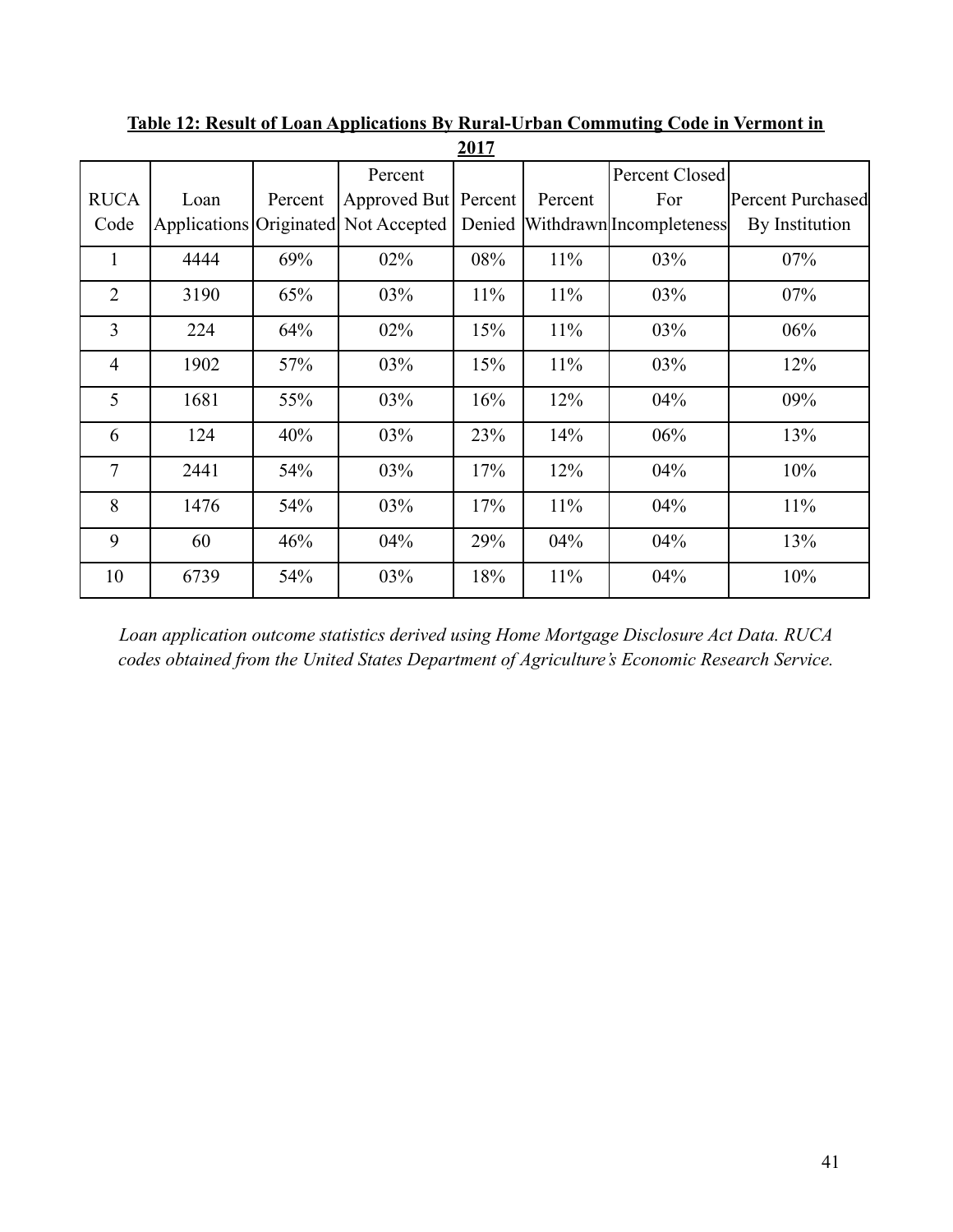|                                      | Coefficient            |
|--------------------------------------|------------------------|
| Median Household Income <sup>2</sup> | 8.822***<br>(2.115)    |
| Educational Attainment <sup>3</sup>  | $0.097**$<br>(0.042)   |
| RUCA Code <sup>4</sup>               | $-1.002***$<br>(0.197) |
| Percent Non-White                    | $0.753***$<br>(0.201)  |
| Constant                             | $-43.286*$<br>(24.456) |
| R-Squared                            | 0.4156                 |
| Observations                         | 183                    |

## **Table 13: Regression Results - Loan Origination Rate By Tract Is Dependent Variable<sup>1</sup>**

*Notes:*

*Robust Standard Errors in parentheses: \*p<0.10, \*\*p<0.05, \*\*\*p<0.01.*

- *1. Dependent variable is percentage of loan applications originated by census tract, measured using 2017 HMDA data.*
- *2. Median Household Income is the natural log of the tract's median household income in 2010. Data taken from the Census Bureau*
- *3. Educational attainment data calculated by adding the percentage of the population that completed high school (or equivalent) to those with higher levels of education. This was done using data from the Census Bureau.*
- *4. RUCA codes established using data published by the United States Department of Agriculture's Economic Research Service.*
- *5. Percent Non-White is calculated as one hundred minus the percentage of the population that's white in 2010. This was done using data from the Census Bureau.*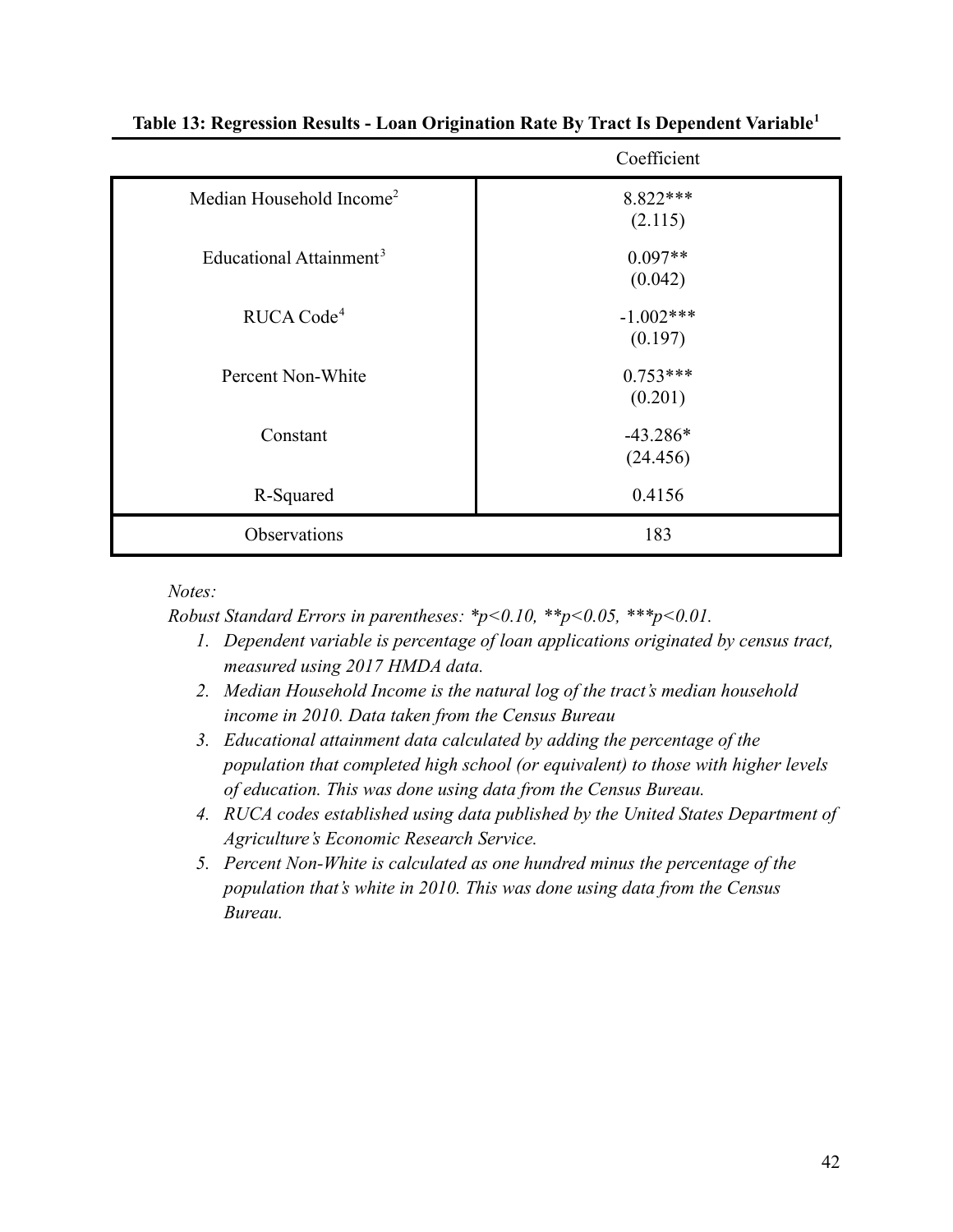|                                      | Coefficient              |
|--------------------------------------|--------------------------|
| Median Household Income <sup>2</sup> | 12.241***<br>(2.197)     |
| Educational Attainment <sup>3</sup>  | $0.112**$<br>(0.048)     |
| Binary RUCA Code <sup>4</sup>        | $-2.803**$<br>(1.269)    |
| Percent Non-White                    | $1.149***$<br>(0.182)    |
| Constant                             | $-88.598***$<br>(24.375) |
| R-Squared                            | 0.3334                   |
| Observations                         | 183                      |

# **Table 14: Binary Regression Results - Loan Origination Rate By Tract Is Dependent Variable<sup>1</sup>**

# *Notes:*

*Robust Standard Errors in parentheses: \*p<0.10, \*\*p<0.05, \*\*\*p<0.01.*

- *1. Dependent variable is percentage of loan applications originated by census tract, measured using 2017 HMDA data.*
- *2. Median Household Income is the natural log of the tract's median household income in 2010. Data taken from the Census Bureau*
- *3. Educational attainment data calculated by adding the percentage of the population that completed high school (or equivalent) to those with higher levels of education. This was done using data from the Census Bureau.*
- *4. Binary RUCA code constructed by assigning a "1" to census tracts coded as rural, and a "0" to all other tracts. This was done using data published by the United States Department of Agriculture's Economic Research Service.*
- *5. Percent Non-White is calculated as one hundred minus the percentage of the population that's white in 2010. This was done using data from the Census Bureau.*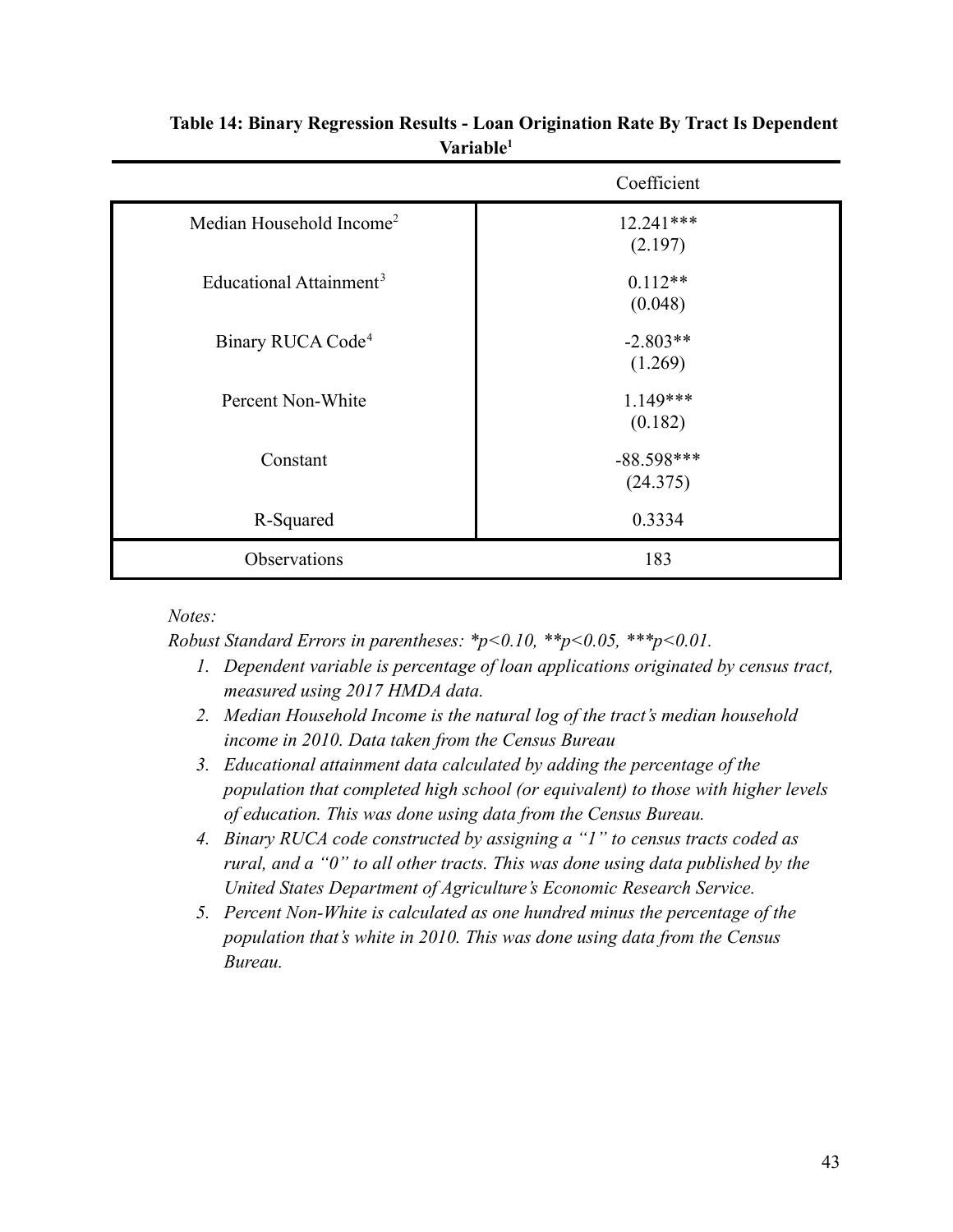|                                      | Coefficient            |
|--------------------------------------|------------------------|
| Median Household Income <sup>6</sup> | $-8.814***$<br>(1.816) |
| Educational Attainment <sup>7</sup>  | $-0.059**$<br>(0.027)  |
| RUCA Code <sup>8</sup>               | $0.585***$<br>(0.001)  |
| Percent Non-White                    | $-0.480***$<br>(0.002) |
| Constant                             | 114.087***<br>(20.526) |
| R-Squared                            | 0.4083                 |
| Observations                         | 183                    |

# **Table 15: Regression Results - Loan Denial Rate By Tract Is Dependent Variable<sup>5</sup>**

*Notes:*

*Robust Standard Errors in parentheses: \*p<0.10, \*p<0.05, \*\*\*p<0.01.*

- *6. Dependent variable is the percentage of loan applications denied by census tract, measured using 2017 HMDA data.*
- *7. Median Household Income is the natural log of the tract's median household income in 2010. data taken from the Census Bureau.*
- *6. Educational attainment data calculated by adding the percentage of the population that completed high school (or equivalent) to those with higher levels of education. This was done using data from the Census Bureau.*
- *7. RUCA codes established using data published by the United States Department of Agriculture's Economic Research Service.*
- *8. Percent Non-White is calculated as one hundred minus the percentage of the population that's white in 2010. This was done using data from the Census Bureau.*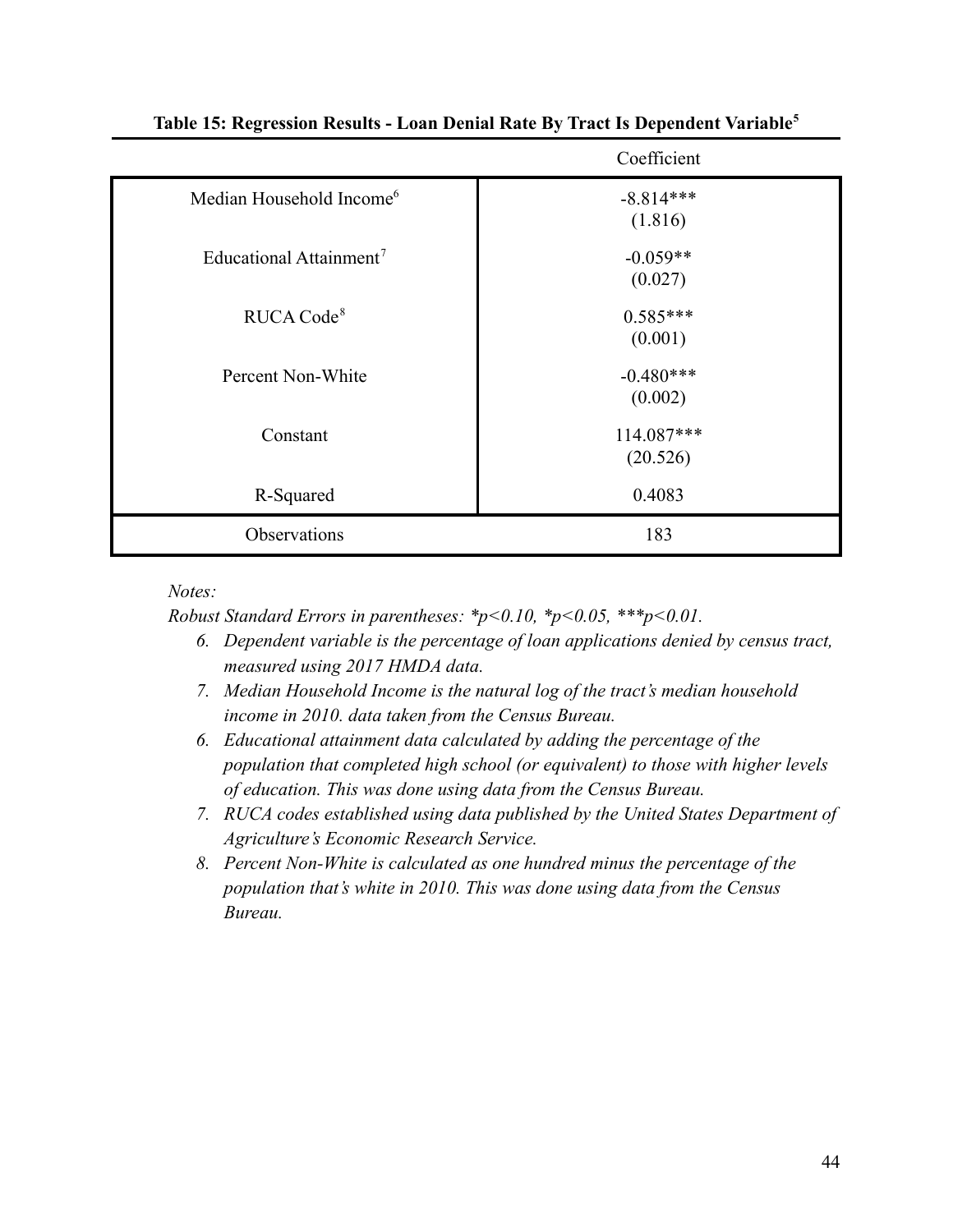|                                      | Coefficient             |
|--------------------------------------|-------------------------|
| Median Household Income <sup>6</sup> | $-10.768***$<br>(1.909) |
| Educational Attainment <sup>7</sup>  | $-0.068**$<br>(0.031)   |
| Binary RUCA Code <sup>8</sup>        | $1.772**$<br>(0.842)    |
| Percent Non-White                    | $-0.705***$<br>(0.137)  |
| Constant                             | 140.013***<br>(21.139)  |
| R-Squared                            | 0.3525                  |
| Observations                         | 183                     |

# **Table 16: Binary Regression Results - Loan Denial Rate By Tract Is Dependent Variable<sup>5</sup>**

# *Notes:*

*Robust Standard Errors in parentheses: \*p<0.10, \*p<0.05, \*\*\*p<0.01.*

- *8. Dependent variable is the percentage of loan applications denied by census tract, measured using 2017 HMDA data.*
- *9. Median Household Income is the natural log of the tract's median household income in 2010. data taken from the Census Bureau.*
- *10. Educational attainment data calculated by adding the percentage of the population that completed high school (or equivalent) to those with higher levels of education. This was done using data from the Census Bureau.*
- *11. Binary RUCA code constructed by assigning a "1" to census tracts coded as rural, and a "0" to all other tracts. This was done using data published by the United States Department of Agriculture's Economic Research Service.*
- *12. Percent Non-White is calculated as one hundred minus the percentage of the population that's white in 2010. This was done using data from the Census Bureau.*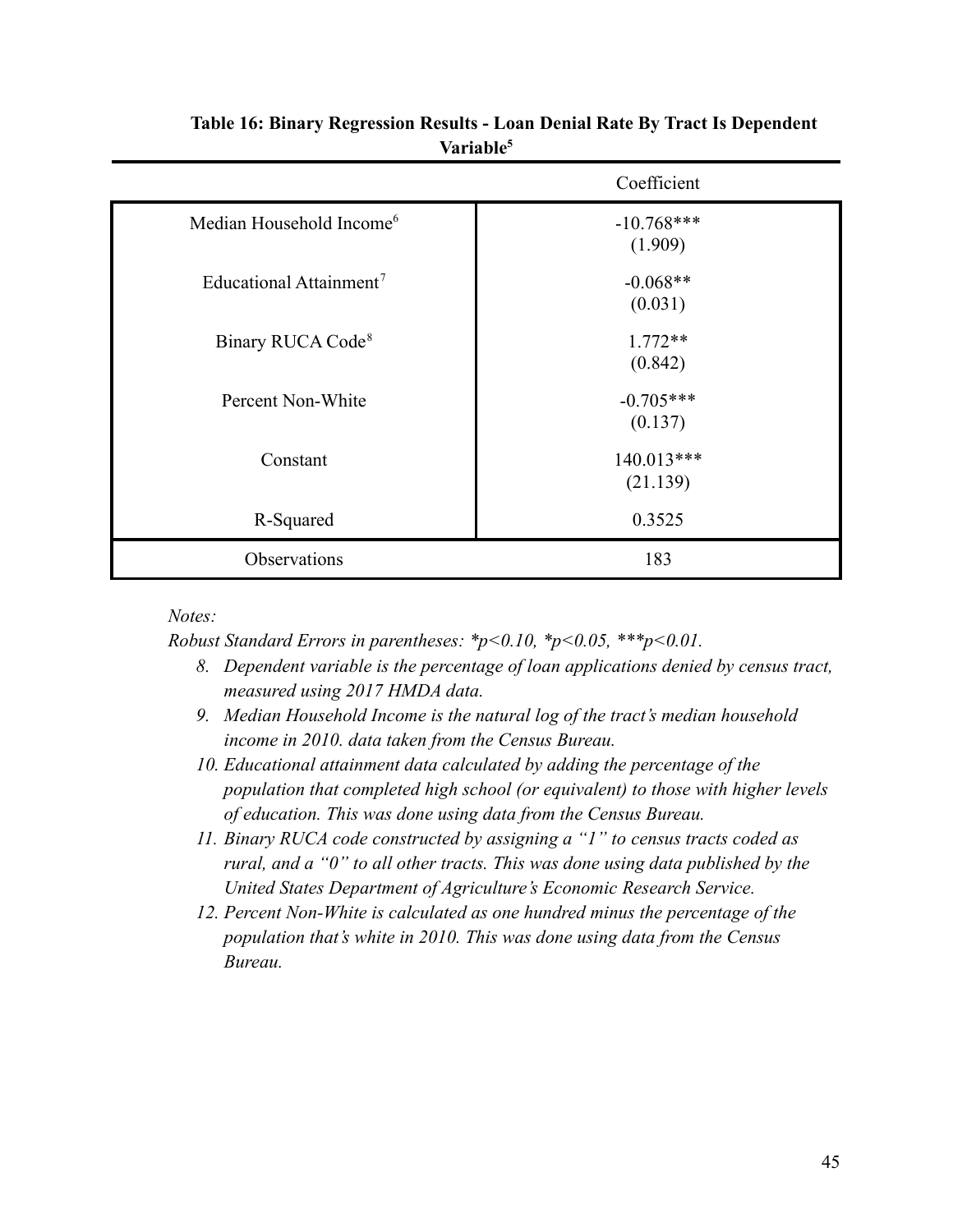Figure 1



*Calculations made using RUCA code and census tract data published by the United States Department of Agriculture's Economic Research Service*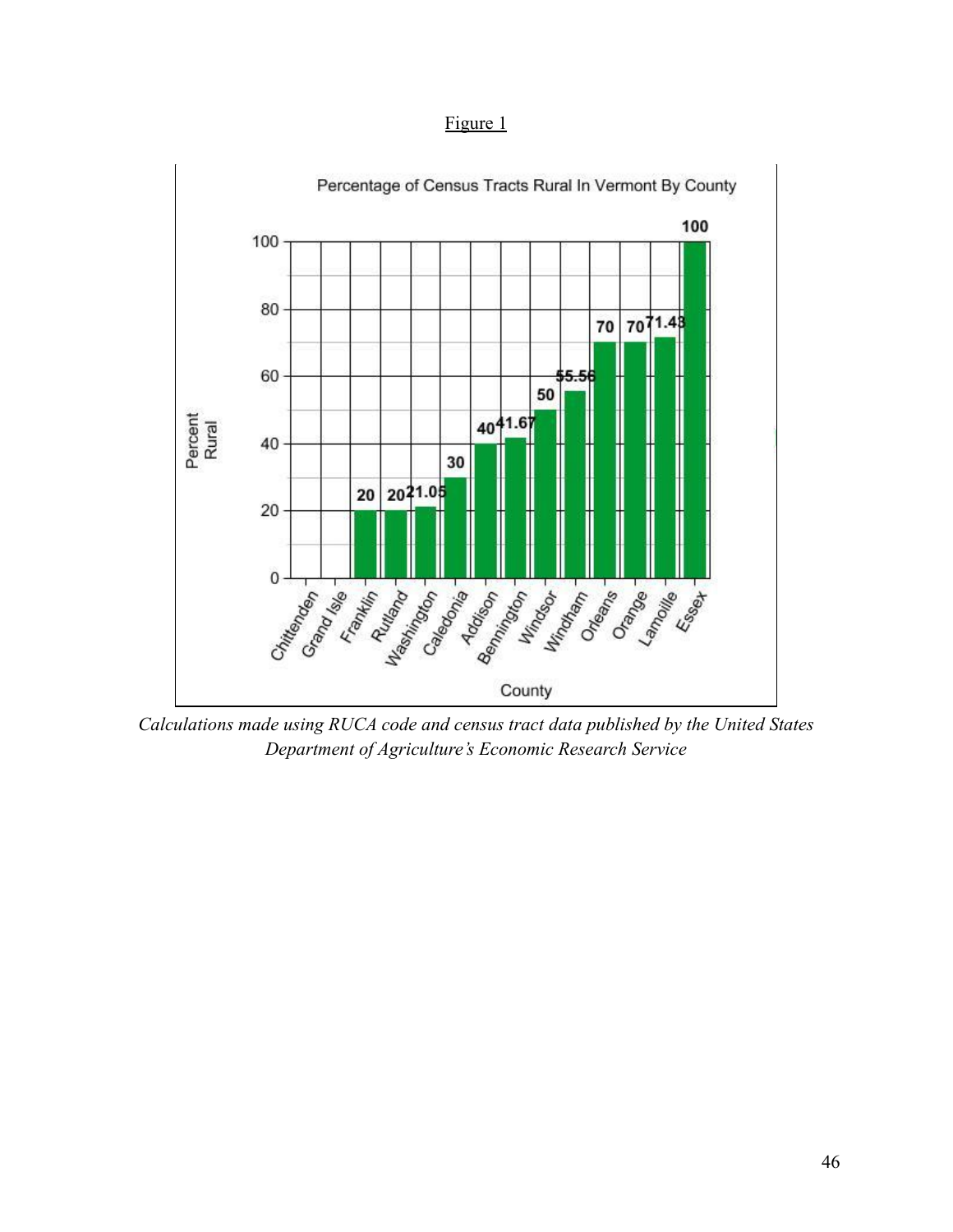Figure 2



*Data taken from the Vermont Department of Financial Regulation. "Number of Banks" refers to the number of Vermont-Chartered Banks, while "Deposits Per Capita" refers to the total deposits in Vermont-chartered banks divided by population.*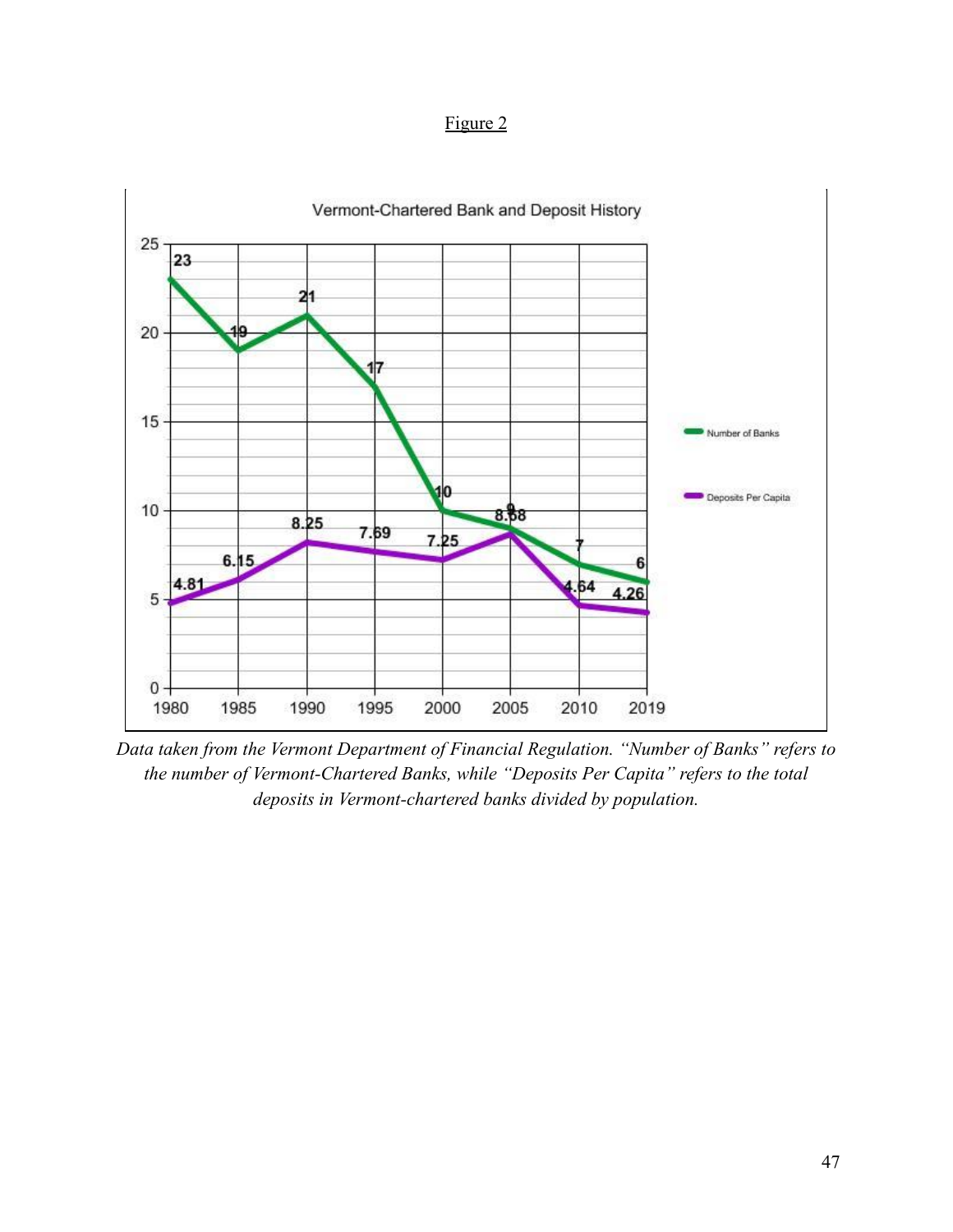# Figure 3

# Change In People Per Depository **Institution By County** Berlin



*1980 depository institution data taken from the 1980 Annual Report Of The Bank Commissioner Of The State of Vermont For The Year Ended December 31st, 1980. 2010 depository institution data taken from The Vermont Department of Financial Regulation. Population data taken from the Census Bureau. County boundary shapefile obtained from the Vermont Open Geodata Portal*